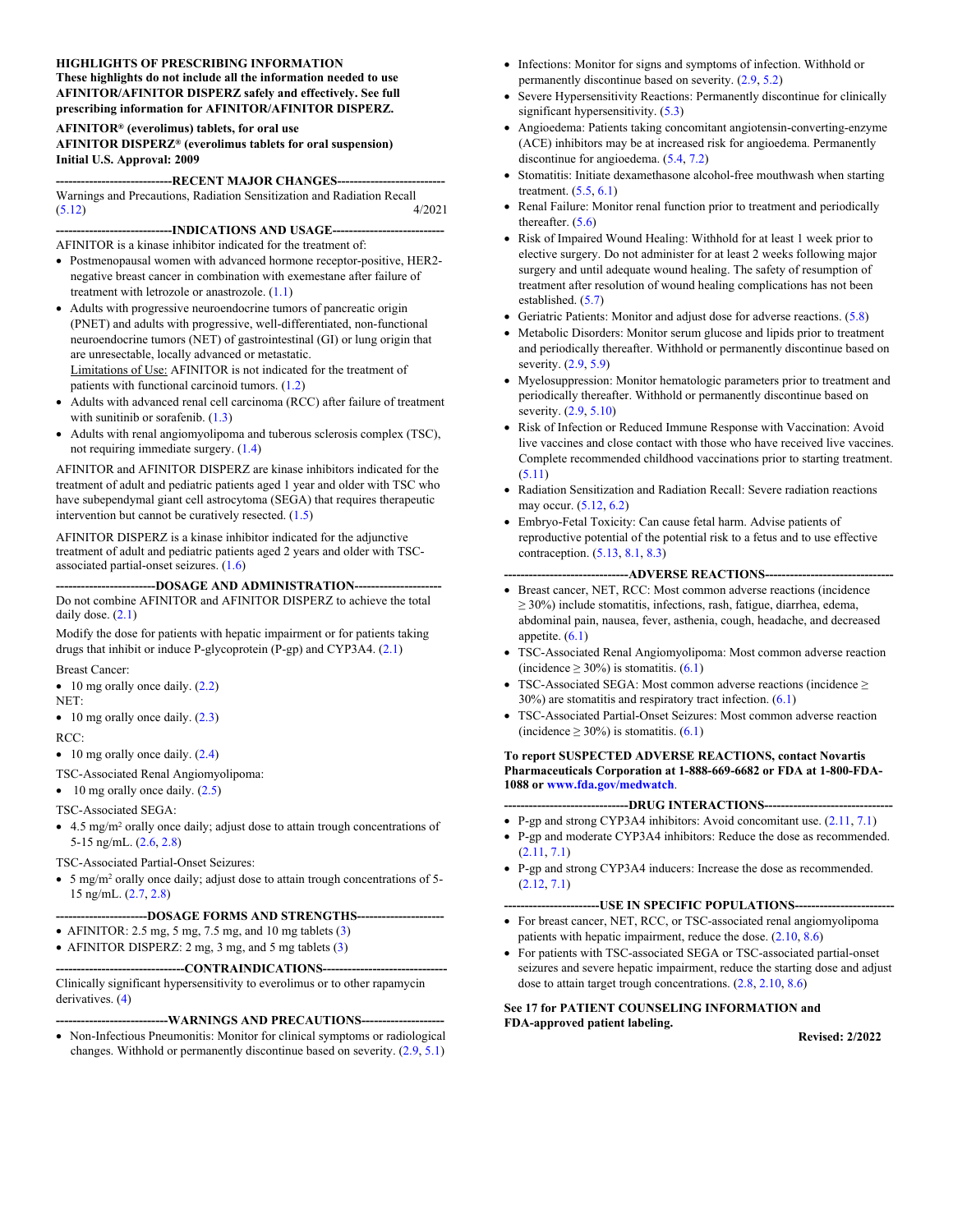#### **FULL PRESCRIBING INFORMATION: CONTENTS\***

#### **[1 INDICATIONS AND USAGE](#page-2-13)**

- [1.1 Hormone Receptor-Positive, HER2-Negative Breast Cancer](#page-2-0)
- [1.2 Neuroendocrine Tumors \(NET\)](#page-2-1)
- [1.3 Renal Cell Carcinoma \(RCC\)](#page-2-2)
- [1.4 Tuberous Sclerosis Complex \(TSC\)-Associated Renal](#page-2-3)  [Angiomyolipoma](#page-2-3)
- [1.5 Tuberous Sclerosis Complex \(TSC\)-Associated Subependymal](#page-2-4)  [Giant Cell Astrocytoma \(SEGA\)](#page-2-4)
- [1.6 Tuberous Sclerosis Complex \(TSC\)-Associated Partial-Onset](#page-2-5)  [Seizures](#page-2-5)

#### **[2 DOSAGE AND ADMINISTRATION](#page-2-14)**

- [2.1 Important Dosage Information](#page-2-6)
- [2.2 Recommended Dosage for Hormone Receptor-Positive, HER2-](#page-2-7) [Negative Breast Cancer](#page-2-7)
- [2.3 Recommended Dosage for Neuroendocrine Tumors \(NET\)](#page-2-8)
- [2.4 Recommended Dosage for Renal Cell Carcinoma \(RCC\)](#page-2-9)<br>2.5 Recommended Dosage for Tuberous Sclerosis Complex (
- Recommended Dosage for Tuberous Sclerosis Complex (TSC)-[Associated Renal Angiomyolipoma](#page-2-10)
- [2.6 Recommended Dosage for Tuberous Sclerosis Complex \(TSC\)-](#page-2-11) [Associated Subependymal Giant Cell Astrocytoma \(SEGA\)](#page-2-11)
- [2.7 Recommended Dosage for Tuberous Sclerosis Complex \(TSC\)-](#page-2-12) [Associated Partial-Onset Seizures](#page-2-12)
- [2.8 Therapeutic Drug Monitoring \(TDM\) and Dose Titration for](#page-3-0)  [Tuberous Sclerosis Complex \(TSC\)-Associated Subependymal](#page-3-0)  [Giant Cell Astrocytoma \(SEGA\) and TSC-Associated Partial-](#page-3-0)[Onset Seizures](#page-3-0)
- [2.9 Dosage Modifications for Adverse Reactions](#page-3-1)
- [2.10 Dosage Modifications for Hepatic Impairment](#page-4-1)<br>2.11 Dosage Modifications for P-gp and CYP3A4 I
- [2.11 Dosage Modifications for P-gp and CYP3A4 Inhibitors](#page-4-0)<br>2.12 Dosage Modifications for P-gp and CYP3A4 Inducers
- Dosage Modifications for P-gp and CYP3A4 Inducers

#### [2.13 Administration and Preparation](#page-5-1)

#### **[3 DOSAGE FORMS AND STRENGTHS](#page-6-0)**

# **[4 CONTRAINDICATIONS](#page-6-1)**

#### **[5 WARNINGS AND PRECAUTIONS](#page-6-3)**

- [5.1 Non-infectious Pneumonitis](#page-6-2)
- [5.2 Infections](#page-7-0)<br>5.3 Severe Hy
- [5.3 Severe Hypersensitivity Reactions](#page-7-1)<br>5.4 Angioedema With Concomitant Us
- [5.4 Angioedema With Concomitant Use of Angiotensin-Converting](#page-7-2)  [Enzyme \(ACE\) Inhibitors](#page-7-2)
- [5.5 Stomatitis](#page-7-3)<br>5.6 Renal Fail
- Renal Failure
- [5.7 Risk of Impaired Wound Healing](#page-7-5)
- [5.8 Geriatric Patients](#page-7-6)
- [5.9 Metabolic Disorders](#page-8-2)
- [5.10 Myelosuppression](#page-8-3)
- [5.11 Risk of Infection or Reduced Immune Response With](#page-8-4)  [Vaccination](#page-8-4)
	-
- [5.12 Radiation Sensitization and Radiation Recall](#page-8-0) [5.13 Embryo-Fetal Toxicity](#page-8-5)

# **[6 ADVERSE REACTIONS](#page-8-6)**

- - [6.1 Clinical Trials Experience](#page-8-1) [6.2 Postmarketing Experience](#page-21-1)
- **[7 DRUG INTERACTIONS](#page-21-4)**
	- [7.1 Effect of Other Drugs on AFINITOR/AFINITOR DISPERZ](#page-21-3)
		- [7.2 Effects of Combination Use of Angiotensin Converting Enzyme](#page-21-0)

#### [\(ACE\) Inhibitors](#page-21-0) **[8 USE IN SPECIFIC POPULATIONS](#page-21-5)**

- 
- [8.1 Pregnancy](#page-21-2)<br>8.2 Lactation Lactation
- [8.3 Females and Males of Reproductive Potential](#page-22-0)
- 
- [8.4 Pediatric Use](#page-22-2)<br>8.5 Geriatric Use Geriatric Use
- [8.6 Hepatic Impairment](#page-23-0)

#### **[11 DESCRIPTION](#page-23-2)**

#### **[12 CLINICAL PHARMACOLOGY](#page-24-0)**

- [12.1 Mechanism of Action](#page-24-1)
- [12.2 Pharmacodynamics](#page-24-2)
- [12.3 Pharmacokinetics](#page-25-0)

#### **[13 NONCLINICAL TOXICOLOGY](#page-26-0)**

- [13.1 Carcinogenesis, Mutagenesis, Impairment of Fertility](#page-26-1)
- [13.2 Animal Toxicology and/or Pharmacology](#page-26-2)

#### **[14 CLINICAL STUDIES](#page-26-3)**

- [14.1 Hormone Receptor-Positive, HER2-Negative Breast Cancer](#page-26-4)
- [14.2 Neuroendocrine Tumors \(NET\)](#page-28-0)
- [14.3 Renal Cell Carcinoma \(RCC\)](#page-30-0)
- [14.4 Tuberous Sclerosis Complex \(TSC\)-Associated Renal](#page-31-0)  [Angiomyolipoma](#page-31-0)
- [14.5 Tuberous Sclerosis Complex \(TSC\)-Associated Subependymal](#page-32-0)  [Giant Cell Astrocytoma \(SEGA\)](#page-32-0)
- [14.6 Tuberous Sclerosis Complex \(TSC\)-Associated Partial-Onset](#page-33-0)  [Seizures](#page-33-0)

#### **[15 REFERENCES](#page-34-0)**

**[16 HOW SUPPLIED/STORAGE AND HANDLING](#page-34-1)**

#### **[17 PATIENT COUNSELING INFORMATION](#page-35-0)**

\*Sections or subsections omitted from the full prescribing information are not listed.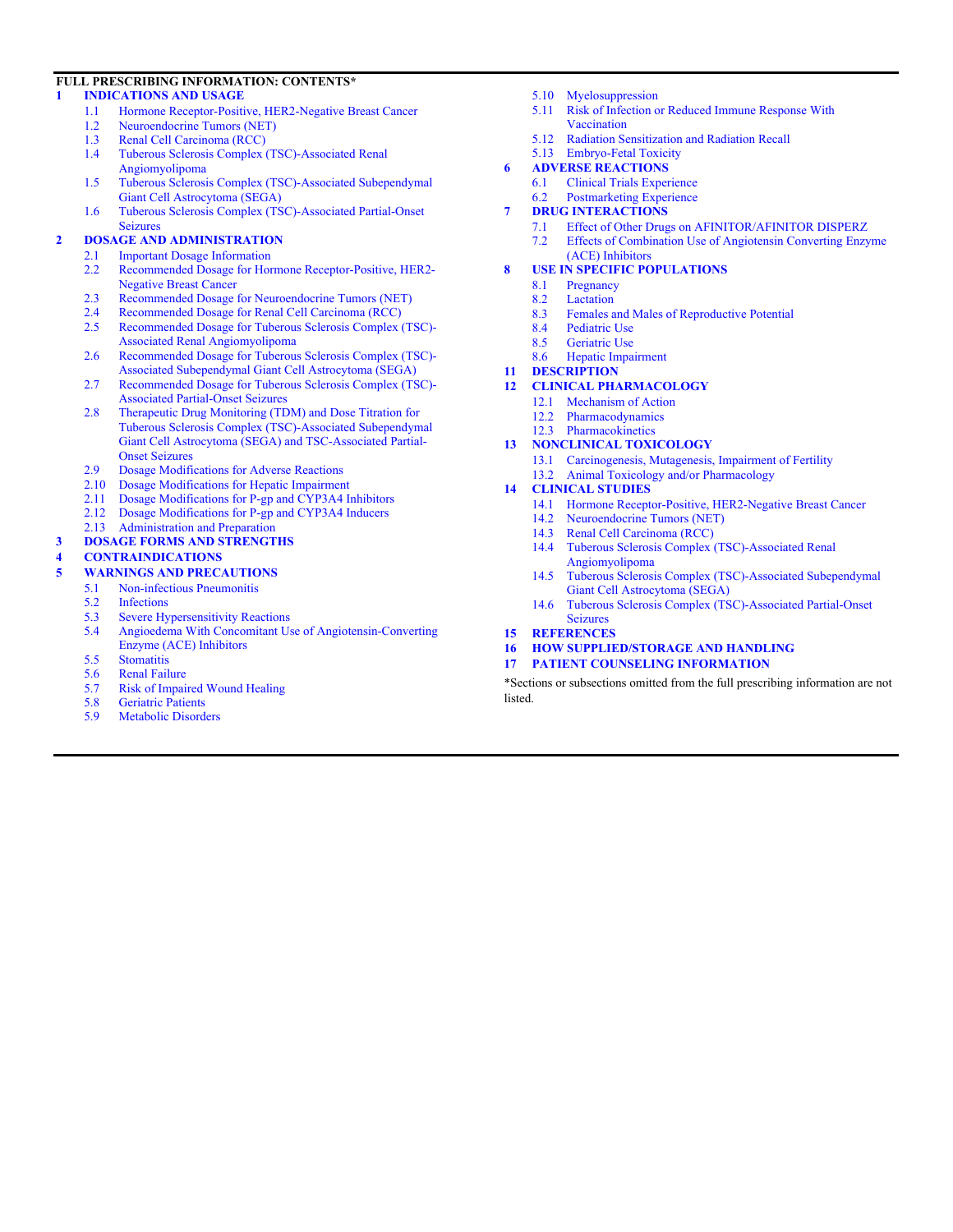# **FULL PRESCRIBING INFORMATION**

# <span id="page-2-13"></span>**1 INDICATIONS AND USAGE**

# <span id="page-2-0"></span>**1.1 Hormone Receptor-Positive, HER2-Negative Breast Cancer**

 $AFINITOR<sup>®</sup>$  is indicated for the treatment of postmenopausal women with advanced hormone receptor-positive, HER2-negative breast cancer in combination with exemestane, after failure of treatment with letrozole or anastrozole.

# <span id="page-2-1"></span>**1.2 Neuroendocrine Tumors (NET)**

AFINITOR is indicated for the treatment of adult patients with progressive neuroendocrine tumors of pancreatic origin (PNET) with unresectable, locally advanced or metastatic disease.

AFINITOR is indicated for the treatment of adult patients with progressive, well-differentiated, non-functional NET of gastrointestinal (GI) or lung origin with unresectable, locally advanced or metastatic disease.

Limitations of Use: AFINITOR is not indicated for the treatment of patients with functional carcinoid tumors *[see Clinical Studies (14.2)]*.

# <span id="page-2-2"></span>**1.3 Renal Cell Carcinoma (RCC)**

AFINITOR is indicated for the treatment of adult patients with advanced RCC after failure of treatment with sunitinib or sorafenib.

## <span id="page-2-3"></span>**1.4 Tuberous Sclerosis Complex (TSC)-Associated Renal Angiomyolipoma**

AFINITOR is indicated for the treatment of adult patients with renal angiomyolipoma and TSC, not requiring immediate surgery.

# <span id="page-2-4"></span>**1.5 Tuberous Sclerosis Complex (TSC)-Associated Subependymal Giant Cell Astrocytoma (SEGA)**

AFINITOR and AFINITOR DISPERZ**®** are indicated in adult and pediatric patients aged 1 year and older with TSC for the treatment of SEGA that requires therapeutic intervention but cannot be curatively resected.

# <span id="page-2-5"></span>**1.6 Tuberous Sclerosis Complex (TSC)-Associated Partial-Onset Seizures**

AFINITOR DISPERZ is indicated for the adjunctive treatment of adult and pediatric patients aged 2 years and older with TSCassociated partial-onset seizures.

# <span id="page-2-14"></span>**2 DOSAGE AND ADMINISTRATION**

## <span id="page-2-6"></span>**2.1 Important Dosage Information**

- AFINITOR and AFINITOR DISPERZ are two different dosage forms. Select the recommended dosage form based on the indication *[see Indications and Usage (1)]*. Do not combine AFINITOR and AFINITOR DISPERZ to achieve the total dose.
- Modify the dosage for patients with hepatic impairment or for patients taking drugs that inhibit or induce P-glycoprotein (P-gp) and CYP3A4 *[see Dosage and Administration (2.10, 2.11, 2.12)]*.

# <span id="page-2-7"></span>**2.2 Recommended Dosage for Hormone Receptor-Positive, HER2-Negative Breast Cancer**

The recommended dosage of AFINITOR is 10 mg orally once daily until disease progression or unacceptable toxicity.

## <span id="page-2-8"></span>**2.3 Recommended Dosage for Neuroendocrine Tumors (NET)**

The recommended dosage of AFINITOR is 10 mg orally once daily until disease progression or unacceptable toxicity.

## <span id="page-2-9"></span>**2.4 Recommended Dosage for Renal Cell Carcinoma (RCC)**

The recommended dosage of AFINITOR is 10 mg orally once daily until disease progression or unacceptable toxicity.

## <span id="page-2-10"></span>**2.5 Recommended Dosage for Tuberous Sclerosis Complex (TSC)-Associated Renal Angiomyolipoma**

The recommended dosage of AFINITOR is 10 mg orally once daily until disease progression or unacceptable toxicity.

# <span id="page-2-11"></span>**2.6 Recommended Dosage for Tuberous Sclerosis Complex (TSC)-Associated Subependymal Giant Cell Astrocytoma (SEGA)**

The recommended starting dosage of AFINITOR/AFINITOR DISPERZ is  $4.5$  mg/m<sup>2</sup> orally once daily until disease progression or unacceptable toxicity *[see Dosage and Administration (2.8)]*.

## <span id="page-2-12"></span>**2.7 Recommended Dosage for Tuberous Sclerosis Complex (TSC)-Associated Partial-Onset Seizures**

The recommended starting dosage of AFINITOR DISPERZ is 5 mg/m<sup>2</sup> orally once daily until disease progression or unacceptable toxicity *[see Dosage and Administration (2.8)]*.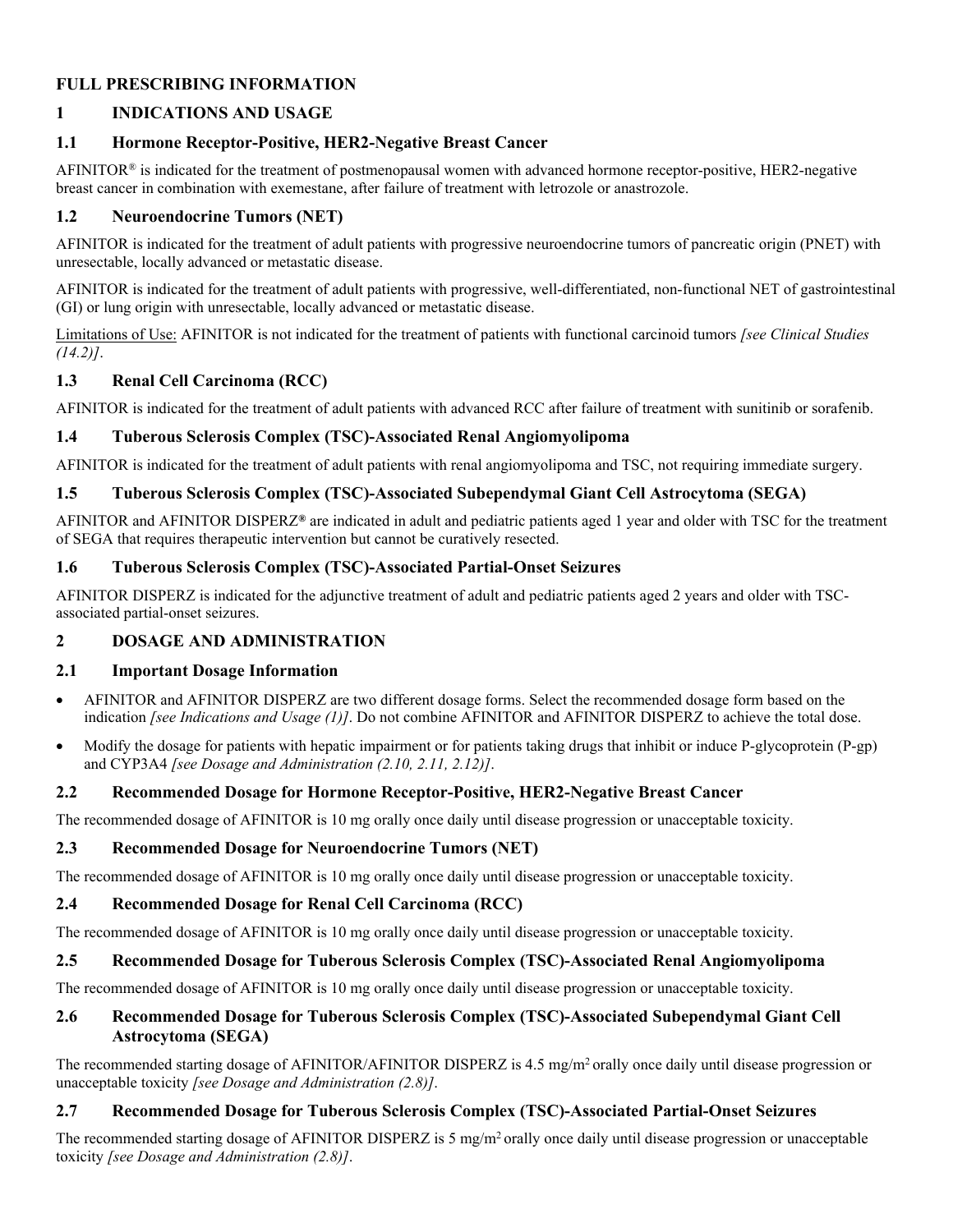# <span id="page-3-0"></span>**2.8 Therapeutic Drug Monitoring (TDM) and Dose Titration for Tuberous Sclerosis Complex (TSC)- Associated Subependymal Giant Cell Astrocytoma (SEGA) and TSC-Associated Partial-Onset Seizures**

- Monitor everolimus whole blood trough concentrations at time points recommended in Table 1.
- Titrate the dose to attain trough concentrations of 5 ng/mL to 15 ng/mL.
- Adjust the dose using the following equation:

New dose $* =$  current dose x (target concentration divided by current concentration)

\*The maximum dose increment at any titration must not exceed 5 mg. Multiple dose titrations may be required to attain the target trough concentration.

When possible, use the same assay and laboratory for TDM throughout treatment.

#### **Table 1: Recommended Timing of Therapeutic Drug Monitoring**

| Event                                                               | <b>When to Assess Trough</b><br><b>Concentrations After Event</b> |
|---------------------------------------------------------------------|-------------------------------------------------------------------|
| Initiation of AFINITOR/AFINITOR DISPERZ                             | 1 to 2 weeks                                                      |
| Modification of AFINITOR/AFINITOR DISPERZ dose                      | 1 to 2 weeks                                                      |
| Switch between AFINITOR and AFINITOR DISPERZ                        | 1 to 2 weeks                                                      |
| Initiation or discontinuation of P-gp and moderate CYP3A4 inhibitor | 2 weeks                                                           |
| Initiation or discontinuation of P-gp and strong CYP3A4 inducer     | 2 weeks                                                           |
| Change in hepatic function                                          | 2 weeks                                                           |
| Stable dose with changing body surface area (BSA)                   | Every 3 to 6 months                                               |
| Stable dose with stable BSA                                         | Every 6 to 12 months                                              |
| Abbreviation: P-gp, P-glycoprotein.                                 |                                                                   |

#### <span id="page-3-1"></span>**2.9 Dosage Modifications for Adverse Reactions**

Table 2 summarizes recommendations for dosage modifications of AFINITOR/AFINITOR DISPERZ for the management of adverse reactions.

| Table 2: Recommended Dosage Modifications for AFINITOR/AFINITOR DISPERZ for Adverse Reactions |  |  |  |  |  |  |
|-----------------------------------------------------------------------------------------------|--|--|--|--|--|--|
|-----------------------------------------------------------------------------------------------|--|--|--|--|--|--|

| <b>Adverse Reaction</b>                            | <b>Severity</b> | <b>Dosage Modification</b>                                                                                                                                                                                |
|----------------------------------------------------|-----------------|-----------------------------------------------------------------------------------------------------------------------------------------------------------------------------------------------------------|
| Non-infectious<br>pneumonitis<br>[see Warnings and | Grade 2         | Withhold until improvement to Grade 0 or 1. Resume at 50% of previous dose;<br>change to every other day dosing if the reduced dose is lower than the lowest<br>available strength.                       |
| Precautions (5.1)]                                 |                 | Permanently discontinue if toxicity does not resolve or improve to Grade 1<br>within 4 weeks.                                                                                                             |
|                                                    | Grade 3         | Withhold until improvement to Grade 0 or 1. Resume at 50% of previous dose;<br>change to every other day dosing if the reduced dose is lower than the lowest<br>available strength.                       |
|                                                    |                 | If toxicity recurs at Grade 3, permanently discontinue.                                                                                                                                                   |
|                                                    | Grade 4         | Permanently discontinue.                                                                                                                                                                                  |
| Stomatitis                                         | Grade 2         | Withhold until improvement to Grade 0 or 1. Resume at same dose.                                                                                                                                          |
| [see Warnings and<br>Precautions (5.5)]            |                 | If recurs at Grade 2, withhold until improvement to Grade 0 or 1. Resume at 50%<br>of previous dose; change to every other day dosing if the reduced dose is lower<br>than the lowest available strength. |
|                                                    | Grade 3         | Withhold until improvement to Grade 0 or 1. Resume at 50% of previous dose;<br>change to every other day dosing if the reduced dose is lower than the lowest<br>available strength.                       |
|                                                    | Grade 4         | Permanently discontinue.                                                                                                                                                                                  |
| Metabolic events                                   | Grade 3         | Withhold until improvement to Grade 0, 1, or 2. Resume at 50% of previous                                                                                                                                 |
| (e.g., hyperglycemia,<br>dyslipidemia)             |                 | dose; change to every other day dosing if the reduced dose is lower than the<br>lowest available strength.                                                                                                |
| [see Warnings and<br>Precautions (5.9)]            | Grade 4         | Permanently discontinue.                                                                                                                                                                                  |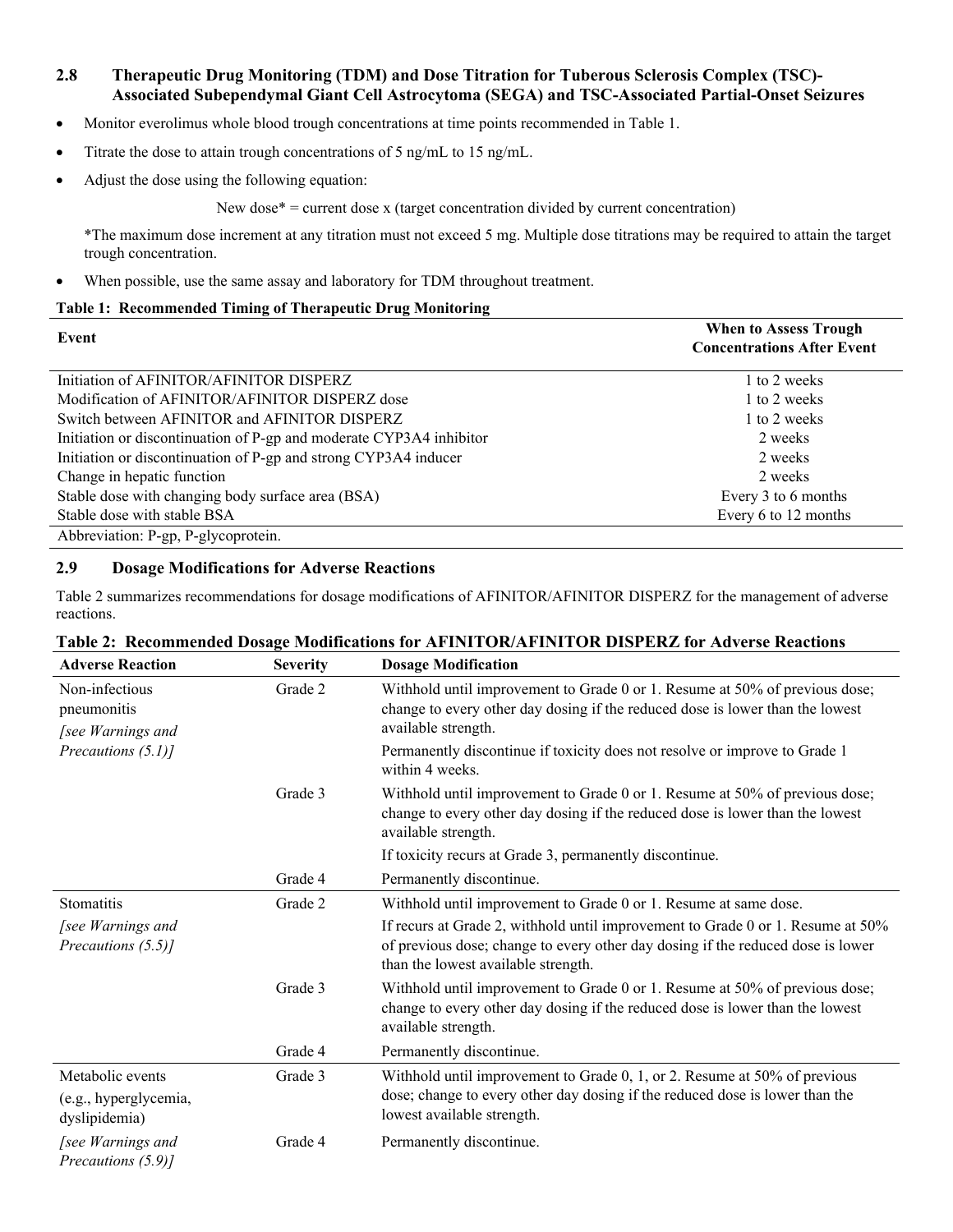| <b>Adverse Reaction</b>                                         | <b>Severity</b> | <b>Dosage Modification</b>                                                                                                                                                                                         |  |
|-----------------------------------------------------------------|-----------------|--------------------------------------------------------------------------------------------------------------------------------------------------------------------------------------------------------------------|--|
| Other non-hematologic<br>toxicities                             | Grade 2         | If toxicity becomes intolerable, withhold until improvement to Grade 0 or 1.<br>Resume at same dose.                                                                                                               |  |
|                                                                 |                 | If toxicity recurs at Grade 2, withhold until improvement to Grade 0 or 1.<br>Resume at 50% of previous dose; change to every other day dosing if the reduced<br>dose is lower than the lowest available strength. |  |
|                                                                 | Grade 3         | Withhold until improvement to Grade 0 or 1. Consider resuming at 50% of<br>previous dose; change to every other day dosing if the reduced dose is lower than<br>the lowest available strength.                     |  |
|                                                                 |                 | If recurs at Grade 3, permanently discontinue.                                                                                                                                                                     |  |
|                                                                 | Grade 4         | Permanently discontinue.                                                                                                                                                                                           |  |
| Thrombocytopenia                                                | Grade 2         | Withhold until improvement to Grade 0 or 1. Resume at same dose.                                                                                                                                                   |  |
| [see Warnings and<br>Precautions (5.10)]                        | Grade 3         | Withhold until improvement to Grade 0 or 1. Resume at 50% of previous dose;                                                                                                                                        |  |
|                                                                 | <b>OR</b>       | change to every other day dosing if the reduced dose is lower than the lowest                                                                                                                                      |  |
|                                                                 | Grade 4         | available strength.                                                                                                                                                                                                |  |
| Neutropenia                                                     | Grade 3         | Withhold until improvement to Grade 0, 1, or 2. Resume at same dose.                                                                                                                                               |  |
| [see Warnings and<br>Precautions (5.10)]                        | Grade 4         | Withhold until improvement to Grade 0, 1, or 2. Resume at 50% of previous<br>dose; change to every other day dosing if the reduced dose is lower than the<br>lowest available strength.                            |  |
| Febrile neutropenia<br>[see Warnings and<br>Precautions (5.10)] | Grade 3         | Withhold until improvement to Grade 0, 1, or 2, and no fever. Resume at 50% of<br>previous dose; change to every other day dosing if the reduced dose is lower than<br>the lowest available strength.              |  |
|                                                                 | Grade 4         | Permanently discontinue.                                                                                                                                                                                           |  |

# <span id="page-4-1"></span>**2.10 Dosage Modifications for Hepatic Impairment**

The recommended dosages of AFINITOR/AFINITOR DISPERZ for patients with hepatic impairment are described in Table 3 *[see Use in Specific Populations (8.6)]*:

| Indication                                                               | Dose Modification for AFINITOR/AFINITOR DISPERZ                                                                                                                                                                                                                                                                                                                                          |
|--------------------------------------------------------------------------|------------------------------------------------------------------------------------------------------------------------------------------------------------------------------------------------------------------------------------------------------------------------------------------------------------------------------------------------------------------------------------------|
| Breast Cancer, NET, RCC, and<br>TSC-Associated Renal<br>Angiomyolipoma   | Mild hepatic impairment (Child-Pugh class $A$ ) – 7.5 mg orally once daily; decrease<br>$\bullet$<br>the dose to 5 mg orally once daily if a dose of 7.5 mg once daily is not tolerated.<br>Moderate hepatic impairment (Child-Pugh class B) $-$ 5 mg orally once daily;<br>$\bullet$<br>decrease the dose to 2.5 mg orally once daily if a dose of 5 mg once daily is not<br>tolerated. |
|                                                                          | Severe hepatic impairment (Child-Pugh class C) – 2.5 mg orally once daily if the<br>٠<br>desired benefit outweighs the risk; do not exceed a dose of 2.5 mg once daily.                                                                                                                                                                                                                  |
| TSC-Associated SEGA and TSC-<br><b>Associated Partial-Onset Seizures</b> | Severe hepatic impairment (Child-Pugh class C) – 2.5 mg/m <sup>2</sup> orally once daily.<br>٠<br>Adjust dose based on everolimus trough concentrations as recommended [see<br>٠<br>Dosage and Administration (2.8)].                                                                                                                                                                    |
| $\sqrt{1}$<br>$\cdot$ .<br>$\blacksquare$<br>$\overline{1}$              | $P(A \cap A) = P(A \cap A)$<br>$\blacksquare$<br>$\sim$ $\sim$ $\sim$ $\sim$ $\sim$ $\sim$<br>ma <sub>2</sub>                                                                                                                                                                                                                                                                            |

Abbreviations: NET, Neuroendocrine Tumors; RCC, Renal Cell Carcinoma; SEGA, Subependymal Giant Cell Astrocytoma; TSC,

Tuberous Sclerosis Complex.

## <span id="page-4-0"></span>**2.11 Dosage Modifications for P-gp and CYP3A4 Inhibitors**

Avoid the concomitant use of P-gp and strong CYP3A4 inhibitors *[see Drug Interactions (7.1)]*.

**Table 3: Recommended Dosage Modifications for Patients With Hepatic Impairment**

- Avoid ingesting grapefruit and grapefruit juice.
- Reduce the dose for patients taking AFINITOR/AFINITOR DISPERZ with a P-gp and moderate CYP3A4 inhibitor as recommended in Table 4 *[see Drug Interactions (7.1), Clinical Pharmacology (12.3)]*.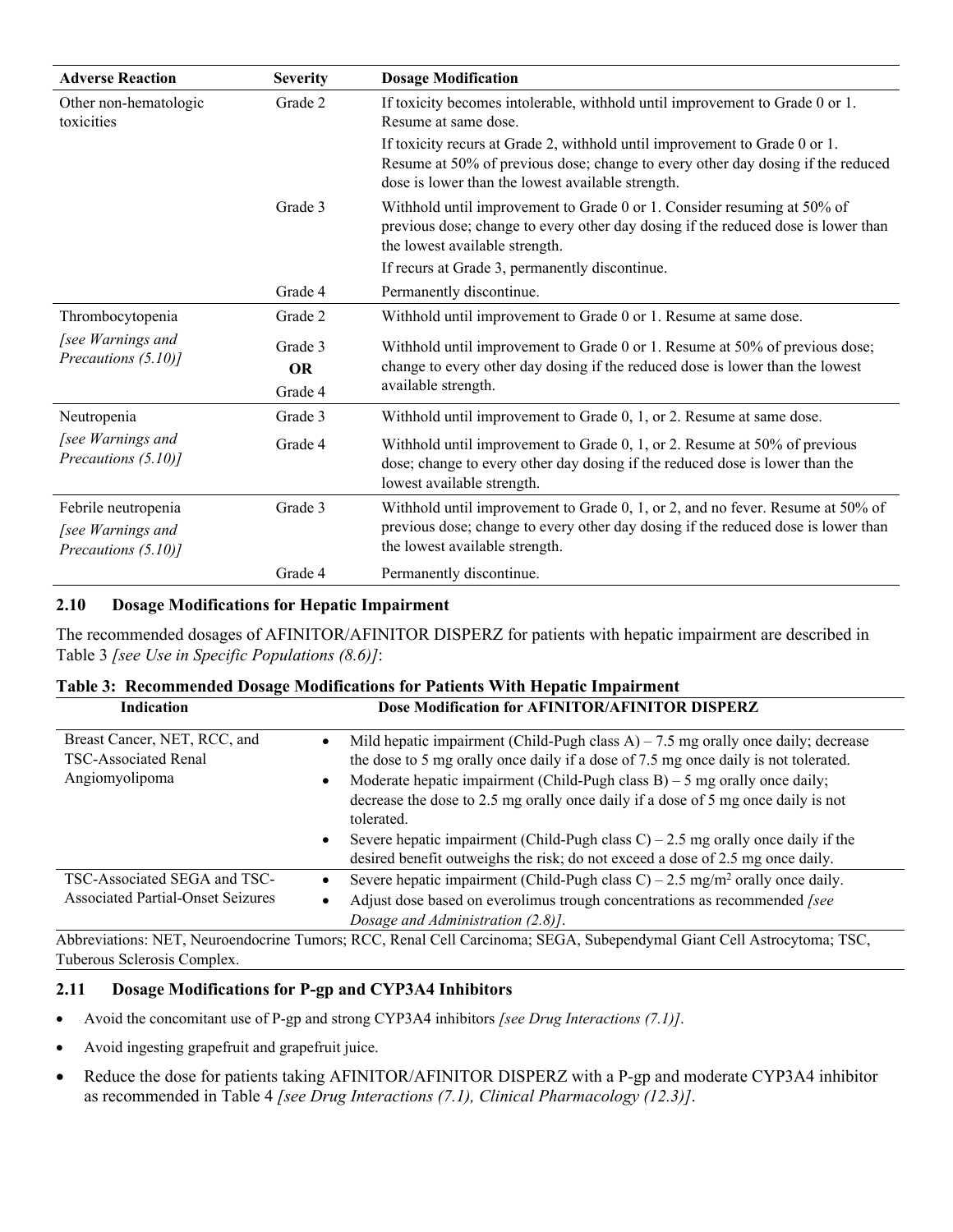# **Table 4: Recommended Dosage Modifications for Concurrent Use of AFINITOR/AFINITOR DISPERZ With a Pgp and Moderate CYP3A4 Inhibitor**

| <b>Indication</b>                                                        | Dose Modification for AFINITOR/AFINITOR DISPERZ                                                                                                                                                                                                                                                                                                                                                     |
|--------------------------------------------------------------------------|-----------------------------------------------------------------------------------------------------------------------------------------------------------------------------------------------------------------------------------------------------------------------------------------------------------------------------------------------------------------------------------------------------|
| Breast Cancer, NET, RCC, and TSC-<br>Associated Renal Angiomyolipoma     | Reduce dose to 2.5 mg once daily.<br>$\bullet$<br>May increase dose to 5 mg once daily if tolerated.<br>$\bullet$<br>Resume dose administered prior to inhibitor initiation, once the inhibitor is<br>$\bullet$<br>discontinued for 3 days.                                                                                                                                                         |
| TSC-Associated SEGA and TSC-<br><b>Associated Partial-Onset Seizures</b> | • Reduce the daily dose by $50\%$ .<br>• Change to every other day dosing if the reduced dose is lower than the lowest available<br>strength.<br>• Resume dose administered prior to inhibitor initiation, once the inhibitor is<br>discontinued for 3 days.<br>Assess trough concentrations when initiating and discontinuing the inhibitor [see<br>$\bullet$<br>Dosage and Administration (2.8)]. |

## <span id="page-5-0"></span>**2.12 Dosage Modifications for P-gp and CYP3A4 Inducers**

- Avoid concomitant use of St. John's Wort *(Hypericum perforatum)*.
- Increase the dose for patients taking AFINITOR/AFINITOR DISPERZ with a P-gp and strong CYP3A4 inducer as recommended in Table 5 *[see Drug Interactions (7.1), Clinical Pharmacology (12.3)]*.

| Table 5: Recommended Dosage Modifications for Concurrent Use of AFINITOR/AFINITOR DISPERZ With P-gp and |  |
|---------------------------------------------------------------------------------------------------------|--|
| <b>Strong CYP3A4 Inducers</b>                                                                           |  |

| Indication                                                               | Dose Modification for AFINITOR/AFINITOR DISPERZ                                                                                                                                                                                                                                                                                                                                                                                                                                                                             |  |  |  |
|--------------------------------------------------------------------------|-----------------------------------------------------------------------------------------------------------------------------------------------------------------------------------------------------------------------------------------------------------------------------------------------------------------------------------------------------------------------------------------------------------------------------------------------------------------------------------------------------------------------------|--|--|--|
| Breast Cancer, NET, RCC, and TSC-<br>Associated Renal Angiomyolipoma     | • Avoid coadministration where alternatives exist.<br>• If coadministration cannot be avoided, double the daily dose using increments of $5 \text{ mg}$<br>or less. Multiple increments may be required.<br>• Resume the dose administered prior to inducer initiation, once an inducer is<br>discontinued for 5 days.                                                                                                                                                                                                      |  |  |  |
| TSC-Associated SEGA and TSC-<br><b>Associated Partial-Onset Seizures</b> | • Double the daily dose using increments of 5 mg or less. Multiple increments may be<br>required.<br>• Addition of another strong CYP3A4 inducer in a patient already receiving treatment<br>with a strong CYP3A4 inducer may not require additional dosage modification.<br>Assess trough concentrations when initiating and discontinuing the inducer <i>[see</i> ]<br>Dosage and Administration (2.8)].<br>• Resume the dose administered before starting any inducer, once all inducers are<br>discontinued for 5 days. |  |  |  |

## <span id="page-5-1"></span>**2.13 Administration and Preparation**

- Administer AFINITOR/AFINITOR DISPERZ at the same time each day.
- Administer AFINITOR/AFINITOR DISPERZ consistently either with or without food *[see Clinical Pharmacology (12.3)]*.
- If a dose of AFINITOR/AFINITOR DISPERZ is missed, it can be administered up to 6 hours after the time it is normally administered. After more than 6 hours, the dose should be skipped for that day. The next day, AFINITOR/AFINITOR DISPERZ should be administered at its usual time. Double doses should not be administered to make up for the dose that was missed.

## **AFINITOR**

AFINITOR should be swallowed whole with a glass of water. Do not break or crush tablets.

## AFINITOR DISPERZ

- Wear gloves to avoid possible contact with everolimus when preparing suspensions of AFINITOR DISPERZ for another person.
- Administer as a suspension only.
- Administer suspension immediately after preparation. Discard suspension if not administered within 60 minutes after preparation.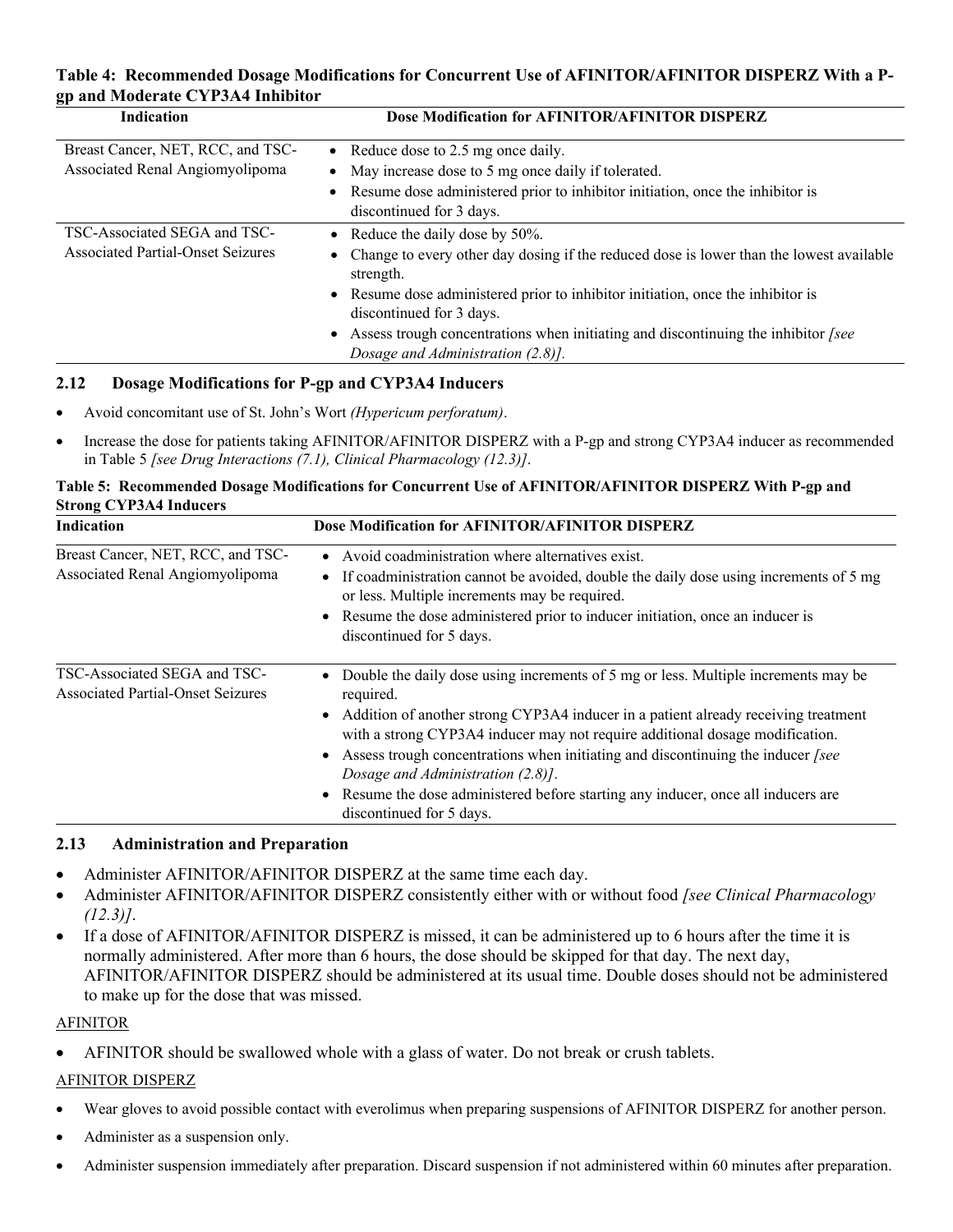• Prepare suspension in water only.

#### *Using an Oral Syringe to Prepare Oral Suspension:*

- Place the prescribed dose into a 10-mL syringe. Do not exceed a total of 10 mg per syringe. If higher doses are required, prepare an additional syringe. Do not break or crush tablets.
- Draw approximately 5 mL of water and 4 mL of air into the syringe.
- Place the filled syringe into a container (tip up) for 3 minutes, until the tablets are in suspension.
- Gently invert the syringe 5 times immediately prior to administration.
- After administration of the prepared suspension, draw approximately 5 mL of water and 4 mL of air into the same syringe, and swirl the contents to suspend remaining particles. Administer the entire contents of the syringe.

*Using a Small Drinking Glass to Prepare Oral Suspension:*

- Place the prescribed dose into a small drinking glass (maximum size 100 mL) containing approximately 25 mL of water. Do not exceed a total of 10 mg per glass. If higher doses are required, prepare an additional glass. Do not break or crush tablets.
- Allow 3 minutes for suspension to occur.
- Stir the contents gently with a spoon, immediately prior to drinking.
- After administration of the prepared suspension, add 25 mL of water and stir with the same spoon to re-suspend remaining particles. Administer the entire contents of the glass.

# <span id="page-6-0"></span>**3 DOSAGE FORMS AND STRENGTHS**

#### AFINITOR

Tablets, white to slightly yellow and elongated with a bevelled edge:

- 2.5 mg: engraved with "LCL" on one side and "NVR" on the other.
- 5 mg: engraved with "5" on one side and "NVR" on the other.
- 7.5 mg: engraved with "7P5" on one side and "NVR" on the other.
- 10 mg: engraved with "UHE" on one side and "NVR" on the other.

#### AFINITOR DISPERZ

Tablets for oral suspension, white to slightly yellowish, round, and flat with a bevelled edge:

- 2 mg: engraved with "D2" on one side and "NVR" on the other.
- 3 mg: engraved with "D3" on one side and "NVR" on the other.
- <span id="page-6-1"></span>5 mg: engraved with "D5" on one side and "NVR" on the other.

# **4 CONTRAINDICATIONS**

AFINITOR/AFINITOR DISPERZ is contraindicated in patients with clinically significant hypersensitivity to everolimus or to other rapamycin derivatives *[see Warnings and Precautions (5.3)]*.

# <span id="page-6-3"></span>**5 WARNINGS AND PRECAUTIONS**

## <span id="page-6-2"></span>**5.1 Non-infectious Pneumonitis**

Non-infectious pneumonitis is a class effect of rapamycin derivatives. Non-infectious pneumonitis was reported in up to 19% of patients treated with AFINITOR/AFINITOR DISPERZ in clinical trials, some cases were reported with pulmonary hypertension (including pulmonary arterial hypertension) as a secondary event. The incidence of Grade 3 and 4 non-infectious pneumonitis was up to 4% and up to 0.2%, respectively *[see Adverse Reactions (6.1)].* Fatal outcomes have been observed.

Consider a diagnosis of non-infectious pneumonitis in patients presenting with non-specific respiratory signs and symptoms. Consider opportunistic infections, such as pneumocystis jiroveci pneumonia (PJP) in the differential diagnosis. Advise patients to report promptly any new or worsening respiratory symptoms.

Continue AFINITOR/AFINITOR DISPERZ without dose alteration in patients who develop radiological changes suggestive of noninfectious pneumonitis and have few or no symptoms. Imaging appears to overestimate the incidence of clinical pneumonitis.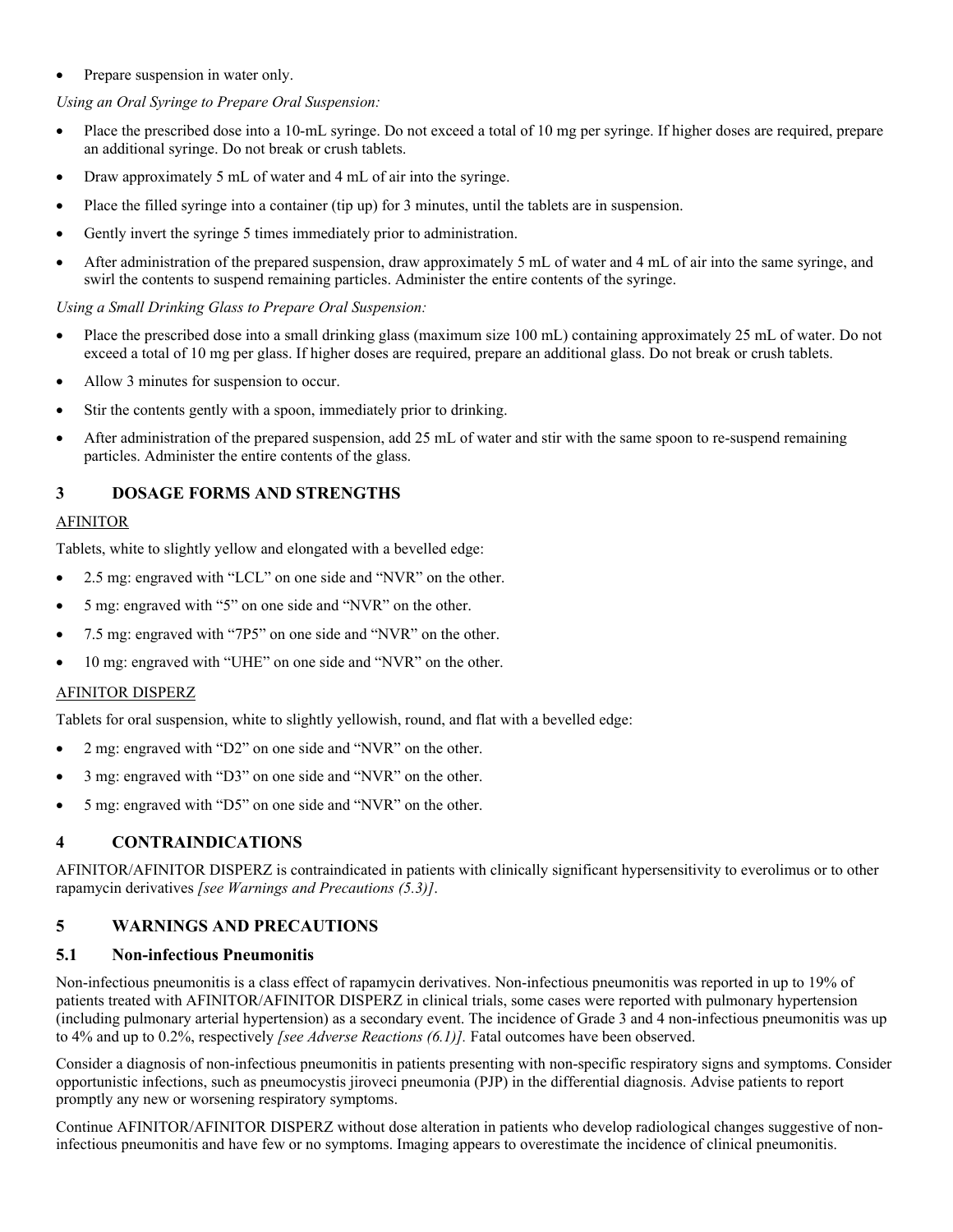For Grade 2 to 4 non-infectious pneumonitis, withhold or permanently discontinue AFINITOR/AFINITOR DISPERZ based on severity *[see Dosage and Administration (2.9)]*. Corticosteroids may be indicated until clinical symptoms resolve. Administer prophylaxis for PJP when concomitant use of corticosteroids or other immunosuppressive agents are required. The development of pneumonitis has been reported even at a reduced dose.

# <span id="page-7-0"></span>**5.2 Infections**

AFINITOR/AFINITOR DISPERZ has immunosuppressive properties and may predispose patients to bacterial, fungal, viral, or protozoal infections, including infections with opportunistic pathogens *[see Adverse Reactions (6.1)]*. Localized and systemic infections, including pneumonia, mycobacterial infections, other bacterial infections, invasive fungal infections (e.g., aspergillosis, candidiasis, or PJP), and viral infections (e.g., reactivation of hepatitis B virus) have occurred. Some of these infections have been severe (e.g., sepsis, septic shock, or resulting in multisystem organ failure) or fatal. The incidence of Grade 3 and 4 infections was up to 10% and up to 3%, respectively. The incidence of serious infections was reported at a higher frequency in patients < 6 years of age *[see Use in Specific Populations (8.4)]*.

Complete treatment of preexisting invasive fungal infections prior to starting treatment. Monitor for signs and symptoms of infection. Withhold or permanently discontinue AFINITOR/AFINITOR DISPERZ based on severity of infection *[see Dosage and Administration (2.9)].* 

Administer prophylaxis for PJP when concomitant use of corticosteroids or other immunosuppressive agents are required.

# <span id="page-7-1"></span>**5.3 Severe Hypersensitivity Reactions**

Hypersensitivity reactions to AFINITOR/AFINITOR DISPERZ have been observed and include anaphylaxis, dyspnea, flushing, chest pain, and angioedema (e.g., swelling of the airways or tongue, with or without respiratory impairment) *[see Contraindications (4)]*. The incidence of Grade 3 hypersensitivity reactions was up to 1%. Permanently discontinue AFINITOR/AFINITOR DISPERZ for the development of clinically significant hypersensitivity.

# <span id="page-7-2"></span>**5.4 Angioedema With Concomitant Use of Angiotensin-Converting Enzyme (ACE) Inhibitors**

Patients taking concomitant ACE inhibitors with AFINITOR/AFINITOR DISPERZ may be at increased risk for angioedema (e.g., swelling of the airways or tongue, with or without respiratory impairment). In a pooled analysis of randomized double-blind oncology clinical trials, the incidence of angioedema in patients taking AFINITOR with an ACE inhibitor was 6.8% compared to 1.3% in the control arm with an ACE inhibitor. Permanently discontinue AFINITOR/AFINITOR DISPERZ for angioedema.

# <span id="page-7-3"></span>**5.5 Stomatitis**

Stomatitis, including mouth ulcers and oral mucositis, has occurred in patients treated with AFINITOR/AFINITOR DISPERZ at an incidence ranging from 44% to 78% across clinical trials. Grades 3-4 stomatitis was reported in 4% to 9% of patients *[see Adverse Reactions (6.1)]*. Stomatitis most often occurs within the first 8 weeks of treatment. When starting AFINITOR/AFINITOR DISPERZ, initiating dexamethasone alcohol-free oral solution as a swish and spit mouthwash reduces the incidence and severity of stomatitis *[see Adverse Reactions (6.1)]*. If stomatitis does occur, mouthwashes and/or other topical treatments are recommended. Avoid alcohol-, hydrogen peroxide-, iodine-, or thyme- containing products, as they may exacerbate the condition. Do not administer antifungal agents, unless fungal infection has been diagnosed.

# <span id="page-7-4"></span>**5.6 Renal Failure**

Cases of renal failure (including acute renal failure), some with a fatal outcome, have occurred in patients taking AFINITOR. Elevations of serum creatinine and proteinuria have been reported in patients taking AFINITOR/AFINITOR DISPERZ *[see Adverse Reactions (6.1)]*. The incidence of Grade 3 and 4 elevations of serum creatinine was up to 2% and up to 1%, respectively. The incidence of Grade 3 and 4 proteinuria was up to 1% and up to 0.5%, respectively. Monitor renal function prior to starting AFINITOR/AFINITOR DISPERZ and annually thereafter. Monitor renal function at least every 6 months in patients who have additional risk factors for renal failure.

# <span id="page-7-5"></span>**5.7 Risk of Impaired Wound Healing**

Impaired wound healing can occur in patients who receive drugs that inhibit the VEGF signaling pathway. Therefore, AFINITOR/AFINITOR DISPERZ have the potential to adversely affect wound healing.

Withhold AFINITOR/AFINITOR DISPERZ for at least 1 week prior to elective surgery. Do not administer for at least 2 weeks following major surgery and until adequate wound healing. The safety of resumption of treatment upon resolution of wound healing complications has not been established.

# <span id="page-7-6"></span>**5.8 Geriatric Patients**

In the randomized hormone receptor-positive, HER2-negative breast cancer study (BOLERO-2), the incidence of deaths due to any cause within 28 days of the last AFINITOR dose was 6% in patients  $\geq$  65 years of age compared to 2% in patients < 65 years of age. Adverse reactions leading to permanent treatment discontinuation occurred in 33% of patients  $\geq$  65 years of age compared to 17% in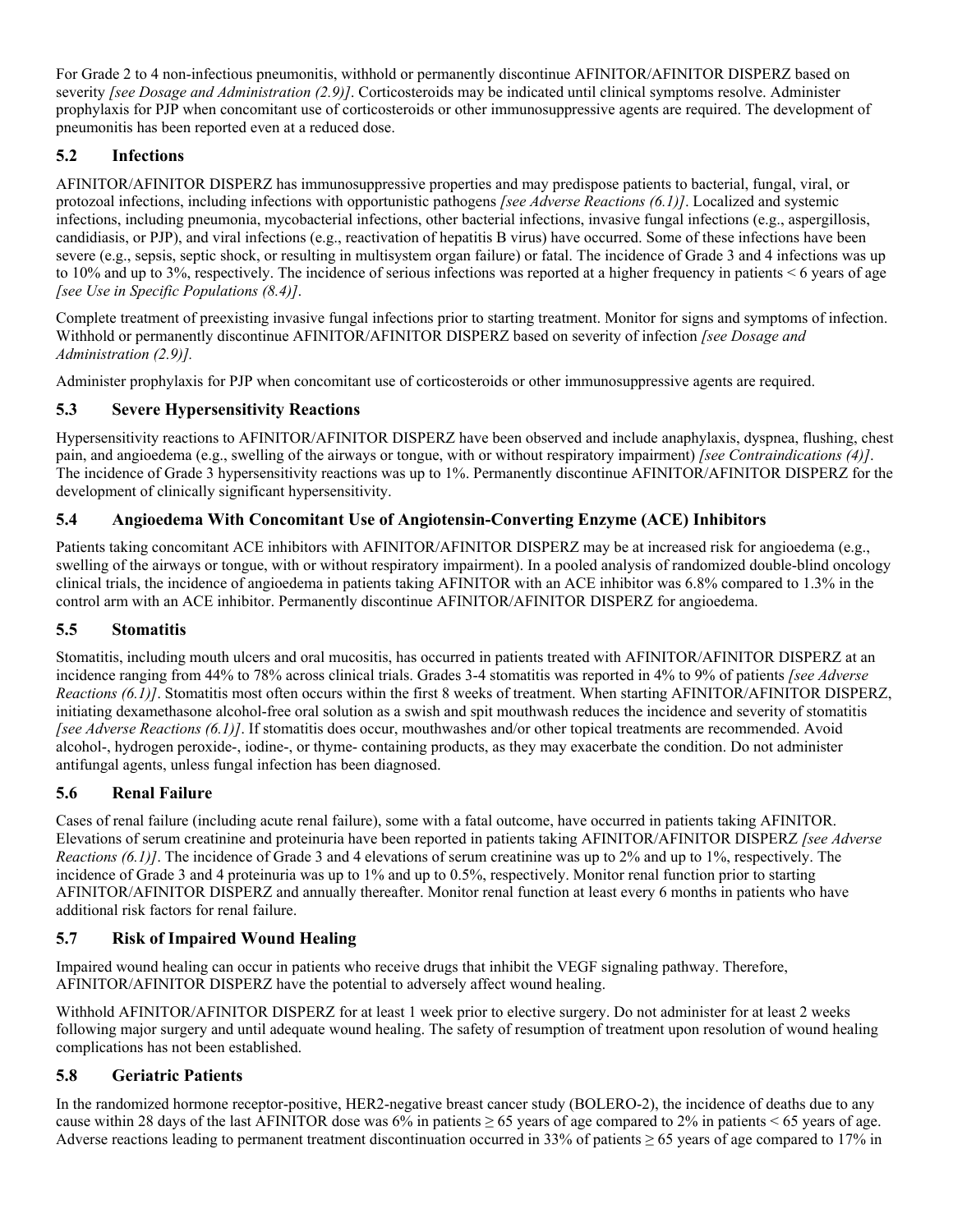patients < 65 years of age. Careful monitoring and appropriate dose adjustments for adverse reactions are recommended *[see Dosage and Administration (2.9), Use in Specific Populations (8.5)]*.

# <span id="page-8-2"></span>**5.9 Metabolic Disorders**

Hyperglycemia, hypercholesterolemia, and hypertriglyceridemia have been reported in patients taking AFINITOR/AFINITOR DISPERZ at an incidence up to 75%, 86%, and 73%, respectively. The incidence of these Grade 3 and 4 laboratory abnormalities was up to 15% and up to 0.4%, respectively *[see Adverse Reactions (6.1)]*. In non-diabetic patients, monitor fasting serum glucose prior to starting AFINITOR/AFINITOR DISPERZ and annually thereafter. In diabetic patients, monitor fasting serum glucose more frequently as clinically indicated. Monitor lipid profile prior to starting AFINITOR/AFINITOR DISPERZ and annually thereafter. When possible, achieve optimal glucose and lipid control prior to starting AFINITOR/AFINITOR DISPERZ. For Grade 3 to 4 metabolic events, withhold or permanently discontinue AFINITOR/AFINITOR DISPERZ based on severity *[see Dosage and Administration (2.9)]*.

# <span id="page-8-3"></span>**5.10 Myelosuppression**

Anemia, lymphopenia, neutropenia, and thrombocytopenia have been reported in patients taking AFINITOR/AFINITOR DISPERZ. The incidence of these Grade 3 and 4 laboratory abnormalities was up to 16% and up to 2%, respectively *[see Adverse Reactions (6.1)]*. Monitor complete blood count (CBC) prior to starting AFINITOR/AFINITOR DISPERZ every 6 months for the first year of treatment and annually thereafter. Withhold or permanently discontinue AFINITOR/AFINITOR DISPERZ based on severity *[see Dosage and Administration (2.9)]*.

# <span id="page-8-4"></span>**5.11 Risk of Infection or Reduced Immune Response With Vaccination**

The safety of immunization with live vaccines during AFINITOR/AFINITOR DISPERZ therapy has not been studied. Due to the potential increased risk of infection, avoid the use of live vaccines and close contact with individuals who have received live vaccines during treatment with AFINITOR/AFINITOR DISPERZ. Due to the potential increased risk of infection or reduced immune response with vaccination, complete the recommended childhood series of vaccinations according to American Council on Immunization Practices (ACIP) guidelines prior to the start of therapy. An accelerated vaccination schedule may be appropriate.

# <span id="page-8-0"></span>**5.12 Radiation Sensitization and Radiation Recall**

Radiation sensitization and recall, in some cases severe, involving cutaneous and visceral organs (including radiation esophagitis and pneumonitis) have been reported in patients treated with radiation prior to, during, or subsequent to AFINITOR/AFINITOR DISPERZ treatment *[see Adverse Reactions (6.2)].* 

Monitor patients closely when AFINITOR/AFINITOR DISPERZ is administered during or sequentially with radiation treatment.

# <span id="page-8-5"></span>**5.13 Embryo-Fetal Toxicity**

Based on animal studies and the mechanism of action, AFINITOR/AFINITOR DISPERZ can cause fetal harm when administered to a pregnant woman. In animal studies, everolimus caused embryo-fetal toxicities in rats when administered during the period of organogenesis at maternal exposures that were lower than human exposures at the clinical dose of 10 mg once daily. Advise pregnant women of the potential risk to a fetus. Advise female patients of reproductive potential to avoid becoming pregnant and to use effective contraception during treatment with AFINITOR/AFINITOR DISPERZ and for 8 weeks after the last dose. Advise male patients with female partners of reproductive potential to use effective contraception during treatment with AFINITOR/AFINITOR DISPERZ and for 4 weeks after the last dose *[see Use in Specific Populations (8.1, 8.3)].* 

# <span id="page-8-6"></span>**6 ADVERSE REACTIONS**

The following serious adverse reactions are described elsewhere in the labeling:

- Non-Infectious Pneumonitis *[see Warnings and Precautions (5.1)]*
- Infections *[see Warnings and Precautions (5.2)]*
- Severe Hypersensitivity Reactions *[see Warnings and Precautions (5.3)]*
- Angioedema with Concomitant Use of ACE inhibitors *[see Warnings and Precautions (5.4)]*
- Stomatitis *[see Warnings and Precautions (5.5)]*
- Renal Failure *[see Warnings and Precautions (5.6)]*
- Impaired Wound Healing *[see Warnings and Precautions (5.7)]*
- Metabolic Disorders *[see Warnings and Precautions (5.9)]*
- Myelosuppression *[see Warnings and Precautions (5.10)]*
- Radiation Sensitization and Radiation Recall *[see Warnings and Precautions (5.12)]*

# <span id="page-8-1"></span>**6.1 Clinical Trials Experience**

Because clinical trials are conducted under widely varying conditions, the adverse reaction rates observed cannot be directly compared to rates in other trials and may not reflect the rates observed in clinical practice.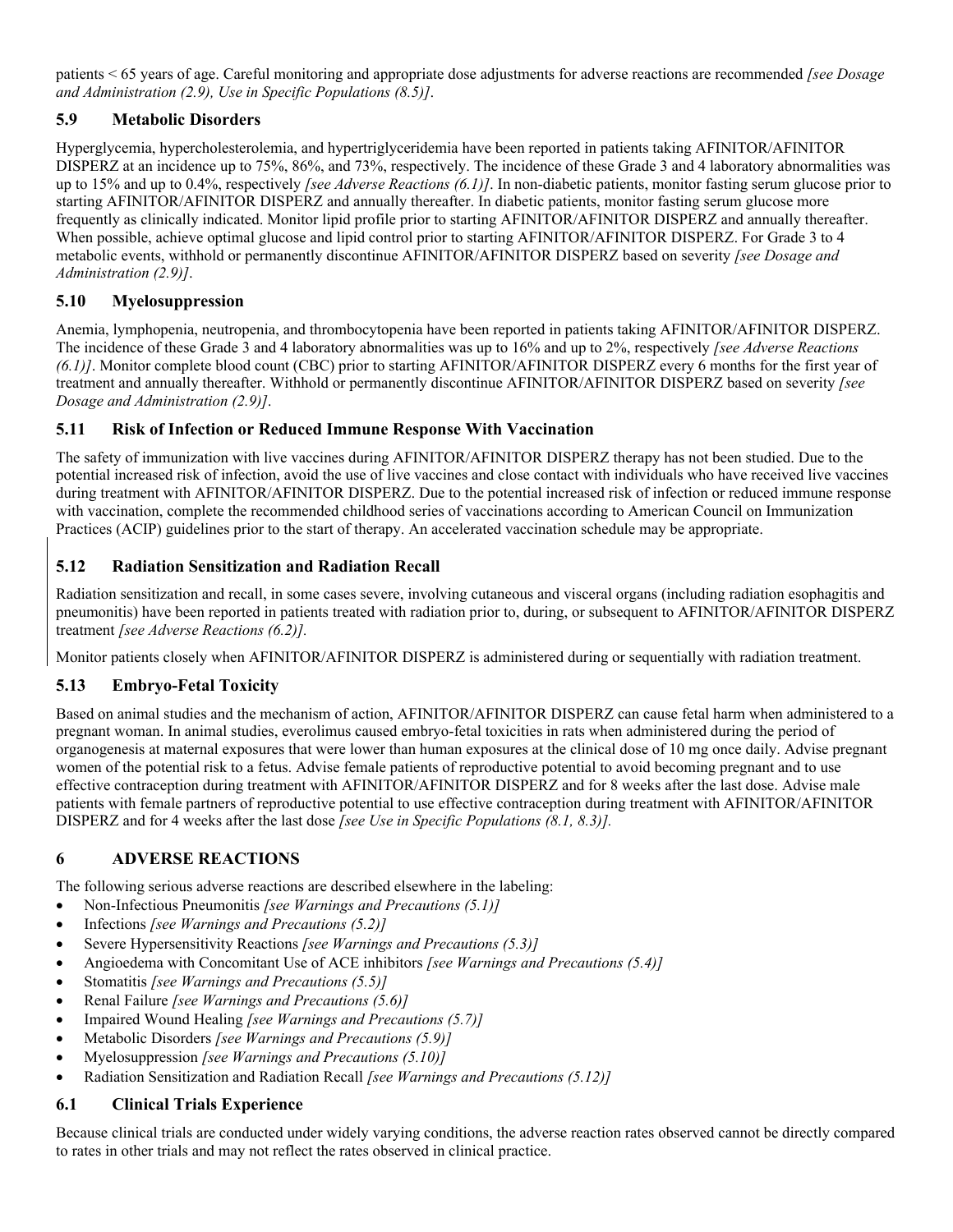#### Hormone Receptor-Positive, HER2-Negative Breast Cancer

The safety of AFINITOR (10 mg orally once daily) in combination with exemestane (25 mg orally once daily) (n = 485) vs. placebo in combination with exemestane  $(n = 239)$  was evaluated in a randomized, controlled trial (BOLERO-2) in patients with advanced or metastatic hormone receptor-positive, HER2-negative breast cancer. The median age of patients was 61 years (28 to 93 years), and 75% were white. The median follow-up was approximately 13 months.

The most common adverse reactions (incidence  $\geq 30\%$ ) were stomatitis, infections, rash, fatigue, diarrhea, and decreased appetite. The most common Grade 3-4 adverse reactions (incidence  $\geq 2\%$ ) were stomatitis, infections, hyperglycemia, fatigue, dyspnea, pneumonitis, and diarrhea. The most common laboratory abnormalities (incidence  $>$  50%) were hypercholesterolemia, hyperglycemia, increased aspartate transaminase (AST), anemia, leukopenia, thrombocytopenia, lymphopenia, increased alanine transaminase (ALT), and hypertriglyceridemia. The most common Grade 3-4 laboratory abnormalities (incidence  $\geq$  3%) were lymphopenia, hyperglycemia, anemia, hypokalemia, increased AST, increased ALT, and thrombocytopenia.

Fatal adverse reactions occurred in 2% of patients who received AFINITOR. The rate of adverse reactions resulting in permanent discontinuation was 24% for the AFINITOR arm. Dose adjustments (interruptions or reductions) occurred in 63% of patients in the AFINITOR arm.

Adverse reactions reported with an incidence of  $\geq 10\%$  for patients receiving AFINITOR vs. placebo are presented in Table 6. Laboratory abnormalities are presented in Table 7. The median duration of treatment with AFINITOR was 23.9 weeks; 33% were exposed to AFINITOR for a period of  $\geq$  32 weeks.

|                                       | <b>AFINITOR</b> with Exemestane |                  | <b>Placebo with Exemestane</b> |                  |  |
|---------------------------------------|---------------------------------|------------------|--------------------------------|------------------|--|
|                                       |                                 | $N = 482$        |                                | $N = 238$        |  |
|                                       | <b>All Grades</b>               | Grade 3-4        | <b>All Grades</b>              | Grade 3-4        |  |
|                                       | $\frac{0}{0}$                   | $\frac{0}{0}$    | $\frac{0}{0}$                  | $\frac{0}{0}$    |  |
| <b>Gastrointestinal</b>               |                                 |                  |                                |                  |  |
| Stomatitis <sup>a</sup>               | 67                              | 8 <sup>d</sup>   | 11                             | 0.8              |  |
| Diarrhea                              | 33                              | $\overline{2}$   | 18                             | 0.8              |  |
| Nausea                                | 29                              | 0.4              | 28                             | 1                |  |
| Vomiting                              | 17                              | $\mathbf{1}$     | 12                             | 0.8              |  |
| Constipation                          | 14                              | 0.4 <sup>d</sup> | 13                             | 0.4              |  |
| Dry mouth                             | 11                              | $\mathbf{0}$     | $\overline{7}$                 | $\mathbf{0}$     |  |
| General                               |                                 |                  |                                |                  |  |
| Fatigue                               | 36                              | $\overline{4}$   | 27                             | 1 <sup>d</sup>   |  |
| Edema peripheral                      | 19                              | 1 <sup>d</sup>   | 6                              | 0.4 <sup>d</sup> |  |
| Pyrexia                               | 15                              | 0.2 <sup>d</sup> | 7                              | 0.4 <sup>d</sup> |  |
| Asthenia                              | 13                              | $\overline{2}$   | $\overline{4}$                 | $\boldsymbol{0}$ |  |
| <b>Infections</b>                     |                                 |                  |                                |                  |  |
| Infectionsb                           | 50                              | 6                | 25                             | 2 <sup>d</sup>   |  |
| Investigations                        |                                 |                  |                                |                  |  |
| Weight loss                           | 25                              | 1 <sup>d</sup>   | 6                              | $\mathbf{0}$     |  |
| <b>Metabolism and nutrition</b>       |                                 |                  |                                |                  |  |
| Decreased appetite                    | 30                              | 1 <sup>d</sup>   | 12                             | 0.4 <sup>d</sup> |  |
| Hyperglycemia                         | 14                              | 5                | $\overline{2}$                 | 0.4 <sup>d</sup> |  |
| Musculoskeletal and connective tissue |                                 |                  |                                |                  |  |
| Arthralgia                            | 20                              | 0.8 <sup>d</sup> | 17                             | $\mathbf{0}$     |  |
| Back pain                             | 14                              | 0.2 <sup>d</sup> | 10                             | 0.8 <sup>d</sup> |  |
| Pain in extremity                     | 9                               | 0.4 <sup>d</sup> | 11                             | 2 <sup>d</sup>   |  |
| Nervous system                        |                                 |                  |                                |                  |  |
| Dysgeusia                             | 22                              | 0.2 <sup>d</sup> | 6                              | $\boldsymbol{0}$ |  |
| Headache                              | 21                              | 0.4 <sup>d</sup> | 14                             | $\mathbf{0}$     |  |
| Psychiatric                           |                                 |                  |                                |                  |  |
| Insomnia                              | 13                              | 0.2 <sup>d</sup> | 8                              | $\boldsymbol{0}$ |  |
| Respiratory, thoracic and mediastinal |                                 |                  |                                |                  |  |
| Cough                                 | 24                              | 0.6 <sup>d</sup> | 12                             | $\boldsymbol{0}$ |  |
| Dyspnea                               | 21                              | 4                | 11                             | 1                |  |
| Epistaxis                             | 17                              | $\boldsymbol{0}$ | 1                              | $\boldsymbol{0}$ |  |
| Pneumonitisc                          | 19                              | $\overline{4}$   | 0.4                            | $\overline{0}$   |  |

#### **Table 6: Adverse Reactions Reported in ≥ 10% of Patients With Hormone Receptor-Positive Breast Cancer in BOLERO-2**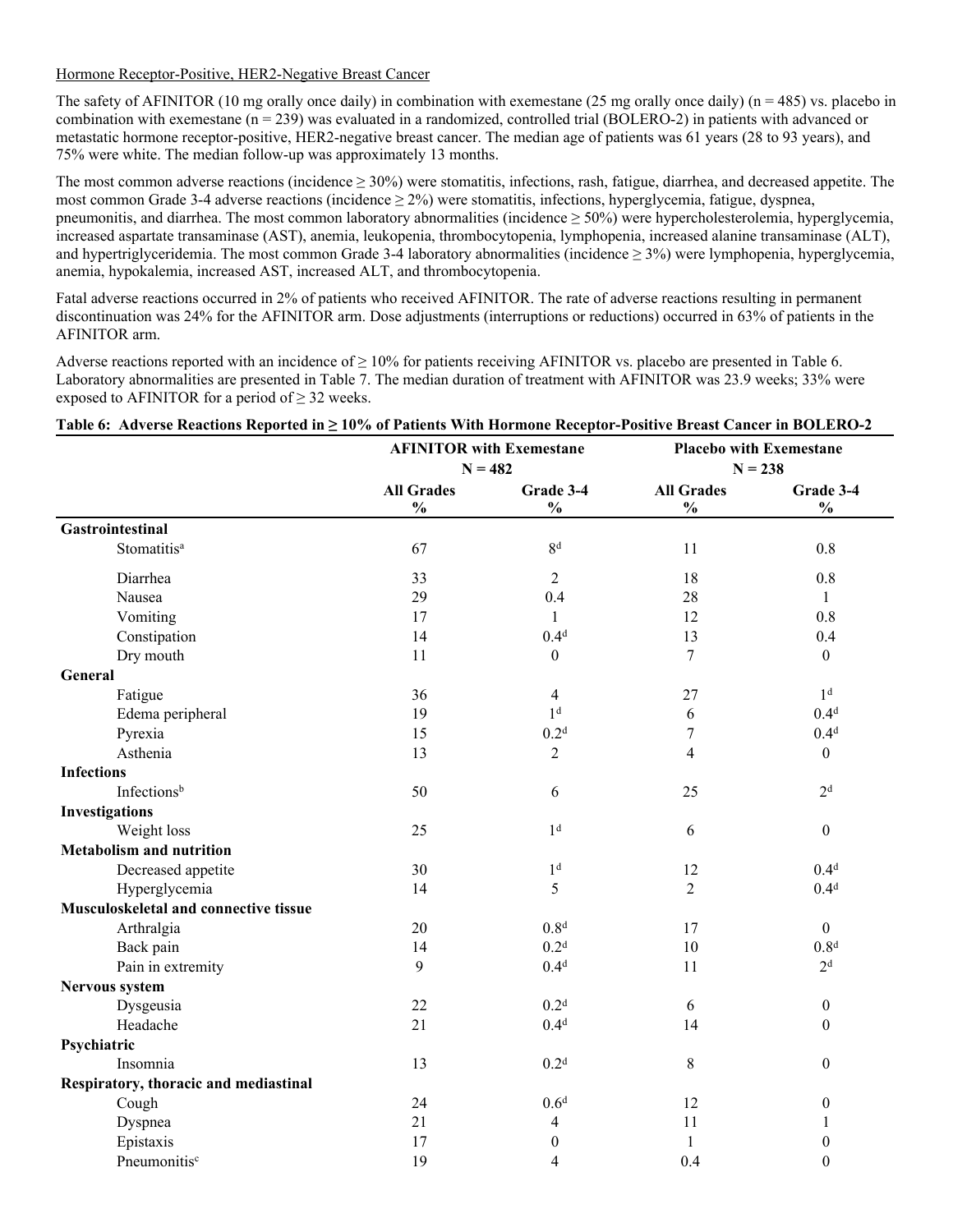|                              | <b>AFINITOR with Exemestane</b><br>$N = 482$ |                            | <b>Placebo with Exemestane</b><br>$N = 238$ |                            |
|------------------------------|----------------------------------------------|----------------------------|---------------------------------------------|----------------------------|
|                              | <b>All Grades</b><br>$\%$                    | Grade 3-4<br>$\frac{6}{9}$ | <b>All Grades</b><br>$\frac{6}{6}$          | Grade 3-4<br>$\frac{6}{9}$ |
| Skin and subcutaneous tissue |                                              |                            |                                             |                            |
| Rash                         | 39                                           | 1 <sub>d</sub>             |                                             |                            |
| Pruritus                     | 13                                           | 0.2 <sup>d</sup>           |                                             |                            |
| Alopecia                     | 10                                           | $\theta$                   |                                             |                            |
| <b>Vascular</b>              |                                              |                            |                                             |                            |
| Hot flush                    | h                                            |                            | 14                                          |                            |

Grading according to NCI CTCAE Version 3.0.

a Includes stomatitis, mouth ulceration, aphthous stomatitis, glossodynia, gingival pain, glossitis, and lip ulceration.

<sup>b</sup>Includes all reported infections, including but not limited to, urinary tract infections, respiratory tract (upper and lower) infections, skin infections, and gastrointestinal tract infections.

c Includes pneumonitis, interstitial lung disease, lung infiltration, and pulmonary fibrosis.

<sup>d</sup>No Grade 4 adverse reactions were reported.

#### **Table 7: Selected Laboratory Abnormalities Reported in ≥ 10% of Patients With Hormone Receptor-Positive Breast Cancer in BOLERO-2**

| <b>Laboratory Parameter</b> |                   | <b>AFINITOR</b> with Exemestane | <b>Placebo with Exemestane</b> |                  |  |
|-----------------------------|-------------------|---------------------------------|--------------------------------|------------------|--|
|                             | $N = 482$         |                                 |                                | $N = 238$        |  |
|                             | <b>All Grades</b> | Grade 3-4                       | <b>All Grades</b>              | Grade 3-4        |  |
|                             | $\frac{0}{0}$     | $\frac{0}{0}$                   | $\frac{0}{0}$                  | $\frac{6}{9}$    |  |
| Hematology <sup>a</sup>     |                   |                                 |                                |                  |  |
| Anemia                      | 68                | 6                               | 40                             |                  |  |
| Leukopenia                  | 58                | 2 <sup>b</sup>                  | 28                             | 6                |  |
| Thrombocytopenia            | 54                | 3                               | 5                              | 0.4              |  |
| Lymphopenia                 | 54                | 12                              | 37                             | 6                |  |
| Neutropenia                 | 31                | 2 <sup>b</sup>                  | 11                             | $\overline{2}$   |  |
| <b>Chemistry</b>            |                   |                                 |                                |                  |  |
| Hypercholesterolemia        | 70                |                                 | 38                             | $\overline{2}$   |  |
| Hyperglycemia               | 69                | 9                               | 44                             |                  |  |
| <b>Increased AST</b>        | 69                |                                 | 45                             | 3                |  |
| <b>Increased ALT</b>        | 51                |                                 | 29                             | 5 <sup>b</sup>   |  |
| Hypertriglyceridemia        | 50                | 0.8 <sup>b</sup>                | 26                             | $\theta$         |  |
| Hypoalbuminemia             | 33                | 0.8 <sup>b</sup>                | 16                             | 0.8 <sup>b</sup> |  |
| Hypokalemia                 | 29                | 4                               | $\overline{7}$                 | 1 <sup>b</sup>   |  |
| Increased creatinine        | 24                | 2                               | 13                             | $\mathbf{0}$     |  |

Grading according to NCI CTCAE Version 3.0.

<sup>a</sup>Reflects corresponding adverse drug reaction reports of anemia, leukopenia, lymphopenia, neutropenia, and thrombocytopenia (collectively as pancytopenia), which occurred at lower frequency.

<sup>b</sup>No Grade 4 laboratory abnormalities were reported.

#### Topical Prophylaxis for Stomatitis

In a single arm study (SWISH;  $N = 92$ ) in postmenopausal women with hormone receptor-positive, HER2-negative breast cancer beginning AFINITOR (10 mg orally once daily) in combination with exemestane (25 mg orally once daily), patients started dexamethasone 0.5 mg/5 mL alcohol-free mouthwash (10 mL swished for 2 minutes and spat, 4 times daily for 8 weeks) concurrently with AFINITOR and exemestane. No food or drink was to be consumed for at least 1 hour after swishing and spitting the dexamethasone mouthwash. The primary objective of this study was to assess the incidence of Grade 2 to 4 stomatitis within 8 weeks. The incidence of Grade 2 to 4 stomatitis within 8 weeks was 2%, which was lower than the 33% reported in the BOLERO-2 trial. The incidence of Grade 1 stomatitis was 19%. No cases of Grade 3 or 4 stomatitis were reported. Oral candidiasis was reported in 2% of patients in this study compared to 0.2% in the BOLERO-2 trial.

Coadministration of AFINITOR/AFINITOR DISPERZ and dexamethasone alcohol-free oral solution has not been studied in pediatric patients.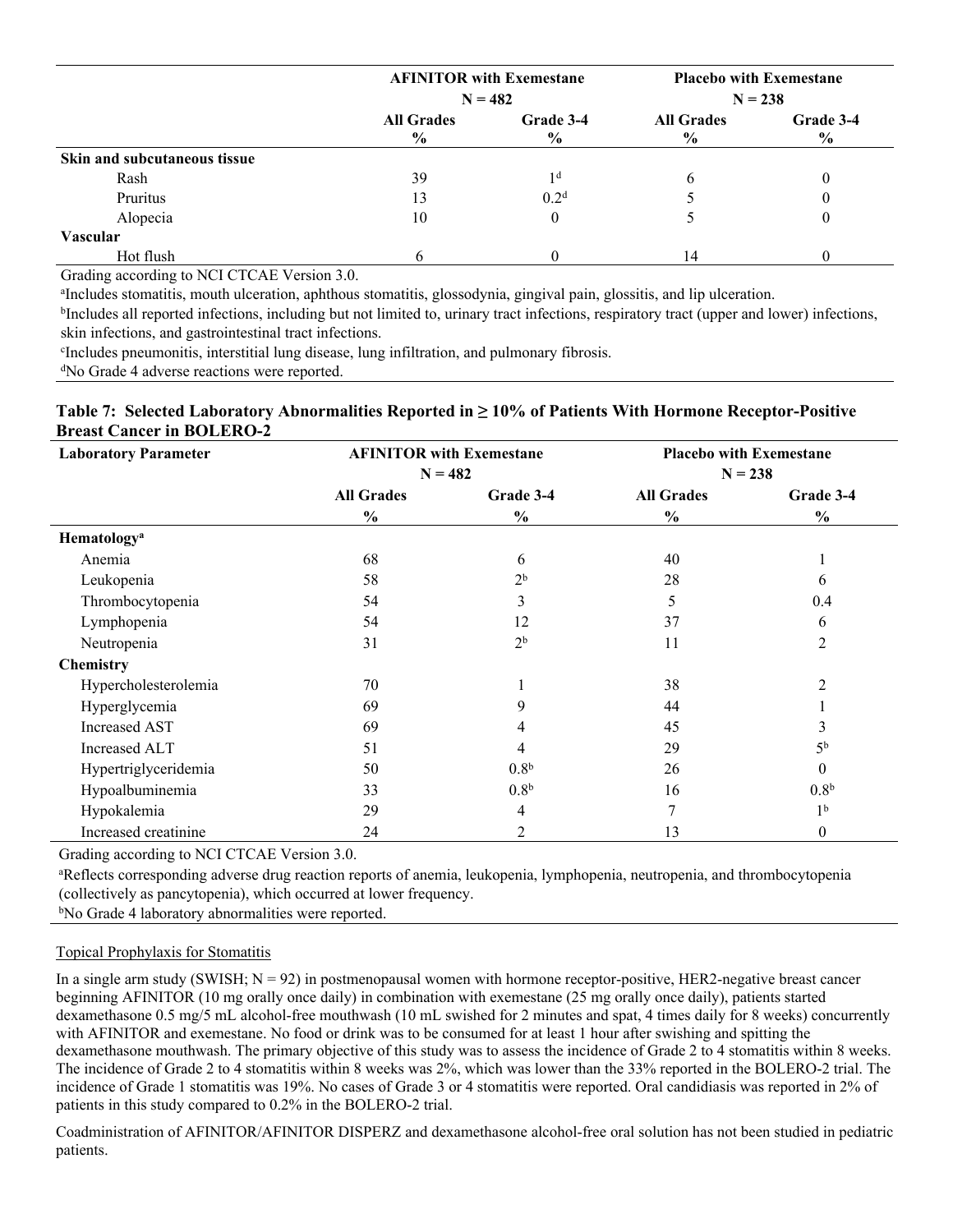#### Pancreatic Neuroendocrine Tumors (PNET)

In a randomized, controlled trial (RADIANT-3) of AFINITOR ( $n = 204$ ) vs. placebo ( $n = 203$ ) in patients with advanced PNET the median age of patients was 58 years (20 to 87 years), 79% were white, and 55% were male. Patients on the placebo arm could cross over to open-label AFINITOR upon disease progression.

The most common adverse reactions (incidence  $\geq 30\%$ ) were stomatitis, rash, diarrhea, fatigue, edema, abdominal pain, nausea, fever, and headache. The most common Grade 3-4 adverse reactions (incidence  $\geq$  5%) were stomatitis and diarrhea. The most common laboratory abnormalities (incidence  $\geq 50\%$ ) were anemia, hyperglycemia, increased alkaline phosphatase, hypercholesterolemia, decreased bicarbonate, and increased AST. The most common Grade 3-4 laboratory abnormalities (incidence ≥ 3%) were hyperglycemia, lymphopenia, anemia, hypophosphatemia, increased alkaline phosphatase, neutropenia, increased AST, hypokalemia, and thrombocytopenia.

Deaths during double-blind treatment where an adverse reaction was the primary cause occurred in seven patients on AFINITOR. Causes of death on the AFINITOR arm included one case of each of the following: acute renal failure, acute respiratory distress, cardiac arrest, death (cause unknown), hepatic failure, pneumonia, and sepsis. After cross-over to open-label AFINITOR, there were three additional deaths, one due to hypoglycemia and cardiac arrest in a patient with insulinoma, one due to myocardial infarction with congestive heart failure, and the other due to sudden death. The rate of adverse reactions resulting in permanent discontinuation was 20% for the AFINITOR group. Dose delay or reduction was necessary in 61% of AFINITOR patients. Grade 3-4 renal failure occurred in six patients in the AFINITOR arm. Thrombotic events included five patients with pulmonary embolus in the AFINITOR arm as well as three patients with thrombosis in the AFINITOR arm.

Table 8 compares the incidence of adverse reactions reported with an incidence of  $\geq 10\%$  for patients receiving AFINITOR vs. placebo. Laboratory abnormalities are summarized in Table 9. The median duration of treatment in patients who received AFINITOR was 37 weeks.

In female patients aged 18 to 55 years, irregular menstruation occurred in 5 of 46 (11%) AFINITOR-treated females.

## **Table 8: Adverse Reactions Reported in ≥ 10% of Patients With PNET in RADIANT-3**

|                                       |                   | <b>AFINITOR</b>  | Placebo           |                  |  |
|---------------------------------------|-------------------|------------------|-------------------|------------------|--|
|                                       | $N = 204$         |                  | $N = 203$         |                  |  |
|                                       | <b>All Grades</b> | Grade 3-4        | <b>All Grades</b> | Grade 3-4        |  |
|                                       | $\frac{0}{0}$     | $\frac{0}{0}$    | $\frac{0}{0}$     | $\frac{0}{0}$    |  |
| Gastrointestinal                      |                   |                  |                   |                  |  |
| Stomatitis <sup>a</sup>               | 70                | 7 <sup>d</sup>   | 20                | $\boldsymbol{0}$ |  |
| Diarrheab                             | 50                | 6                | 25                | 3 <sup>d</sup>   |  |
| Abdominal pain                        | 36                | 4 <sup>d</sup>   | 32                | $\overline{7}$   |  |
| Nausea                                | 32                | 2 <sup>d</sup>   | 33                | 2 <sup>d</sup>   |  |
| Vomiting                              | 29                | 1 <sup>d</sup>   | 21                | 2 <sup>d</sup>   |  |
| Constipation                          | 14                | $\boldsymbol{0}$ | 13                | 0.5 <sup>d</sup> |  |
| Dry mouth                             | 11                | $\theta$         | 4                 | $\boldsymbol{0}$ |  |
| <b>General</b>                        |                   |                  |                   |                  |  |
| Fatigue/malaise                       | 45                | 4                | 27                | 3                |  |
| Edema (general and peripheral)        | 39                | 2                | 12                | 1 <sup>d</sup>   |  |
| Fever                                 | 31                | 1                | 13                | 0.5 <sup>d</sup> |  |
| Asthenia                              | 19                | 3 <sup>d</sup>   | 20                | 3 <sup>d</sup>   |  |
| <b>Infections</b>                     |                   |                  |                   |                  |  |
| Nasopharyngitis/rhinitis/URI          | 25                | $\boldsymbol{0}$ | 13                | $\theta$         |  |
| Urinary tract infection               | 16                | $\theta$         | 6                 | 0.5 <sup>d</sup> |  |
| <b>Investigations</b>                 |                   |                  |                   |                  |  |
| Weight loss                           | 28                | 0.5 <sup>d</sup> | 11                | $\boldsymbol{0}$ |  |
| <b>Metabolism and nutrition</b>       |                   |                  |                   |                  |  |
| Decreased appetite                    | 30                | 1 <sup>d</sup>   | 18                | 1 <sup>d</sup>   |  |
| Diabetes mellitus                     | 10                | 2 <sup>d</sup>   | 0.5               | $\mathbf{0}$     |  |
| Musculoskeletal and connective tissue |                   |                  |                   |                  |  |
| Arthralgia                            | 15                | 1                | $\overline{7}$    | 0.5 <sup>d</sup> |  |
| Back pain                             | 15                | 1 <sup>d</sup>   | 11                | 1 <sup>d</sup>   |  |
| Pain in extremity                     | 14                | 0.5 <sup>d</sup> | 6                 | 1 <sup>d</sup>   |  |
| Muscle spasms                         | 10                | $\theta$         | 4                 | $\mathbf{0}$     |  |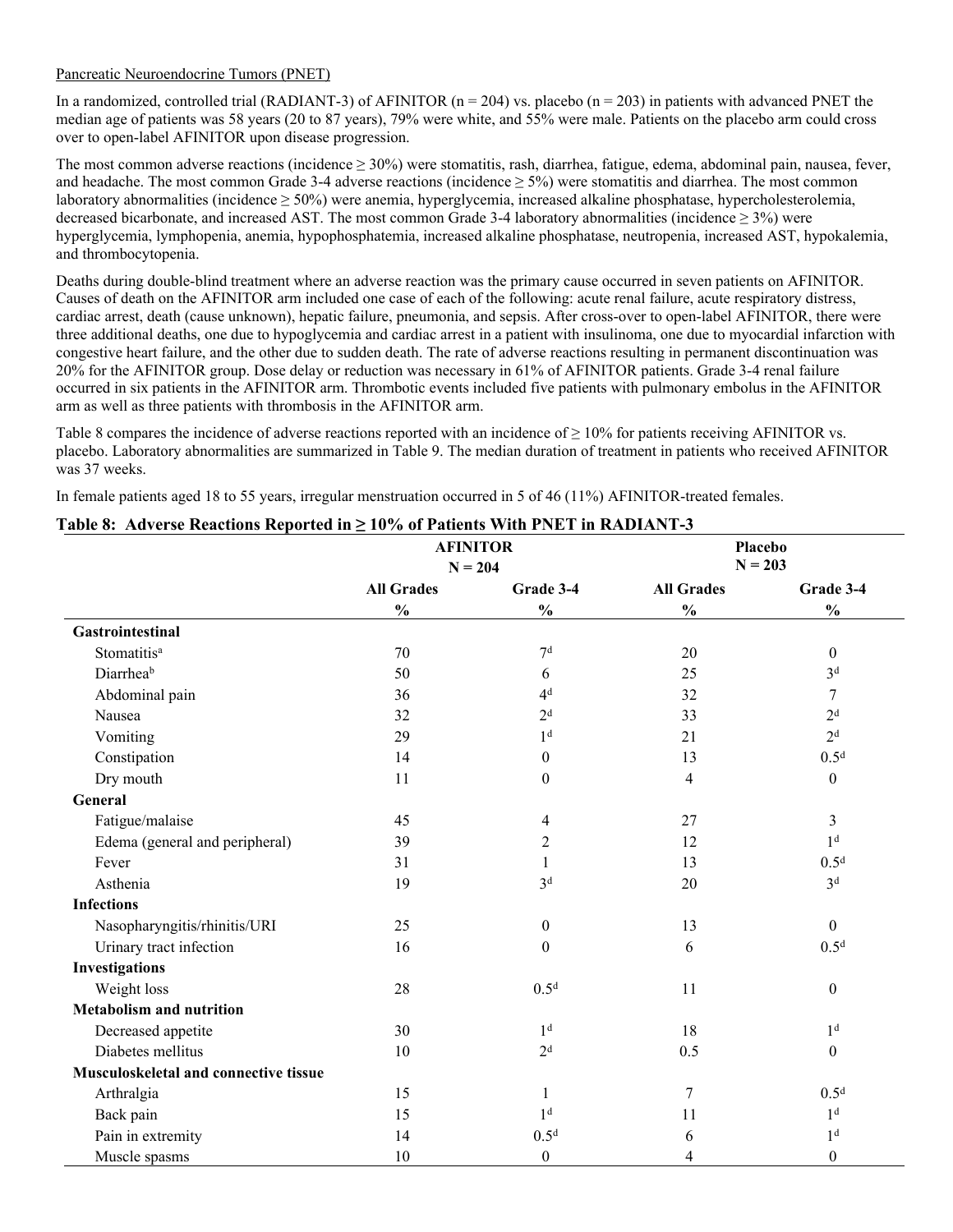|                                       | <b>AFINITOR</b><br>$N = 204$ |                  | Placebo<br>$N = 203$ |                  |
|---------------------------------------|------------------------------|------------------|----------------------|------------------|
|                                       | <b>All Grades</b>            | Grade 3-4        | <b>All Grades</b>    | Grade 3-4        |
|                                       | $\frac{0}{0}$                | $\frac{0}{0}$    | $\frac{0}{0}$        | $\frac{0}{0}$    |
| <b>Nervous system</b>                 |                              |                  |                      |                  |
| Headache/migraine                     | 30                           | 0.5 <sup>d</sup> | 15                   | 1 <sup>d</sup>   |
| Dysgeusia                             | 19                           | $\Omega$         | 5                    | $\theta$         |
| <b>Dizziness</b>                      | 12                           | 0.5 <sup>d</sup> |                      | $\theta$         |
| Psychiatric                           |                              |                  |                      |                  |
| Insomnia                              | 14                           | $\mathbf{0}$     | 8                    | $\theta$         |
| Respiratory, thoracic and mediastinal |                              |                  |                      |                  |
| Cough/productive cough                | 25                           | 0.5 <sup>d</sup> | 13                   | $^{(1)}$         |
| Epistaxis                             | 22                           | $\bf{0}$         |                      | 0                |
| Dyspnea/dyspnea exertional            | 20                           | 3                |                      | 0.5 <sup>d</sup> |
| Pneumonitis <sup>c</sup>              | 17                           | 4                | 0                    | $\theta$         |
| Oropharyngeal pain                    | 11                           | $\theta$         | 6                    | $\theta$         |
| Skin and subcutaneous                 |                              |                  |                      |                  |
| Rash                                  | 59                           | 0.5              | 19                   | 0                |
| Nail disorders                        | 22                           | 0.5              | 2                    | 0                |
| Pruritus/pruritus generalized         | 21                           | $\bf{0}$         | 13                   | $^{(1)}$         |
| Dry skin/xeroderma                    | 13                           | $\mathbf{0}$     | 6                    | $\theta$         |
| Vascular                              |                              |                  |                      |                  |
| Hypertension                          | 13                           |                  | 6                    | 1 <sup>d</sup>   |

Grading according to NCI CTCAE Version 3.0.

a Includes stomatitis, aphthous stomatitis, gingival pain/swelling/ulceration, glossitis, glossodynia, lip ulceration, mouth ulceration, tongue ulceration, and mucosal inflammation.

b Includes diarrhea, enteritis, enterocolitis, colitis, defecation urgency, and steatorrhea.

c Includes pneumonitis, interstitial lung disease, pulmonary fibrosis, and restrictive pulmonary disease.

<sup>d</sup>No Grade 4 adverse reactions were reported.

#### **Table 9: Selected Laboratory Abnormalities Reported in ≥ 10% of Patients With PNET in RADIANT-3**

| Laboratory parameter           |                   | <b>AFINITOR</b><br>$N = 204$ |                   | Placebo<br>$N = 203$ |
|--------------------------------|-------------------|------------------------------|-------------------|----------------------|
|                                | <b>All Grades</b> | Grade 3-4                    | <b>All Grades</b> | Grade 3-4            |
|                                | $\frac{0}{0}$     | $\frac{0}{0}$                | $\frac{0}{0}$     | $\frac{0}{0}$        |
| Hematology                     |                   |                              |                   |                      |
| Anemia                         | 86                | 15                           | 63                |                      |
| Lymphopenia                    | 45                | 16                           | 22                | 4                    |
| Thrombocytopenia               | 45                | 3                            | 11                | $\theta$             |
| Leukopenia                     | 43                | 2                            | 13                | $\theta$             |
| Neutropenia                    | 30                | 4                            | 17                | 2                    |
| <b>Chemistry</b>               |                   |                              |                   |                      |
| Hyperglycemia (fasting)        | 75                | 17                           | 53                | 6                    |
| Increased alkaline phosphatase | 74                | 8                            | 66                | 8                    |
| Hypercholesterolemia           | 66                | 0.5                          | 22                | $\theta$             |
| <b>Bicarbonate</b> decreased   | 56                | $\mathbf{0}$                 | 40                | $\theta$             |
| <b>Increased AST</b>           | 56                | 4                            | 41                | 4                    |
| <b>Increased ALT</b>           | 48                | 2                            | 35                | 2                    |
| Hypophosphatemia               | 40                | 10                           | 14                | 3                    |
| Hypertriglyceridemia           | 39                | 0                            | 10                | $\mathbf{0}$         |
| Hypocalcemia                   | 37                | 0.5                          | 12                | $\theta$             |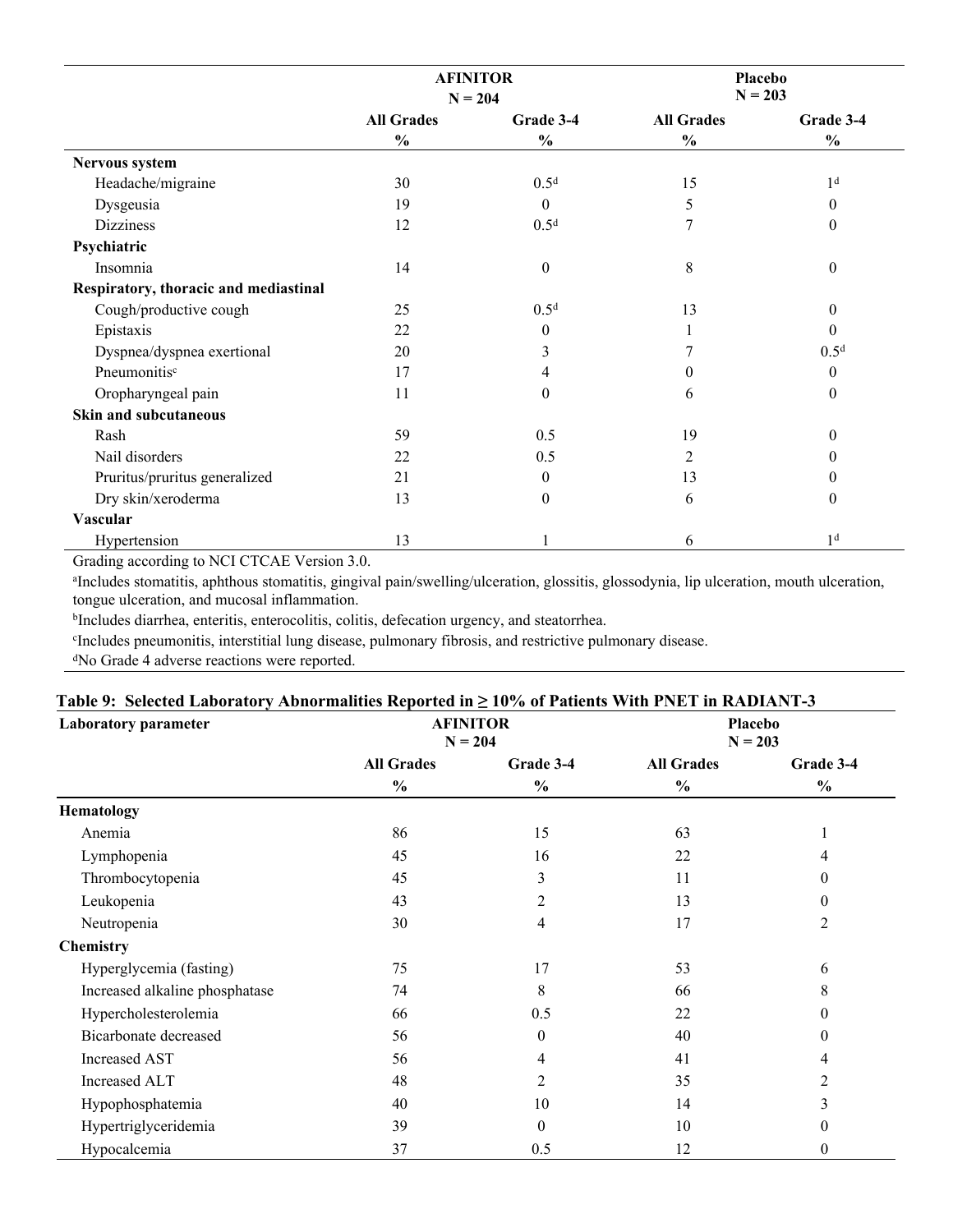| Laboratory parameter |                   | <b>AFINITOR</b><br>$N = 204$ | Placebo<br>$N = 203$ |           |  |
|----------------------|-------------------|------------------------------|----------------------|-----------|--|
|                      | <b>All Grades</b> | Grade 3-4                    | <b>All Grades</b>    | Grade 3-4 |  |
|                      | $\frac{0}{0}$     | $\frac{6}{6}$                | $\frac{6}{6}$        | $\%$      |  |
| Hypokalemia          | 23                |                              |                      |           |  |
| Increased creatinine | 19                |                              | 14                   |           |  |
| Hyponatremia         | 16                |                              | 16                   |           |  |
| Hypoalbuminemia      | 13                |                              | 8                    | U         |  |
| Hyperbilirubinemia   | 10                |                              | 14                   |           |  |
| Hyperkalemia         |                   |                              | 10                   | 0.5       |  |

Grading according to NCI CTCAE Version 3.0.

Neuroendocrine Tumors (NET) of Gastrointestinal (GI) or Lung Origin

In a randomized, controlled trial (RADIANT-4) of AFINITOR  $(n = 202$  treated) vs. placebo  $(n = 98$  treated) in patients with advanced non-functional NET of GI or lung origin, the median age of patients was 63 years (22-86 years), 76% were white, and 53% were female. The median duration of exposure to AFINITOR was 9.3 months;  $64%$  of patients were treated for  $\geq 6$  months and 39% were treated for  $\geq$  12 months. AFINITOR was discontinued for adverse reactions in 29% of patients, dose reduction or delay was required in 70% of AFINITOR-treated patients.

Serious adverse reactions occurred in 42% of AFINITOR-treated patients and included 3 fatal events (cardiac failure, respiratory failure, and septic shock). Adverse reactions occurring at an incidence of  $\geq 10\%$  and at  $\geq 5\%$  absolute incidence over placebo (all Grades) or  $\geq$  2% higher incidence over placebo (Grade 3 and 4) are presented in Table 10. Laboratory abnormalities are presented in Table 11.

|                                       |               | <b>AFINITOR</b><br>$N = 202$   |                                    | Placebo<br>$N = 98$ |
|---------------------------------------|---------------|--------------------------------|------------------------------------|---------------------|
|                                       |               | Grade 3-4<br><b>All Grades</b> |                                    | Grade 3-4           |
|                                       | $\frac{0}{0}$ | $\frac{0}{0}$                  | <b>All Grades</b><br>$\frac{0}{0}$ | $\frac{0}{0}$       |
| Gastrointestinal                      |               |                                |                                    |                     |
| Stomatitis <sup>a</sup>               | 63            | 9 <sup>d</sup>                 | $22\,$                             | $\boldsymbol{0}$    |
| Diarrhea                              | 41            | 9                              | 31                                 | 2 <sup>d</sup>      |
| Nausea                                | 26            | 3                              | 17                                 | 1 <sup>d</sup>      |
| Vomiting                              | 15            | 4 <sup>d</sup>                 | 12                                 | 2 <sup>d</sup>      |
| General                               |               |                                |                                    |                     |
| Peripheral edema                      | 39            | 3 <sup>d</sup>                 | 6                                  | 1 <sup>d</sup>      |
| Fatigue                               | 37            | 5                              | 36                                 | 1 <sup>d</sup>      |
| Asthenia                              | 23            | 3                              | 8                                  | $\boldsymbol{0}$    |
| Pyrexia                               | 23            | $\overline{2}$                 | $\,$ 8 $\,$                        | $\boldsymbol{0}$    |
| <b>Infections</b>                     |               |                                |                                    |                     |
| Infectionsb                           | 58            | 11                             | 29                                 | $\overline{2}$      |
| Investigations                        |               |                                |                                    |                     |
| Weight loss                           | 22            | 2 <sup>d</sup>                 | 11                                 | 1 <sup>d</sup>      |
| <b>Metabolism and nutrition</b>       |               |                                |                                    |                     |
| Decreased appetite                    | 22            | 1 <sup>d</sup>                 | 17                                 | 1 <sup>d</sup>      |
| Nervous system                        |               |                                |                                    |                     |
| Dysgeusia                             | 18            | 1 <sup>d</sup>                 | 4                                  | $\boldsymbol{0}$    |
| Respiratory, thoracic and mediastinal |               |                                |                                    |                     |
| Cough                                 | 27            | $\theta$                       | 20                                 | $\mathbf{0}$        |
| Dyspnea                               | 20            | 3 <sup>d</sup>                 | 11                                 | 2                   |
| Pneumonitisc                          | 16            | 2 <sup>d</sup>                 | $\sqrt{2}$                         | $\boldsymbol{0}$    |
| Epistaxis                             | 13            | 1 <sup>d</sup>                 | 3                                  | $\boldsymbol{0}$    |
|                                       |               |                                |                                    |                     |

# **Table 10: Adverse Reactions in ≥ 10% of AFINITOR-Treated Patients With Non-Functional NET of GI or Lung Origin in RADIANT-4**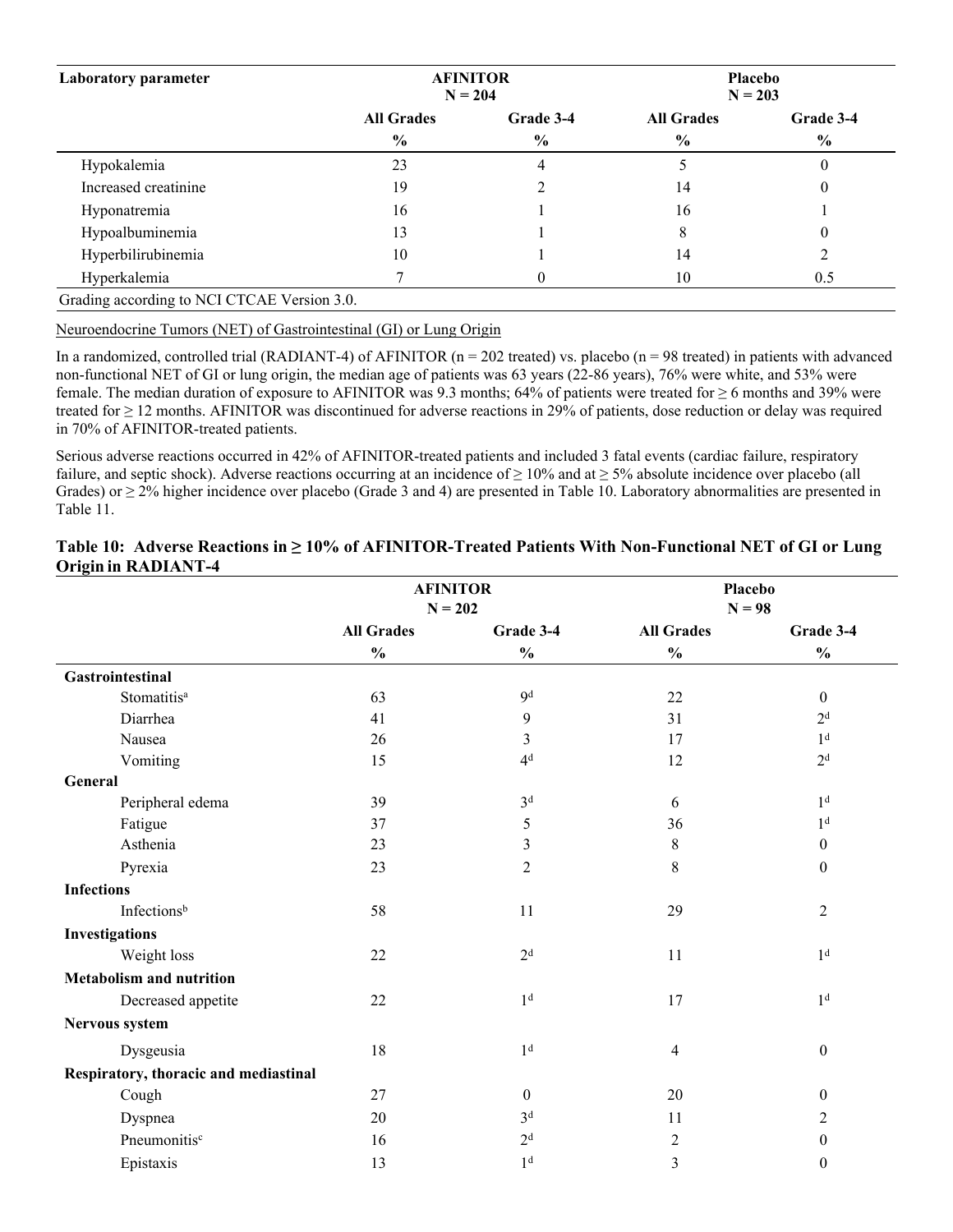|                       | <b>AFINITOR</b><br>$N = 202$ |               | <b>Placebo</b><br>$N = 98$ |               |  |
|-----------------------|------------------------------|---------------|----------------------------|---------------|--|
|                       | <b>All Grades</b>            | Grade 3-4     | <b>All Grades</b>          | Grade 3-4     |  |
|                       | $\frac{0}{0}$                | $\frac{0}{0}$ | $\frac{0}{0}$              | $\frac{0}{0}$ |  |
| Skin and subcutaneous |                              |               |                            |               |  |
| Rash                  | 30                           | 1 d           |                            | 0             |  |
| Pruritus              | 17                           | 1 d           |                            | 0             |  |

Grading according to NCI CTCAE Version 4.03.

a Includes stomatitis, mouth ulceration, aphthous stomatitis, gingival pain, glossitis, tongue ulceration, and mucosal inflammation. <sup>b</sup>Urinary tract infection, nasopharyngitis, upper respiratory tract infection, lower respiratory tract infection (pneumonia, bronchitis), abscess, pyelonephritis, septic shock and viral myocarditis.

c Includes pneumonitis and interstitial lung disease.

<sup>d</sup>No Grade 4 adverse reactions were reported.

#### **Table 11: Selected Laboratory Abnormalities in ≥ 10% of AFINITOR-Treated Patients With Non-Functional NET of GI or Lung Origin in RADIANT-4**

|                         |                                    | <b>AFINITOR</b><br>$N = 202$ |                                    | Placebo<br>$N = 98$        |  |
|-------------------------|------------------------------------|------------------------------|------------------------------------|----------------------------|--|
|                         | <b>All Grades</b><br>$\frac{0}{0}$ | Grade 3-4<br>$\frac{6}{6}$   | <b>All Grades</b><br>$\frac{0}{0}$ | Grade 3-4<br>$\frac{0}{0}$ |  |
| Hematology              |                                    |                              |                                    |                            |  |
| Anemia                  | 81                                 | 5 <sup>a</sup>               | 41                                 | $2^{\mathrm{a}}$           |  |
| Lymphopenia             | 66                                 | 16                           | 32                                 | $2^{\mathrm{a}}$           |  |
| Leukopenia              | 49                                 | $2^{\mathrm{a}}$             | 17                                 | $\boldsymbol{0}$           |  |
| Thrombocytopenia        | 33                                 | $\overline{c}$               | 11                                 | $\boldsymbol{0}$           |  |
| Neutropenia             | 32                                 | $2^{\mathrm{a}}$             | 15                                 | 3 <sup>a</sup>             |  |
| <b>Chemistry</b>        |                                    |                              |                                    |                            |  |
| Hypercholesterolemia    | 71                                 | $\boldsymbol{0}$             | 37                                 | $\boldsymbol{0}$           |  |
| <b>Increased AST</b>    | 57                                 | $\overline{2}$               | 34                                 | $2^{\mathrm{a}}$           |  |
| Hyperglycemia (fasting) | 55                                 | 6 <sup>a</sup>               | 36                                 | 1 <sup>a</sup>             |  |
| Increased ALT           | 46                                 | 5                            | 39                                 | 1 <sup>a</sup>             |  |
| Hypophosphatemia        | 43                                 | 4 <sup>a</sup>               | 15                                 | $2^{\mathrm{a}}$           |  |
| Hypertriglyceridemia    | 30                                 | 3                            | 8                                  | 1 <sup>a</sup>             |  |
| Hypokalemia             | 27                                 | 6                            | 12                                 | 3 <sup>a</sup>             |  |
| Hypoalbuminemia         | 18                                 | $\boldsymbol{0}$             | 8                                  | $\boldsymbol{0}$           |  |

#### Renal Cell Carcinoma (RCC)

The data described below reflect exposure to AFINITOR  $(n = 274)$  and placebo  $(n = 137)$  in a randomized, controlled trial (RECORD-1) in patients with metastatic RCC who received prior treatment with sunitinib and/or sorafenib. The median age of patients was 61 years (27 to 85 years), 88% were white, and 78% were male. The median duration of blinded study treatment was 141 days (19 to 451 days) for patients receiving AFINITOR.

The most common adverse reactions (incidence  $\geq$  30%) were stomatitis, infections, asthenia, fatigue, cough, and diarrhea. The most common Grade 3-4 adverse reactions (incidence  $>$  3%) were infections, dyspnea, fatigue, stomatitis, dehydration, pneumonitis, abdominal pain, and asthenia. The most common laboratory abnormalities (incidence  $\geq$  50%) were anemia, hypercholesterolemia, hypertriglyceridemia, hyperglycemia, lymphopenia, and increased creatinine. The most common Grade 3-4 laboratory abnormalities (incidence  $\geq 3\%$ ) were lymphopenia, hyperglycemia, anemia, hypophosphatemia, and hypercholesterolemia.

Deaths due to acute respiratory failure (0.7%), infection (0.7%), and acute renal failure (0.4%) were observed on the AFINITOR arm. The rate of adverse reactions resulting in permanent discontinuation was 14% for the AFINITOR group. The most common adverse reactions leading to treatment discontinuation were pneumonitis and dyspnea. Infections, stomatitis, and pneumonitis were the most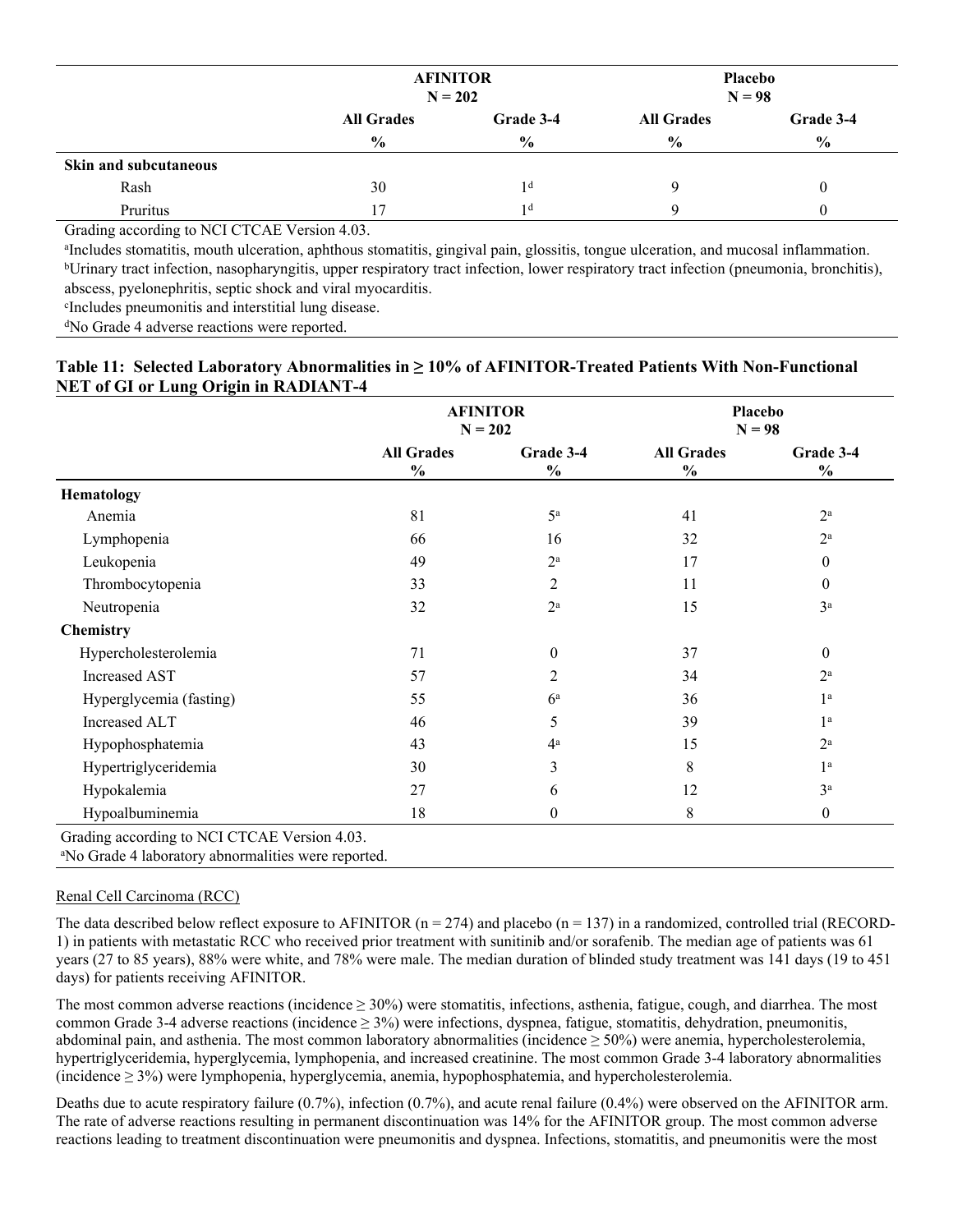common reasons for treatment delay or dose reduction. The most common medical interventions required during AFINITOR treatment were for infections, anemia, and stomatitis.

Adverse reactions reported with an incidence of  $\geq 10\%$  for patients receiving AFINITOR vs. placebo are presented in Table 12. Laboratory abnormalities are presented in Table 13.

|                                       | $N = 274$         | <b>AFINITOR</b>  |                   | Placebo<br>$N = 137$ |  |  |
|---------------------------------------|-------------------|------------------|-------------------|----------------------|--|--|
|                                       | <b>All Grades</b> | Grade 3-4        | <b>All Grades</b> | Grade 3-4            |  |  |
|                                       | $\frac{0}{0}$     | $\frac{0}{0}$    | $\frac{0}{0}$     | $\frac{0}{0}$        |  |  |
| Gastrointestinal                      |                   |                  |                   |                      |  |  |
| Stomatitis <sup>a</sup>               | 44                | $\overline{4}$   | $8\,$             | $\boldsymbol{0}$     |  |  |
| Diarrhea                              | 30                | 2 <sup>d</sup>   | 7                 | $\theta$             |  |  |
| Nausea                                | 26                | 2 <sup>d</sup>   | 19                | $\theta$             |  |  |
| Vomiting                              | 20                | 2 <sup>d</sup>   | 12                | $\mathbf{0}$         |  |  |
| Infectionsb                           | 37                | 10               | 18                | $\overline{2}$       |  |  |
| General                               |                   |                  |                   |                      |  |  |
| Asthenia                              | 33                | 4                | 23                | 4                    |  |  |
| Fatigue                               | 31                | 6 <sup>d</sup>   | 27                | $\overline{4}$       |  |  |
| Edema peripheral                      | 25                | < 1 <sup>d</sup> | $\,$ 8 $\,$       | < 1 <sup>d</sup>     |  |  |
| Pyrexia                               | 20                | < 1 <sup>d</sup> | 9                 | $\boldsymbol{0}$     |  |  |
| Mucosal inflammation                  | 19                | 2 <sup>d</sup>   | 1                 | $\overline{0}$       |  |  |
| Respiratory, thoracic and mediastinal |                   |                  |                   |                      |  |  |
| Cough                                 | 30                | < 1 <sup>d</sup> | 16                | $\boldsymbol{0}$     |  |  |
| Dyspnea                               | 24                | 8                | 15                | 3 <sup>d</sup>       |  |  |
| Epistaxis                             | 18                | $\theta$         | $\boldsymbol{0}$  | $\boldsymbol{0}$     |  |  |
| Pneumonitisc                          | 14                | 4 <sup>d</sup>   | $\boldsymbol{0}$  | $\mathbf{0}$         |  |  |
| Skin and subcutaneous tissue          |                   |                  |                   |                      |  |  |
| Rash                                  | 29                | 1 <sup>d</sup>   | 7                 | $\mathbf{0}$         |  |  |
| Pruritus                              | 14                | < 1 <sup>d</sup> | 7                 | $\overline{0}$       |  |  |
| Dry skin                              | 13                | < 1 <sup>d</sup> | 5                 | $\boldsymbol{0}$     |  |  |
| <b>Metabolism and nutrition</b>       |                   |                  |                   |                      |  |  |
| Anorexia                              | 25                | 2 <sup>d</sup>   | 14                | < 1 <sup>d</sup>     |  |  |
| Nervous system                        |                   |                  |                   |                      |  |  |
| Headache                              | 19                | 1                | 9                 | < 1 <sup>d</sup>     |  |  |
| Dysgeusia                             | 10                | $\theta$         | $\overline{2}$    | $\boldsymbol{0}$     |  |  |
| Musculoskeletal and connective tissue |                   |                  |                   |                      |  |  |
| Pain in extremity                     | 10                | 1 <sup>d</sup>   | 7                 | $\boldsymbol{0}$     |  |  |

#### **Table 12: Adverse Reactions Reported in ≥ 10% of Patients With RCC and at a Higher Rate in the AFINITOR Arm than in the Placebo Arm in RECORD-1**

Grading according to NCI CTCAE Version 3.0.

<sup>a</sup>Stomatitis (including aphthous stomatitis), and mouth and tongue ulceration.

b Includes all reported infections, including but not limited to, respiratory tract (upper and lower) infections, urinary tract infections, and skin infections.

c Includes pneumonitis, interstitial lung disease, lung infiltration, pulmonary alveolar hemorrhage, pulmonary toxicity, and alveolitis.

<sup>d</sup>No Grade 4 adverse reactions were reported.

Other notable adverse reactions occurring more frequently with AFINITOR than with placebo, but with an incidence of < 10% include:

*Gastrointestinal:* Abdominal pain (9%), dry mouth (8%), hemorrhoids (5%), dysphagia (4%)

*General:* Weight loss (9%), chest pain (5%), chills (4%), impaired wound healing (< 1%)

*Respiratory, thoracic and mediastinal:* Pleural effusion (7%), pharyngolaryngeal pain (4%), rhinorrhea (3%)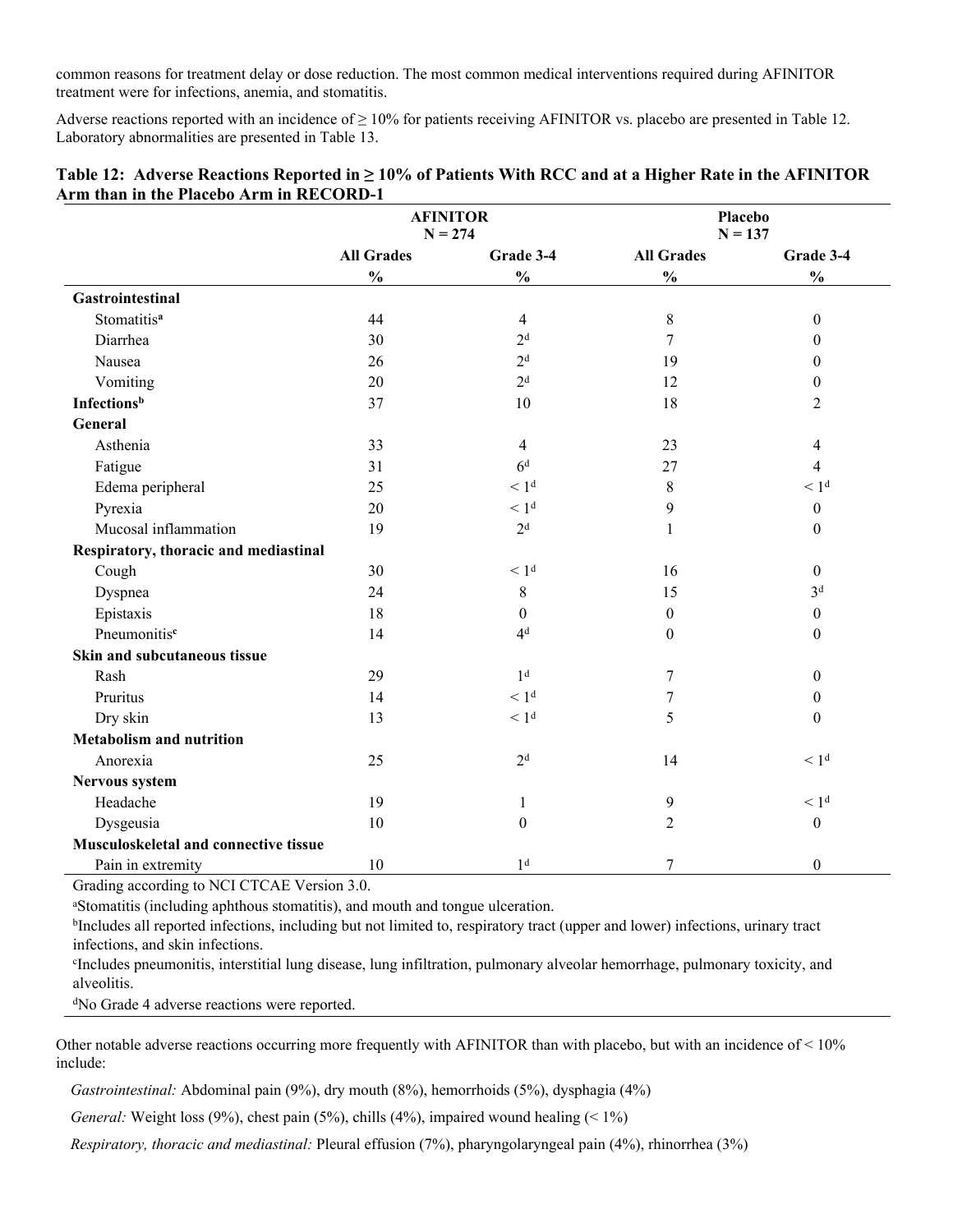*Skin and subcutaneous tissue:* Hand-foot syndrome (reported as palmar-plantar erythrodysesthesia syndrome) (5%), nail disorder (5%), erythema (4%), onychoclasis (4%), skin lesion (4%), acneiform dermatitis (3%), angioedema (< 1%)

*Metabolism and nutrition:* Exacerbation of pre-existing diabetes mellitus (2%), new onset of diabetes mellitus (< 1%)

*Psychiatric:* Insomnia (9%)

*Nervous system:* Dizziness (7%), paresthesia (5%)

*Ocular:* Eyelid edema (4%), conjunctivitis (2%)

*Vascular:* Hypertension (4%), deep vein thrombosis ( $\leq 1\%$ )

*Renal and urinary:* Renal failure (3%)

*Cardiac:* Tachycardia (3%), congestive cardiac failure (1%)

*Musculoskeletal and connective tissue:* Jaw pain (3%)

*Hematologic:* Hemorrhage (3%)

#### **Table 13: Selected Laboratory Abnormalities Reported in Patients With RCC at a Higher Rate in the AFINITOR Arm Than the Placebo Arm in RECORD-1**

| Laboratory parameter    |                   | <b>AFINITOR</b><br>$N = 274$ |                          | <b>Placebo</b><br>$N = 137$ |
|-------------------------|-------------------|------------------------------|--------------------------|-----------------------------|
|                         | <b>All Grades</b> | Grade 3-4                    | <b>All Grades</b>        | Grade 3-4                   |
|                         | $\frac{0}{0}$     | $\frac{6}{6}$                | $\frac{0}{0}$            | $\frac{0}{0}$               |
| Hematology <sup>a</sup> |                   |                              |                          |                             |
| Anemia                  | 92                | 13                           | 79                       | 6                           |
| Lymphopenia             | 51                | 18                           | 28                       | 5 <sup>b</sup>              |
| Thrombocytopenia        | 23                | 1 <sup>b</sup>               | $\overline{2}$           | $\leq 1$                    |
| Neutropenia             | 14                | $\leq$ 1                     | $\overline{\mathcal{L}}$ | $\boldsymbol{0}$            |
| Chemistry               |                   |                              |                          |                             |
| Hypercholesterolemia    | 77                | 4 <sup>b</sup>               | 35                       | $\boldsymbol{0}$            |
| Hypertriglyceridemia    | 73                | < 1 <sup>b</sup>             | 34                       | $\theta$                    |
| Hyperglycemia           | 57                | 16                           | 25                       | 2 <sup>b</sup>              |
| Increased creatinine    | 50                | 2 <sup>b</sup>               | 34                       | $\theta$                    |
| Hypophosphatemia        | 37                | 6 <sup>b</sup>               | 8                        | $\theta$                    |
| <b>Increased AST</b>    | 25                | 1                            | 7                        | $\theta$                    |
| Increased ALT           | 21                | 1 <sup>b</sup>               | 4                        | $\theta$                    |
| Hyperbilirubinemia      | 3                 |                              | 2                        | $\theta$                    |

Grading according to NCI CTCAE Version 3.0.

<sup>a</sup>Reflects corresponding adverse drug reaction reports of anemia, leukopenia, lymphopenia, neutropenia, and thrombocytopenia (collectively pancytopenia), which occurred at lower frequency.

bNo Grade 4 laboratory abnormalities were reported.

#### Tuberous Sclerosis Complex (TSC)-Associated Renal Angiomyolipoma

The data described below are based on a randomized (2:1), double-blind, placebo-controlled trial (EXIST-2) of AFINITOR in 118 patients with renal angiomyolipoma as a feature of TSC ( $n = 113$ ) or sporadic lymphangioleiomyomatosis ( $n = 5$ ). The median age of patients was 31 years (18 to 61 years), 89% were white, and 34% were male. The median duration of blinded study treatment was 48 weeks (2 to 115 weeks) for patients receiving AFINITOR.

The most common adverse reaction reported for AFINITOR (incidence  $\geq$  30%) was stomatitis. The most common Grade 3-4 adverse reactions (incidence  $\geq 2\%$ ) were stomatitis and amenorrhea. The most common laboratory abnormalities (incidence  $\geq 50\%$ ) were hypercholesterolemia, hypertriglyceridemia, and anemia. The most common Grade 3-4 laboratory abnormality (incidence  $\geq$  3%) was hypophosphatemia.

The rate of adverse reactions resulting in permanent discontinuation was 3.8% in the AFINITOR-treated patients. Adverse reactions leading to permanent discontinuation in the AFINITOR arm were hypersensitivity/angioedema/bronchospasm, convulsion, and hypophosphatemia. Dose adjustments (interruptions or reductions) due to adverse reactions occurred in 52% of AFINITOR-treated patients. The most common adverse reaction leading to AFINITOR dose adjustment was stomatitis.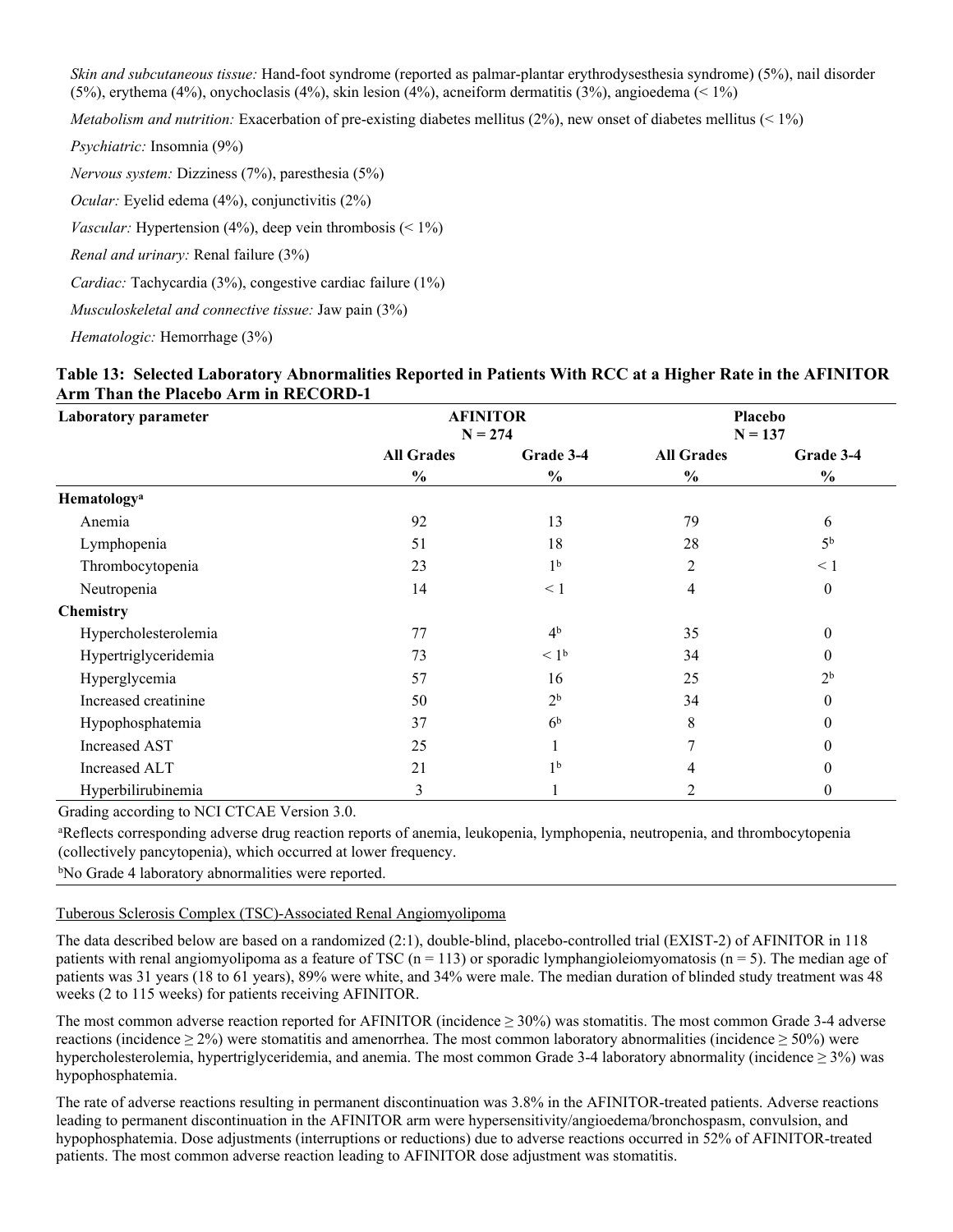Adverse reactions reported with an incidence of  $\geq 10\%$  for patients receiving AFINITOR and occurring more frequently with AFINITOR than with placebo are presented in Table 14. Laboratory abnormalities are presented in Table 15.

|                                              | <b>AFINITOR</b><br>$N = 79$        |                            | Placebo<br>$N = 39$                |                            |
|----------------------------------------------|------------------------------------|----------------------------|------------------------------------|----------------------------|
|                                              | <b>All Grades</b><br>$\frac{6}{9}$ | Grade 3-4<br>$\frac{6}{9}$ | <b>All Grades</b><br>$\frac{6}{9}$ | Grade 3-4<br>$\frac{6}{6}$ |
| Gastrointestinal                             |                                    |                            |                                    |                            |
| Stomatitis <sup>a</sup>                      | 78                                 | 6 <sup>b</sup>             | 23                                 | $\theta$                   |
| Vomiting                                     | 15                                 |                            |                                    |                            |
| Diarrhea                                     | 14                                 | $\theta$                   |                                    | $\theta$                   |
| General                                      |                                    |                            |                                    |                            |
| Peripheral edema                             | 13                                 | $\Omega$                   | 8                                  | 0                          |
| <b>Infections</b>                            |                                    |                            |                                    |                            |
| Upper respiratory tract infection            | 11                                 | $\Omega$                   | 5                                  | 0                          |
| <b>Musculoskeletal and connective tissue</b> |                                    |                            |                                    |                            |
| Arthralgia                                   | 13                                 | $\Omega$                   | 5                                  | 0                          |
| Respiratory, thoracic and mediastinal        |                                    |                            |                                    |                            |
| Cough                                        | 20                                 | $\Omega$                   | 13                                 | 0                          |
| Skin and subcutaneous tissue                 |                                    |                            |                                    |                            |
| Acne                                         | 22                                 | 0                          |                                    | 0                          |

#### **Table 14: Adverse Reactions Reported in ≥ 10% of AFINITOR-Treated Patients With TSC-Associated Renal Angiomyolipoma in EXIST-2**

Grading according to NCI CTCAE Version 3.0.

a Includes stomatitis, aphthous stomatitis, mouth ulceration, gingival pain, glossitis, and glossodynia.

<sup>b</sup>No Grade 4 adverse reactions were reported.

Amenorrhea occurred in 15% of AFINITOR-treated females (8 of 52). Other adverse reactions involving the female reproductive system were menorrhagia (10%), menstrual irregularities (10%), and vaginal hemorrhage (8%).

The following additional adverse reactions occurred in less than 10% of AFINITOR-treated patients: epistaxis (9%), decreased appetite (6%), otitis media (6%), depression (5%), abnormal taste (5%), increased blood luteinizing hormone (LH) levels (4%), increased blood follicle stimulating hormone (FSH) levels (3%), hypersensitivity (3%), ovarian cyst (3%), pneumonitis (1%), and angioedema (1%).

#### **Table 15: Selected Laboratory Abnormalities Reported in AFINITOR-Treated Patients With TSC-Associated Renal Angiomyolipoma in EXIST-2**

|                                                                 | <b>AFINITOR</b><br>$N = 79$ |                   | <b>Placebo</b><br>$N = 39$ |                   |
|-----------------------------------------------------------------|-----------------------------|-------------------|----------------------------|-------------------|
|                                                                 | <b>All Grades</b><br>$\%$   | Grade 3-4<br>$\%$ | <b>All Grades</b><br>$\%$  | Grade 3-4<br>$\%$ |
| <b>Hematology</b>                                               |                             |                   |                            |                   |
| Anemia                                                          | 61                          | 0                 | 49                         | 0                 |
| Leukopenia                                                      | 37                          |                   | 21                         |                   |
| Neutropenia                                                     | 25                          |                   | 26                         |                   |
| Lymphopenia                                                     | 20                          | 1 <sup>a</sup>    | 8                          |                   |
| Thrombocytopenia                                                | 19                          |                   | 3                          | 0                 |
| <b>Chemistry</b>                                                |                             |                   |                            |                   |
| Hypercholesterolemia                                            | 85                          | 1 <sup>a</sup>    | 46                         | 0                 |
| Hypertriglyceridemia                                            | 52                          |                   | 10                         |                   |
| Hypophosphatemia                                                | 49                          | 5 <sup>a</sup>    | 15                         |                   |
| Increased alkaline phosphatase                                  | 32                          | 1 <sup>a</sup>    | 10                         |                   |
| <b>Increased AST</b>                                            | 23                          | 1 <sup>a</sup>    | 8                          |                   |
| Increased ALT                                                   | 20                          | 1 <sup>a</sup>    | 15                         |                   |
| Hyperglycemia (fasting)                                         | 14                          | 0                 | 8                          | $_{0}$            |
| Grading according to NCI CTCAE Version 3.0.                     |                             |                   |                            |                   |
| <sup>a</sup> No Grade 4 laboratory abnormalities were reported. |                             |                   |                            |                   |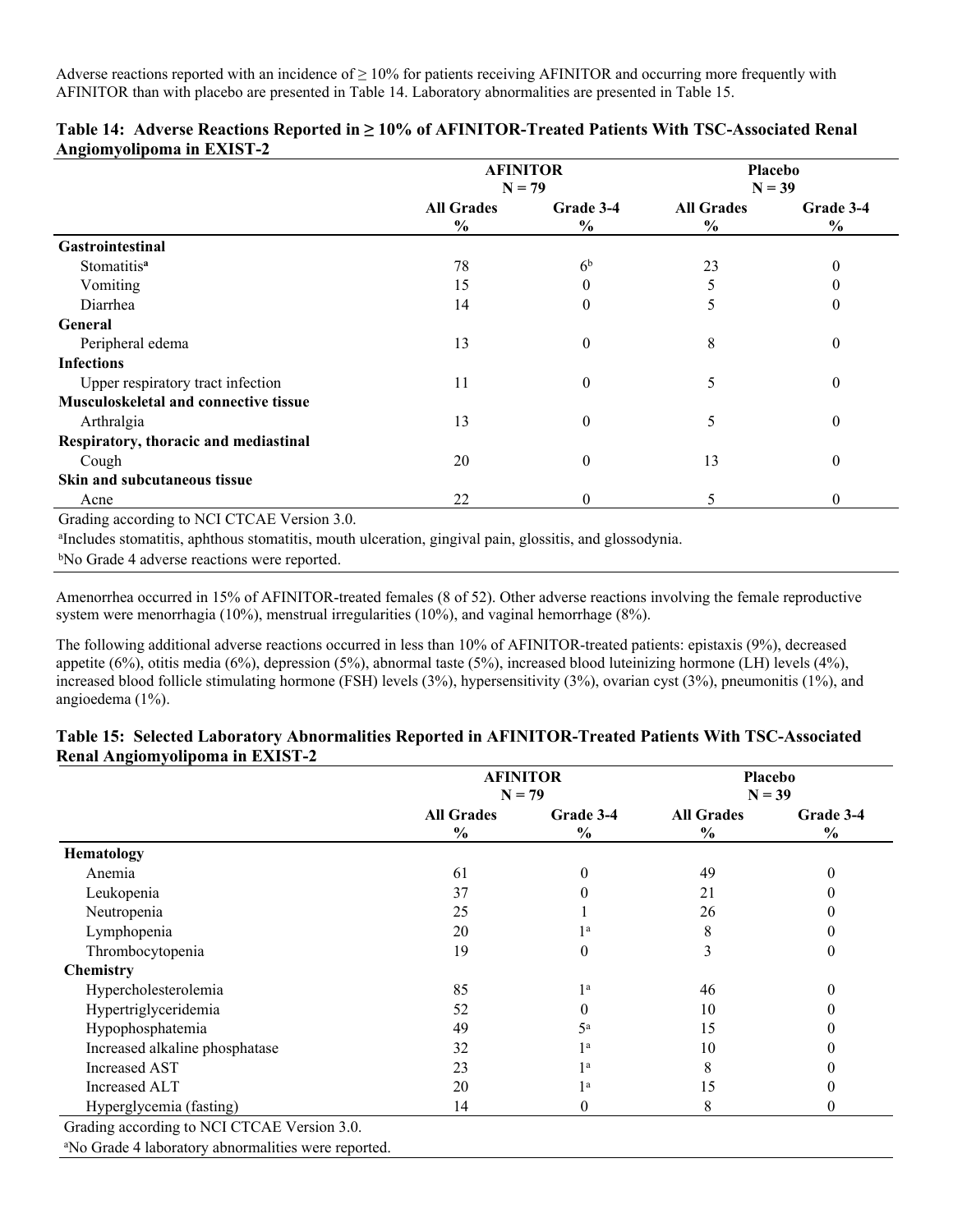Updated safety information from 112 patients treated with AFINITOR for a median duration of 3.9 years identified the following additional adverse reactions and selected laboratory abnormalities: increased partial thromboplastin time (63%), increased prothrombin time (40%), decreased fibrinogen (38%), urinary tract infection (31%), proteinuria (18%), abdominal pain (16%), pruritus (12%), gastroenteritis (12%), myalgia (11%), and pneumonia (10%).

#### TSC-Associated Subependymal Giant Cell Astrocytoma (SEGA)

The data described below are based on a randomized (2:1), double-blind, placebo-controlled trial (EXIST-1) of AFINITOR in 117 patients with SEGA and TSC. The median age of patients was 9.5 years (0.8 to 26 years), 93% were white, and 57% were male. The median duration of blinded study treatment was 52 weeks (24 to 89 weeks) for patients receiving AFINITOR.

The most common adverse reactions reported for AFINITOR (incidence  $\geq$  30%) were stomatitis and respiratory tract infection. The most common Grade 3-4 adverse reactions (incidence  $\geq 2\%$ ) were stomatitis, pyrexia, pneumonia, gastroenteritis, aggression, agitation, and amenorrhea. The most common laboratory abnormalities (incidence  $\geq$  50%) were hypercholesterolemia and elevated partial thromboplastin time. The most common Grade 3-4 laboratory abnormality (incidence  $\geq$  3%) was neutropenia.

There were no adverse reactions resulting in permanent discontinuation. Dose adjustments (interruptions or reductions) due to adverse reactions occurred in 55% of AFINITOR-treated patients. The most common adverse reaction leading to AFINITOR dose adjustment was stomatitis.

Adverse reactions reported with an incidence of  $\geq 10\%$  for patients receiving AFINITOR and occurring more frequently with AFINITOR than with placebo are reported in Table 16. Laboratory abnormalities are presented in Table 17.

#### **Table 16: Adverse Reactions Reported in ≥ 10% of AFINITOR-Treated Patients With TSC-Associated SEGA in EXIST-1**

|                                                         | <b>AFINITOR</b><br>$N = 78$ |                | Placebo<br>$N = 39$ |                  |
|---------------------------------------------------------|-----------------------------|----------------|---------------------|------------------|
|                                                         | <b>All Grades</b>           | Grade 3-4      | <b>All Grades</b>   | Grade 3-4        |
|                                                         | $\frac{0}{0}$               | $\frac{0}{0}$  | $\frac{0}{0}$       | $\frac{0}{0}$    |
| Gastrointestinal                                        |                             |                |                     |                  |
| Stomatitis <sup>a</sup>                                 | 62                          | 9 <sup>f</sup> | 26                  | 3 <sup>f</sup>   |
| Vomiting                                                | 22                          | 1 <sup>f</sup> | 13                  | $\mathbf{0}$     |
| Diarrhea                                                | 17                          | $\theta$       | 5                   | $\boldsymbol{0}$ |
| Constipation                                            | 10                          | $\theta$       | 3                   | $\theta$         |
| <b>Infections</b>                                       |                             |                |                     |                  |
| Respiratory tract infection <sup>b</sup>                | 31                          | 3              | 23                  | $\mathbf{0}$     |
| Gastroenteritisc                                        | 10                          | 5              | 3                   | $\theta$         |
| Pharyngitis streptococcal                               | 10                          | $\theta$       | 3                   | $\theta$         |
| General                                                 |                             |                |                     |                  |
| Pyrexia                                                 | 23                          | 6 <sup>f</sup> | 18                  | 3 <sup>f</sup>   |
| Fatigue                                                 | 14                          | $\theta$       | 3                   | $\theta$         |
| Psychiatric                                             |                             |                |                     |                  |
| Anxiety, aggression or other behavioral<br>disturbanced | 21                          | 5 <sup>f</sup> | 3                   | $\boldsymbol{0}$ |
| Skin and subcutaneous tissue                            |                             |                |                     |                  |
| Rashe                                                   | 21                          | $\theta$       | 8                   | $\theta$         |
| Acne                                                    | 10                          | $\Omega$       | 5                   | 0                |

Grading according to NCI CTCAE Version 3.0.

a Includes mouth ulceration, stomatitis, and lip ulceration.

b Includes respiratory tract infection, upper respiratory tract infection, and respiratory tract infection viral.

c Includes gastroenteritis, gastroenteritis viral, and gastrointestinal infection.

d Includes agitation, anxiety, panic attack, aggression, abnormal behavior, and obsessive compulsive disorder.

e Includes rash, rash generalized, rash macular, rash maculo-papular, rash papular, dermatitis allergic, and urticaria.

<sup>f</sup>No Grade 4 adverse reactions were reported.

Amenorrhea occurred in 17% of AFINITOR-treated females aged 10 to 55 years (3 of 18). For this same group of AFINITOR-treated females, the following menstrual abnormalities were reported: dysmenorrhea (6%), menorrhagia (6%), metrorrhagia (6%), and unspecified menstrual irregularity (6%).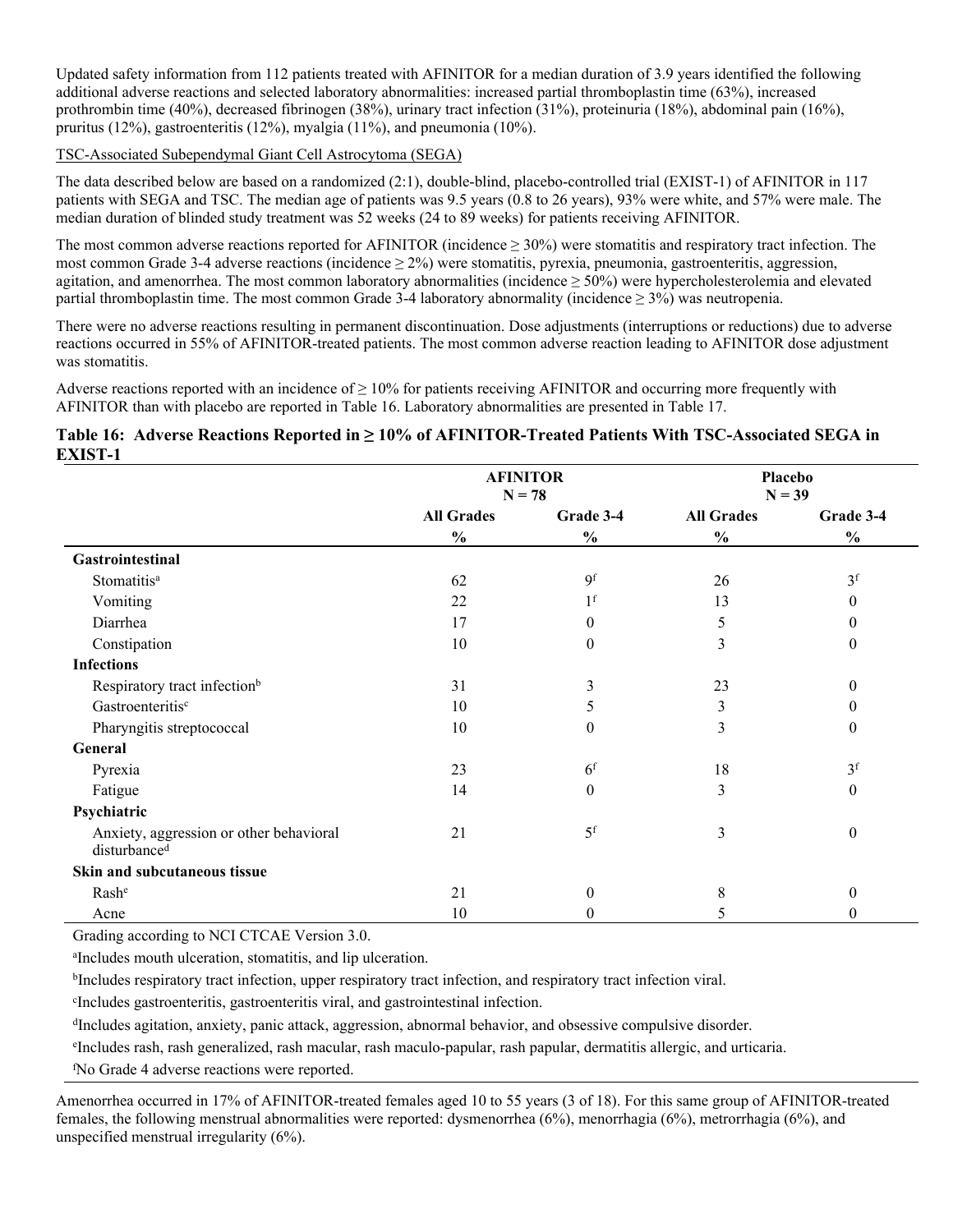The following additional adverse reactions occurred in less than 10% of AFINITOR-treated patients: nausea (8%), pain in extremity (8%), insomnia (6%), pneumonia (6%), epistaxis (5%), hypersensitivity (3%), increased blood luteinizing hormone (LH) levels (1%), and pneumonitis (1%).

|                                             | <b>AFINITOR</b><br>$N = 78$        |                   | Placebo<br>$N = 39$       |                   |
|---------------------------------------------|------------------------------------|-------------------|---------------------------|-------------------|
|                                             | <b>All Grades</b><br>$\frac{6}{9}$ | Grade 3-4<br>$\%$ | <b>All Grades</b><br>$\%$ | Grade 3-4<br>$\%$ |
| Hematology                                  |                                    |                   |                           |                   |
| Elevated partial thromboplastin time        | 72                                 | 3 <sup>a</sup>    | 44                        | 5 <sup>a</sup>    |
| Neutropenia                                 | 46                                 | <b>ga</b>         | 41                        | 3 <sup>a</sup>    |
| Anemia                                      | 41                                 | $\boldsymbol{0}$  | 21                        | $\overline{0}$    |
| <b>Chemistry</b>                            |                                    |                   |                           |                   |
| Hypercholesterolemia                        | 81                                 | 0                 | 39                        | $\Omega$          |
| <b>Elevated AST</b>                         | 33                                 | 0                 | 0                         | $\theta$          |
| Hypertriglyceridemia                        | 27                                 |                   | 15                        | 0                 |
| Elevated ALT                                | 18                                 | 0                 |                           | $\theta$          |
| Hypophosphatemia                            | 9                                  | 1 <sup>a</sup>    | 3                         | $\theta$          |
| Grading according to NCI CTCAE Version 3.0. |                                    |                   |                           |                   |

#### **Table 17: Selected Laboratory Abnormalities Reported in AFINITOR-Treated Patients With TSC-Associated SEGA in EXIST-1**

<sup>a</sup>No Grade 4 laboratory abnormalities were reported.

Updated safety information from 111 patients treated with AFINITOR for a median duration of 47 months identified the following additional notable adverse reactions and selected laboratory abnormalities: decreased appetite (14%), hyperglycemia (13%), hypertension (11%), urinary tract infection (9%), decreased fibrinogen (8%), cellulitis (6%), abdominal pain (5%), decreased weight (5%), elevated creatinine (5%), and azoospermia (1%).

TSC-Associated Partial-Onset Seizures

The data described below are based on the 18-week Core phase of a randomized, double-blind, multicenter, three-arm trial (EXIST-3) comparing two everolimus trough levels (3-7 ng/mL and 9-15 ng/mL) to placebo as adjunctive antiepileptic therapy in patients with TSC-associated partial-onset seizures. A total of 366 patients were randomized to AFINITOR DISPERZ low trough (LT)  $(n = 117)$ , AFINITOR DISPERZ high trough (HT) ( $n = 130$ ), or placebo ( $n = 119$ ). The median age of patients was 10 years (2.2 to 56 years; 28% were  $\leq$  6 years, 31% were 6 to  $\leq$  12 years, 22% were 12 to  $\leq$  18 years, and 18% were  $\geq$  18 years), 65% were white, and 52% were male. Patients received between one and three concomitant antiepileptic drugs.

The most common adverse reaction reported for AFINITOR DISPERZ in both arms (incidence  $\geq$  30%) was stomatitis. The most common Grade 3-4 adverse reactions (incidence  $\geq 2\%$ ) were stomatitis, pneumonia, and irregular menstruation. The most common laboratory abnormality (incidence  $\geq 50\%$ ) was hypercholesterolemia. The most common Grade 3-4 laboratory abnormality (incidence  $\geq$  2%) was neutropenia.

Adverse reactions leading to study drug discontinuation occurred in 5% and 3% of patients in the LT and HT arms, respectively. The most common adverse reaction (incidence  $\geq 1\%$ ) leading to discontinuation was stomatitis. Dose adjustments (interruptions or reductions) due to adverse reactions occurred in 24% and 35% of patients in the LT and HT arms, respectively. The most common adverse reactions (incidence  $\geq 3\%$ ) leading to dose adjustments in the AFINITOR DISPERZ arms were stomatitis, pneumonia, and pyrexia.

Adverse reactions reported with an incidence of  $\geq 10\%$  for patients receiving AFINITOR DISPERZ are presented in Table 18. Laboratory abnormalities are presented in Table 19.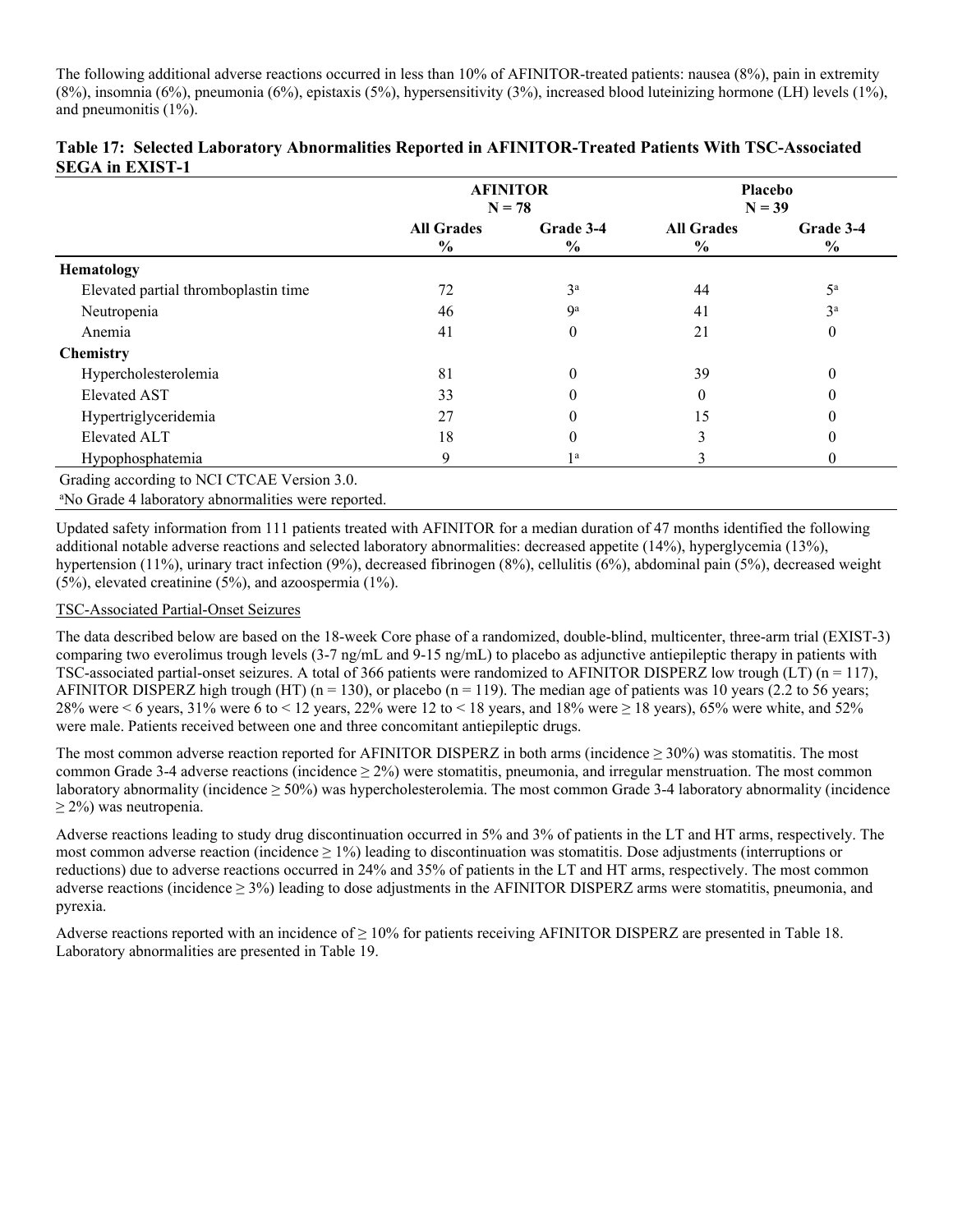#### **AFINITOR DISPERZ Placebo Target of 3-7 ng/mL Target of 9-15 ng/mL N = 117 N = 130 N = 119 All Grades Grade 3-4 All Grades Grade 3-4 All Grades Grade 3-4 % % % % % % Gastrointestinal**  Stomatitis<sup>a</sup> 55 3<sup>b</sup>  $b$  64 4 b 9 0 Diarrhea 17 0 22 0 5 0 Vomiting 12 0 10 2 b 9 0 **Infections**  Nasopharyngitis  $14 \qquad 0 \qquad 16 \qquad 0 \qquad 16$ Upper respiratory tract infection 13 0 15 0 13  $0.8<sup>b</sup>$  0 13 0.8<sup>b</sup> **General**

#### **Table 18: Adverse Reactions Reported in ≥ 10% of AFINITOR DISPERZ-Treated Patients With TSC-Associated Partial-Onset Seizures in EXIST-3**

Grading according to NCI CTCAE Version 4.03.

**Respiratory, thoracic and** 

**Skin and subcutaneous tissue** 

**mediastinal** 

a Includes stomatitis, mouth ulceration, aphthous ulcer, lip ulceration, tongue ulceration, mucosal inflammation, gingival pain. <sup>b</sup>No Grade 4 adverse reactions were reported.

Pyrexia 20 0 14  $0.8^{\circ}$  5 0

 $\text{Cough}$  11 0 10 0 3 0

Rash 6 0 10 0 3 0

The following additional adverse reactions occurred in < 10% of AFINITOR DISPERZ treated patients (% AFINITOR DISPERZ LT, % AFINITOR DISPERZ HT): decreased appetite (9%, 7%), pneumonia (2%, 4%), aggression (2%, 0.8%), proteinuria (0%, 2%), menorrhagia (0.9%, 0.8%), and pneumonitis (0%, 0.8%).

## **Table 19: Selected Laboratory Abnormalities Reported in ≥ 10% AFINITOR DISPERZ-Treated Patients With TSC-Associated Partial-Onset Seizures**

|                                              | <b>AFINITOR DISPERZ</b>                      |                  |                                               |                   | Placebo        |                  |
|----------------------------------------------|----------------------------------------------|------------------|-----------------------------------------------|-------------------|----------------|------------------|
|                                              | <b>Target of</b><br>$3-7$ ng/mL<br>$N = 117$ |                  | <b>Target of</b><br>$9-15$ ng/mL<br>$N = 130$ |                   |                |                  |
|                                              |                                              |                  |                                               |                   | $N = 119$      |                  |
|                                              | <b>All Grades</b><br>Grade 3-4               |                  | <b>All Grades</b><br>Grade 3-4                | <b>All Grades</b> | Grade 3-4      |                  |
|                                              | $\frac{0}{0}$                                | $\frac{6}{10}$   | $\frac{0}{0}$                                 | $\frac{0}{0}$     | $\frac{0}{0}$  | $\frac{6}{10}$   |
| Hematology                                   |                                              |                  |                                               |                   |                |                  |
| Neutropenia                                  | 25                                           | 4 <sup>a</sup>   | 37                                            | 6                 | 23             | 7 <sup>a</sup>   |
| Anemia                                       | 27                                           | 0.9 <sup>a</sup> | 30                                            | $\Omega$          | 21             | 0.8 <sup>a</sup> |
| Thrombocytopenia                             | 12                                           | $\mathbf{0}$     | 15                                            | $\theta$          | 6              | $\boldsymbol{0}$ |
| <b>Chemistry</b>                             |                                              |                  |                                               |                   |                |                  |
| Hypercholesterolemia                         | 86                                           | $\theta$         | 85                                            | 0.8 <sup>a</sup>  | 58             | $\boldsymbol{0}$ |
| Hypertriglyceridemia                         | 43                                           | $2^{\mathrm{a}}$ | 39                                            | 2                 | 22             | $\mathbf{0}$     |
| Increased ALT                                | 17                                           | $\theta$         | 22                                            | $\theta$          | 6              | $\boldsymbol{0}$ |
| <b>Increased AST</b>                         | 13                                           | $\theta$         | 19                                            | $\theta$          | $\overline{4}$ | $\mathbf{0}$     |
| Hyperglycemia                                | 19                                           | $\theta$         | 18                                            | $\Omega$          | 17             | $\mathbf{0}$     |
| Increased alkaline phosphatase               | 24                                           | $\Omega$         | 16                                            | $\Omega$          | 29             | $\mathbf{0}$     |
| Hypophosphatemia                             | 9                                            | 0.9 <sup>a</sup> | 16                                            | 2                 | 3              | $\mathbf{0}$     |
| Grading according to NCI CTCAE version 4.03. |                                              |                  |                                               |                   |                |                  |

aNo Grade 4 laboratory abnormalities were reported.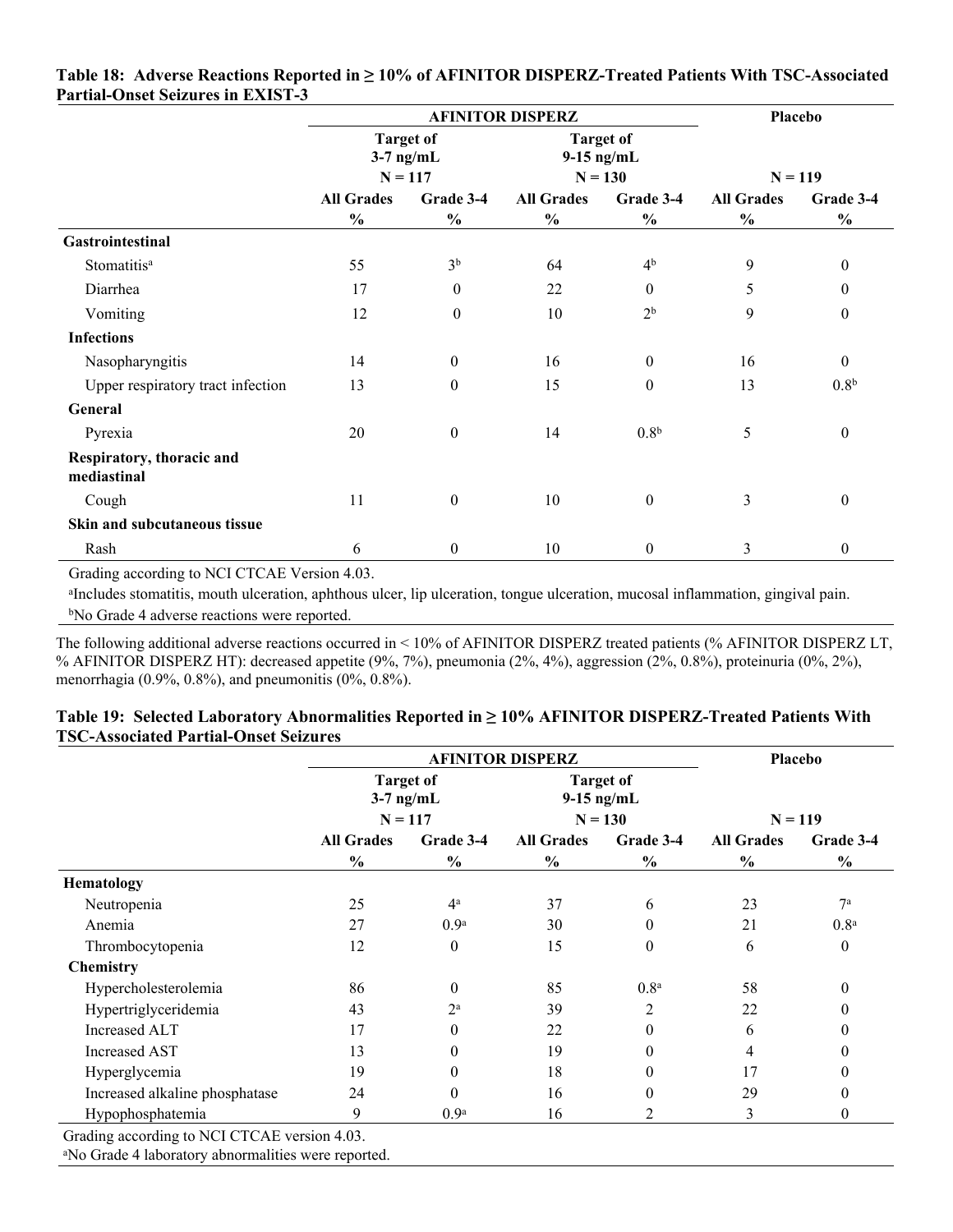Updated safety information from 357 patients treated with AFINITOR DISPERZ for a median duration of 48 weeks identified the following additional notable adverse reactions: hypersensitivity (0.6%), angioedema (0.3%), and ovarian cyst (0.3%).

# <span id="page-21-1"></span>**6.2 Postmarketing Experience**

The following adverse reactions have been identified during postapproval use of AFINITOR/AFINITOR DISPERZ. Because these reactions are reported voluntarily from a population of uncertain size, it is not always possible to reliably estimate frequency or establish a causal relationship to drug exposure:

- *Blood and lymphatic disorders:* Thrombotic microangiopathy
- *Cardiac:* Cardiac failure with some cases reported with pulmonary hypertension (including pulmonary arterial hypertension) as a secondary event
- *Gastrointestinal:* Acute pancreatitis
- *Hepatobiliary:* Cholecystitis and cholelithiasis
- *Infections:* Sepsis and septic shock
- *Nervous system:* Reflex sympathetic dystrophy
- *Vascular:* Arterial thrombotic events, lymphedema
- <span id="page-21-4"></span>*Injury, poisoning and procedural complications:* Radiation Sensitization and Radiation Recall

# **7 DRUG INTERACTIONS**

# <span id="page-21-3"></span>**7.1 Effect of Other Drugs on AFINITOR/AFINITOR DISPERZ**

#### Inhibitors

Avoid the concomitant use of P-gp and strong CYP3A4 inhibitors *[see Dosage and Administration (2.11), Clinical Pharmacology (12.3)]*.

Reduce the dose for patients taking AFINITOR/AFINITOR DISPERZ with a P-gp and moderate CYP3A4 inhibitor as recommended *[see Dosage and Administration (2.11), Clinical Pharmacology (12.3)].*

#### Inducers

Increase the dose for patients taking AFINITOR/AFINITOR DISPERZ with a P-gp and strong CYP3A4 inducer as recommended *[see Dosage and Administration (2.12), Clinical Pharmacology (12.3)].*

## <span id="page-21-0"></span>**7.2 Effects of Combination Use of Angiotensin Converting Enzyme (ACE) Inhibitors**

Patients taking concomitant ACE inhibitors with AFINITOR/AFINITOR DISPERZ may be at increased risk for angioedema. Avoid the concomitant use of ACE inhibitors with AFINITOR/AFINITOR DISPERZ *[see Warnings and Precautions (5.4)]*.

## <span id="page-21-5"></span>**8 USE IN SPECIFIC POPULATIONS**

## <span id="page-21-2"></span>**8.1 Pregnancy**

## Risk Summary

Based on animal studies and the mechanism of action *[see Clinical Pharmacology (12.1)]*, AFINITOR/AFINITOR DISPERZ can cause fetal harm when administered to a pregnant woman. There are limited case reports of AFINITOR use in pregnant women; however, these reports are not sufficient to inform about risks of birth defects or miscarriage. In animal studies, everolimus caused embryo-fetal toxicities in rats when administered during the period of organogenesis at maternal exposures that were lower than human exposures at the recommended dose of AFINITOR 10 mg orally once daily *(see Data)*. Advise pregnant women of the potential risk to the fetus.

In the U.S. general population, the estimated background risk of major birth defects and miscarriage is 2% to 4% and 15% to 20% of clinically recognized pregnancies, respectively.

## Data

## *Animal Data*

In animal reproductive studies, oral administration of everolimus to female rats before mating and through organogenesis induced embryo-fetal toxicities, including increased resorption, pre-implantation and post-implantation loss, decreased numbers of live fetuses, malformation (e.g., sternal cleft), and retarded skeletal development. These effects occurred in the absence of maternal toxicities. Embryo-fetal toxicities in rats occurred at doses  $\geq 0.1$  mg/kg (0.6 mg/m<sup>2</sup>) with resulting exposures of approximately 4% of the human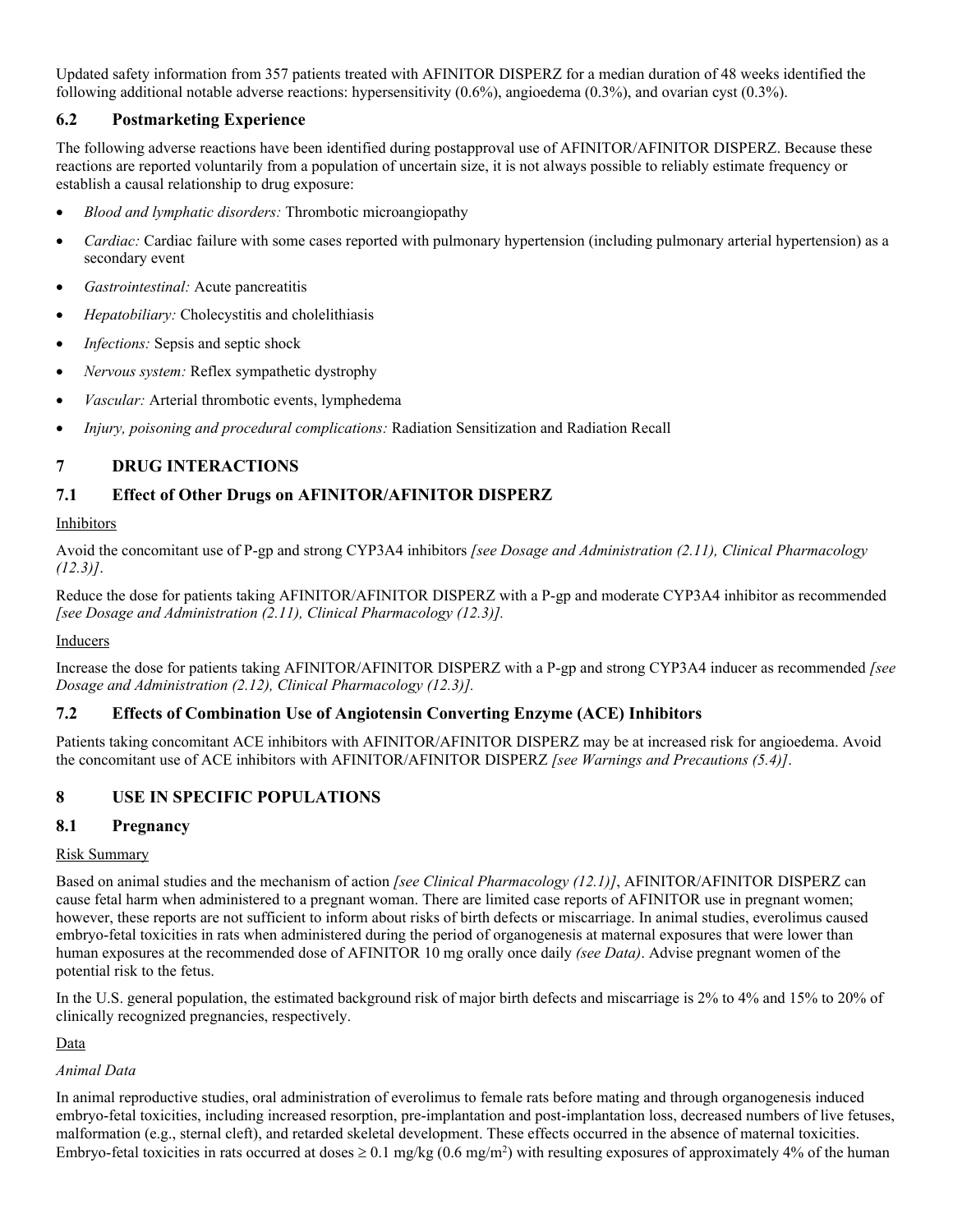exposure at the recommended dose of AFINITOR 10 mg orally once daily based on area under the curve (AUC). In rabbits, embryotoxicity evident as an increase in resorptions occurred at an oral dose of 0.8 mg/kg (9.6 mg/m<sup>2</sup> ), approximately 1.6 times the recommended dose of AFINITOR 10 mg orally once daily or the median dose administered to patients with tuberous sclerosis complex (TSC)-associated subependymal giant cell astrocytoma (SEGA), and 1.3 times the median dose administered to patients with TSC-associated partial-onset seizures based on BSA. The effect in rabbits occurred in the presence of maternal toxicities.

In a pre- and post-natal development study in rats, animals were dosed from implantation through lactation. At the dose of 0.1 mg/kg (0.6 mg/m<sup>2</sup> ), there were no adverse effects on delivery and lactation or signs of maternal toxicity; however, there were reductions in body weight (up to 9% reduction from the control) and in survival of offspring  $\sim$  5% died or missing). There were no drug-related effects on the developmental parameters (morphological development, motor activity, learning, or fertility assessment) in the offspring.

# <span id="page-22-1"></span>**8.2 Lactation**

## Risk Summary

There are no data on the presence of everolimus or its metabolites in human milk, the effects of everolimus on the breastfed infant or on milk production. Everolimus and its metabolites passed into the milk of lactating rats at a concentration 3.5 times higher than in maternal serum. Because of the potential for serious adverse reactions in breastfed infants from everolimus, advise women not to breastfeed during treatment with AFINITOR/AFINITOR DISPERZ and for 2 weeks after the last dose.

# <span id="page-22-0"></span>**8.3 Females and Males of Reproductive Potential**

#### Pregnancy Testing

Verify the pregnancy status of females of reproductive potential prior to starting AFINITOR/AFINITOR DISPERZ *[see Use in Specific Populations (8.1)]*.

#### Contraception

AFINITOR/AFINITOR DISPERZ can cause fetal harm when administered to pregnant women *[see Use in Specific Populations (8.1)]*.

*Females:* Advise female patients of reproductive potential to use effective contraception during treatment with AFINITOR/AFINITOR DISPERZ and for 8 weeks after the last dose.

*Males:* Advise male patients with female partners of reproductive potential to use effective contraception during treatment with AFINITOR/AFINITOR DISPERZ and for 4 weeks after the last dose.

Infertility

*Females:* Menstrual irregularities, secondary amenorrhea, and increases in luteinizing hormone (LH) and follicle stimulating hormone (FSH) occurred in female patients taking AFINITOR/AFINITOR DISPERZ. Based on these findings, AFINITOR/AFINITOR DISPERZ may impair fertility in female patients *[see Adverse Reactions (6.1), Nonclinical Toxicology (13.1)]*.

*Males:* Cases of reversible azoospermia have been reported in male patients taking AFINITOR. In male rats, sperm motility, sperm count, plasma testosterone levels and fertility were diminished at AUC similar to those of the clinical dose of AFINITOR 10 mg orally once daily. Based on these findings, AFINITOR/AFINITOR DISPERZ may impair fertility in male patients *[see Nonclinical Toxicology (13.1)]*.

# <span id="page-22-2"></span>**8.4 Pediatric Use**

## TSC-Associated SEGA

The safety and effectiveness of AFINITOR/AFINITOR DISPERZ have been established in pediatric patients age 1 year and older with TSC-associated SEGA that requires therapeutic intervention but cannot be curatively resected. Use of AFINITOR/AFINITOR DISPERZ for this indication is supported by evidence from a randomized, double-blind, placebo-controlled trial in adult and pediatric patients (EXIST-1); an open-label, single-arm trial in adult and pediatric patients (Study 2485); and additional pharmacokinetic data in pediatric patients *[see Adverse Reactions (6.1), Clinical Pharmacology (12.3), Clinical Studies (14.5)]*. The safety and effectiveness of AFINITOR/AFINITOR DISPERZ have not been established in pediatric patients less than 1 year of age with TSC-associated SEGA.

In EXIST-1, the incidence of infections and serious infections were reported at a higher frequency in patients < 6 years of age. Ninetysix percent of 23 AFINITOR-treated patients < 6 years had at least one infection compared to 67% of 55 AFINITOR-treated patients  $\geq$ 6 years. Thirty-five percent of 23 AFINITOR-treated patients < 6 years of age had at least 1 serious infection compared to 7% of 55 AFINITOR-treated patients  $\geq 6$  years.

Although a conclusive determination cannot be made due to the limited number of patients and lack of a comparator arm in the open label follow-up periods of EXIST-1 and Study 2485, AFINITOR did not appear to adversely impact growth and pubertal development in the 115 pediatric patients treated with AFINITOR for a median duration of 4.1 years.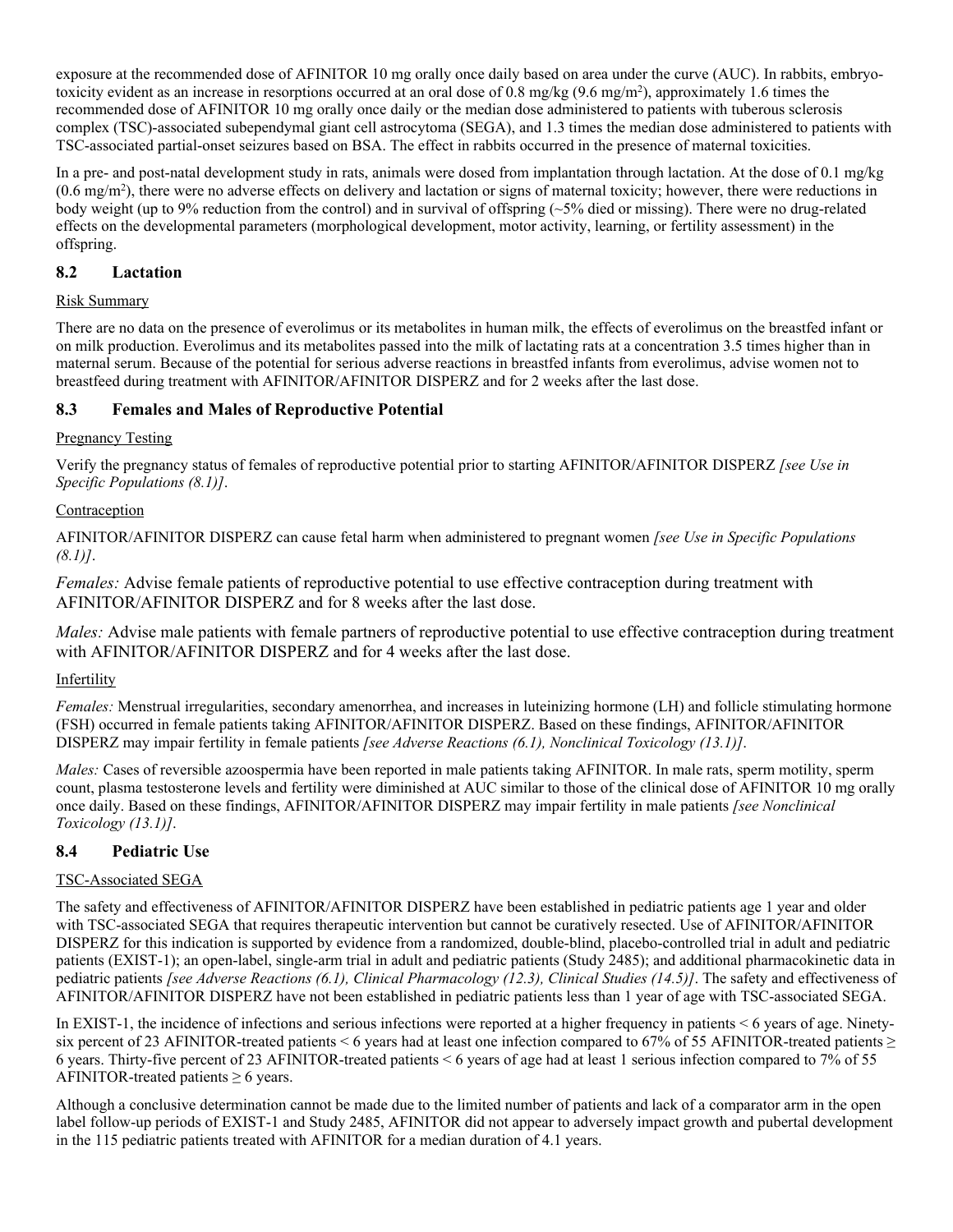#### TSC-Associated Partial-Onset Seizures

The safety and effectiveness of AFINITOR DISPERZ has been established for the adjunctive treatment of pediatric patients aged 2 years and older with TSC-associated partial-onset seizures. Use of AFINITOR DISPERZ for this indication is supported by evidence from a randomized, double-blind, placebo-controlled trial in adult and pediatric patients (EXIST-3) with additional pharmacokinetic data in pediatric patients *[see Adverse Reactions (6.1), Clinical Pharmacology (12.3), Clinical Studies (14.6)]*. The safety and effectiveness of AFINITOR DISPERZ and AFINITOR have not been established for the adjunctive treatment of pediatric patients less than 2 years of age with TSC-associated partial-onset seizures.

The incidence of infections and serious infections were reported at a higher frequency in patients < 6 years of age compared to patients ≥ 6 years old. Seventy-seven percent of 70 AFINITOR DISPERZ-treated patients < 6 years had at least one infection, compared to 53% of 177 AFINITOR DISPERZ-treated patients  $\geq 6$  years. Sixteen percent of 70 AFINITOR DISPERZ-treated patients  $\leq 6$  years of age had at least 1 serious infection, compared to 4% of 177 AFINITOR DISPERZ-treated patients  $\geq 6$  years of age. Two fatal cases due to infections were reported in pediatric patients.

## **Other Indications**

The safety and effectiveness of AFINITOR/AFINITOR DISPERZ in pediatric patients have not been established in:

- Hormone receptor-positive, HER2-negative breast cancer
- Neuroendocrine tumors (NET)
- Renal cell carcinoma (RCC)
- TSC-associated renal angiomyolipoma

# <span id="page-23-1"></span>**8.5 Geriatric Use**

In BOLERO-2, 40% of patients with breast cancer treated with AFINITOR were  $\geq$  65 years of age, while 15% were  $\geq$  75 years of age. No overall differences in effectiveness were observed between elderly and younger patients. The incidence of deaths due to any cause within 28 days of the last AFINITOR dose was 6% in patients  $\geq$  65 years of age compared to 2% in patients < 65 years of age. Adverse reactions leading to permanent treatment discontinuation occurred in 33% of patients ≥ 65 years of age compared to 17% in patients  $\leq 65$  years of age.

In RECORD-1, 41% of patients with renal cell carcinoma treated with AFINITOR were  $\geq$  65 years of age, while 7% were  $\geq$  75 years of age. In RADIANT-3, 30% of patients with PNET treated with AFINITOR were  $\geq$  65 years of age, while 7% were  $\geq$  75 years of age. No overall differences in safety or effectiveness were observed between elderly and younger patients.

# <span id="page-23-0"></span>**8.6 Hepatic Impairment**

AFINITOR/AFINITOR DISPERZ exposure may increase in patients with hepatic impairment *[see Clinical Pharmacology (12.3)]*.

For patients with breast cancer, NET, RCC, and TSC-associated renal angiomyolipoma who have hepatic impairment, reduce the AFINITOR dose as recommended *[see Dosage and Administration (2.10)]*.

For patients with TSC-associated SEGA and TSC-associated partial-onset seizures who have severe hepatic impairment (Child-Pugh class C), reduce the starting dose of AFINITOR/AFINITOR DISPERZ as recommended and adjust the dose based on everolimus trough concentrations *[see Dosage and Administration (2.8, 2.10)]*.

# <span id="page-23-2"></span>**11 DESCRIPTION**

AFINITOR (everolimus) and AFINITOR DISPERZ (everolimus tablets for oral suspension) are kinase inhibitors.

The chemical name of everolimus is (1R,9S,12S,15R,16E,18R,19R,21R,23S,24E,26E,28E,30S,32S,35R)-1,18- dihydroxy-12-{(1R)- 2-[(1S,3R,4R)-4-(2-hydroxyethoxy)-3-methoxycyclohexyl]-1-methylethyl}-19,30-dimethoxy-15,17,21,23,29,35-hexamethyl-11,36 dioxa-4-aza-tricyclo[30.3.1.04,9]hexatriaconta-16,24,26,28-tetraene-2,3,10,14,20-pentaone. The molecular formula is  $C_{53}H_{83}NO_{14}$  and the molecular weight is 958.2 g/mol. The structural formula is: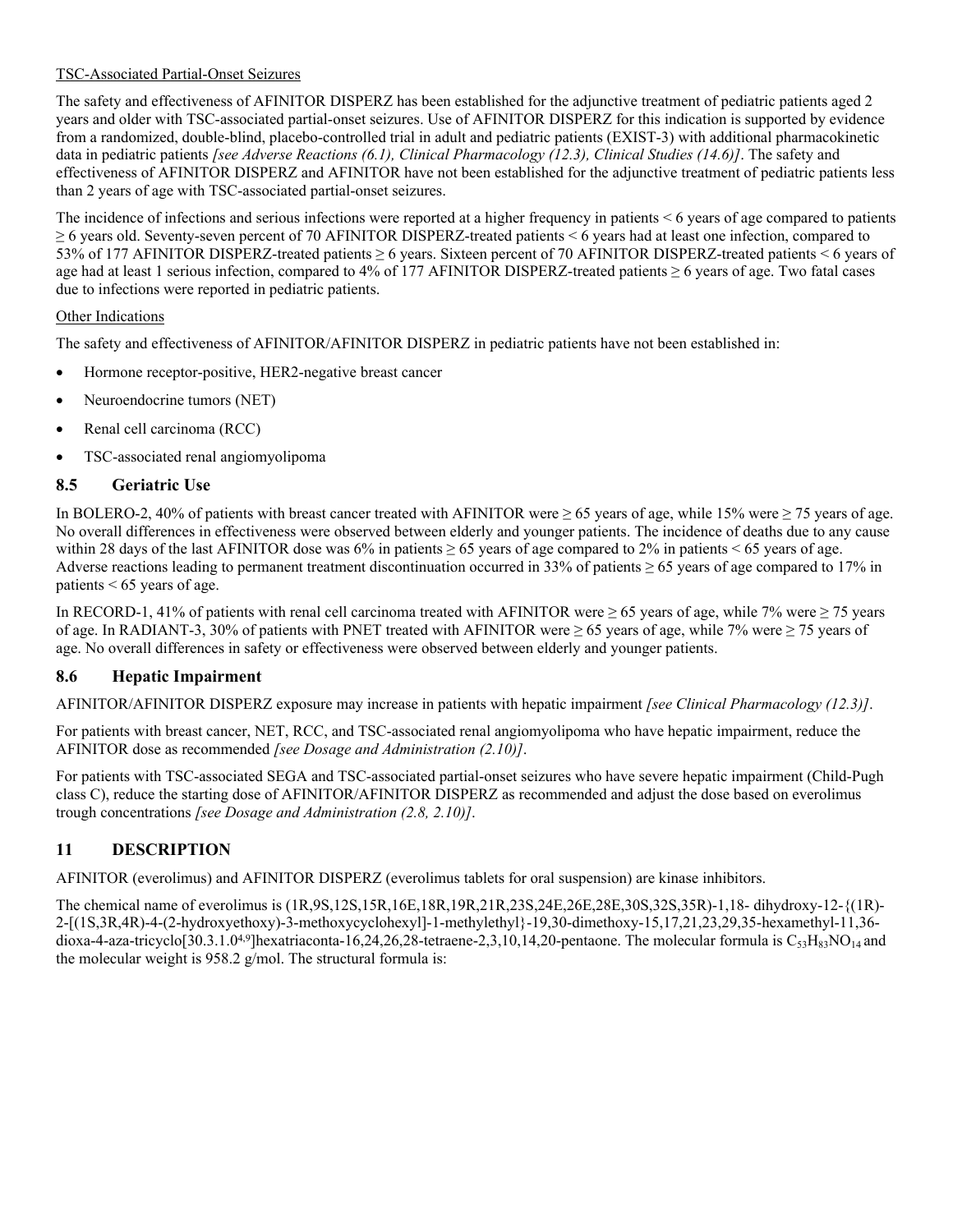

AFINITOR for oral administration contains 2.5 mg, 5 mg, 7.5 mg, or 10 mg of everolimus and the following inactive ingredients: anhydrous lactose, butylated hydroxytoluene, crospovidone, hypromellose, lactose monohydrate, and magnesium stearate.

AFINITOR DISPERZ for oral administration contains 2 mg, 3 mg, or 5 mg of everolimus and the following inactive ingredients: butylated hydroxytoluene, colloidal silicon dioxide, crospovidone, hypromellose, lactose monohydrate, magnesium stearate, mannitol, and microcrystalline cellulose.

# <span id="page-24-0"></span>**12 CLINICAL PHARMACOLOGY**

#### <span id="page-24-1"></span>**12.1 Mechanism of Action**

Everolimus is an inhibitor of mammalian target of rapamycin (mTOR), a serine-threonine kinase, downstream of the PI3K/AKT pathway. The mTOR pathway is dysregulated in several human cancers and in tuberous sclerosis complex (TSC). Everolimus binds to an intracellular protein, FKBP-12, resulting in an inhibitory complex formation with mTOR complex 1 (mTORC1) and thus inhibition of mTOR kinase activity. Everolimus reduced the activity of S6 ribosomal protein kinase (S6K1) and eukaryotic initiation factor 4Ebinding protein (4E-BP1), downstream effectors of mTOR, involved in protein synthesis. S6K1 is a substrate of mTORC1 and phosphorylates the activation domain 1 of the estrogen receptor which results in ligand-independent activation of the receptor. In addition, everolimus inhibited the expression of hypoxia-inducible factor (e.g., HIF-1) and reduced the expression of vascular endothelial growth factor (VEGF). Inhibition of mTOR by everolimus has been shown to reduce cell proliferation, angiogenesis, and glucose uptake in in vitro and/or in vivo studies.

Constitutive activation of the PI3K/Akt/mTOR pathway can contribute to endocrine resistance in breast cancer. In vitro studies show that estrogen-dependent and HER2+ breast cancer cells are sensitive to the inhibitory effects of everolimus, and that combination treatment with everolimus and Akt, HER2, or aromatase inhibitors enhances the anti-tumor activity of everolimus in a synergistic manner.

Two regulators of mTORC1 signaling are the oncogene suppressors tuberin-sclerosis complexes 1 and 2 (*TSC1*, *TSC2*). Loss or inactivation of either *TSC1* or *TSC2* leads to activation of downstream signaling. In TSC, a genetic disorder, inactivating mutations in either the *TSC1* or the *TSC2* gene lead to hamartoma formation throughout the body as well as seizures and epileptogenesis. Overactivation of mTOR results in neuronal dysplasia, aberrant axonogenesis and dendrite formation, increased excitatory synaptic currents, reduced myelination, and disruption of the cortical laminar structure causing abnormalities in neuronal development and function. Treatment with an mTOR inhibitor in animal models of mTOR dysregulation in the brain resulted in seizure suppression, prevention of the development of new-onset seizures, and prevention of premature death.

## <span id="page-24-2"></span>**12.2 Pharmacodynamics**

#### Exposure-Response Relationship

In patients with TSC-associated subependymal giant cell astrocytoma (SEGA), the magnitude of the reduction in SEGA volume was correlated with the everolimus trough concentration.

In patients with TSC-associated partial-onset seizures, the magnitude of the reduction in absolute seizure frequency was correlated with the everolimus trough concentration.

#### Cardiac Electrophysiology

In a randomized, placebo-controlled, cross-over study, 59 healthy subjects were administered a single oral dose of AFINITOR (20 mg and 50 mg) and placebo. AFINITOR at single doses up to 50 mg did not prolong the QT/QTc interval.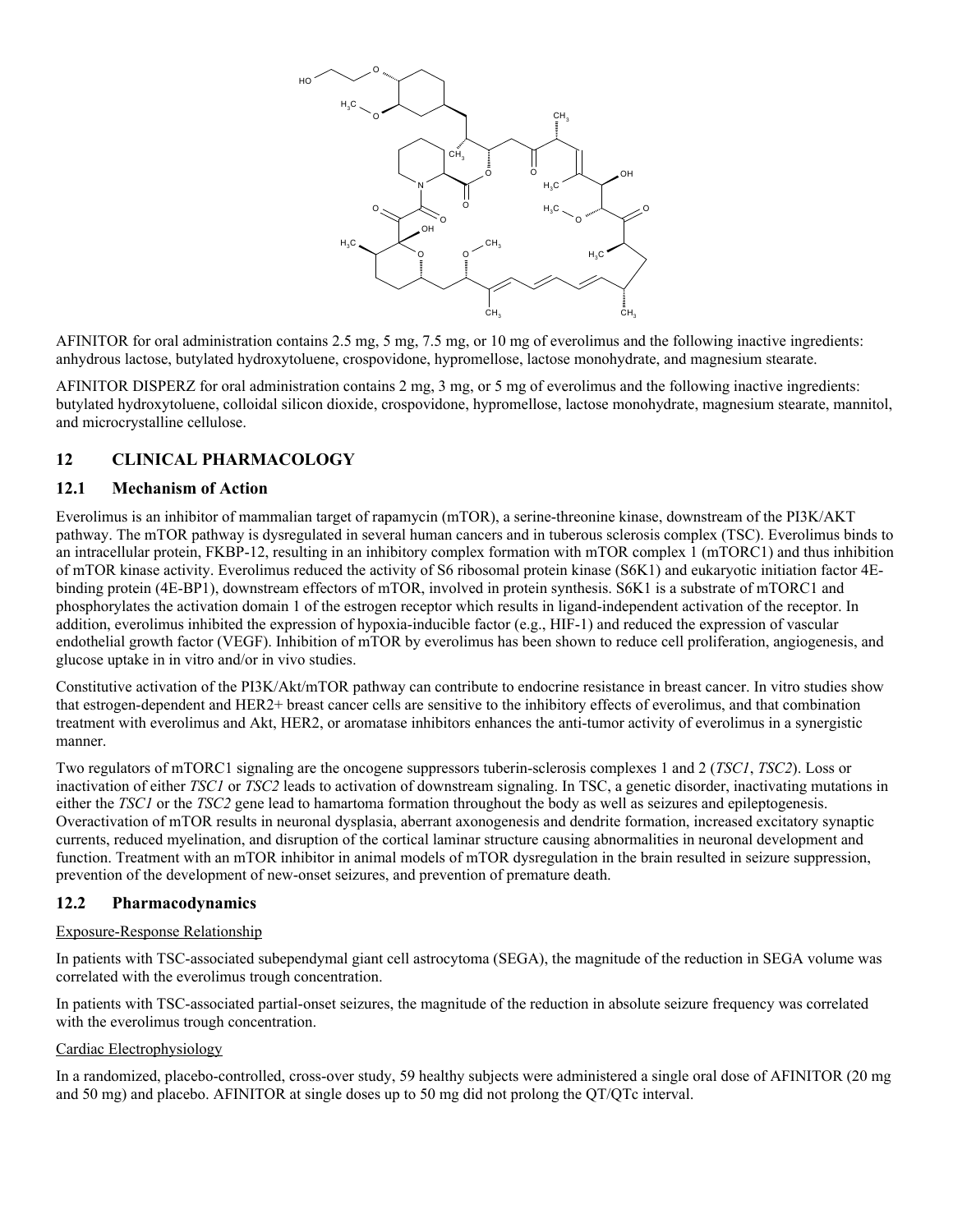# <span id="page-25-0"></span>**12.3 Pharmacokinetics**

#### **Absorption**

After administration of AFINITOR in patients with advanced solid tumors, peak everolimus concentrations are reached 1 to 2 hours after administration of oral doses ranging from 5 mg to 70 mg. Following single doses,  $C_{\text{max}}$  is dose-proportional with daily dosing between 5 mg and 10 mg. With single doses of 20 mg and higher, the increase in C<sub>max</sub> is less than dose-proportional; however, AUC shows dose-proportionality over the 5 mg to 70 mg dose range. Steady-state was achieved within 2 weeks following once-daily dosing.

In patients with TSC-associated SEGA, everolimus  $C_{\text{min}}$  was approximately dose-proportional within the dose range from 1.35 mg/m<sup>2</sup> to 14.4 mg/m<sup>2</sup>.

*Effect of Food:* In healthy subjects, a high-fat meal (containing approximately 1000 calories and 55 grams of fat) reduced systemic exposure to AFINITOR 10 mg (as measured by AUC) by 22% and the peak blood concentration  $C_{\text{max}}$  by 54%. Light-fat meals (containing approximately 500 calories and 20 grams of fat) reduced AUC by 32% and  $C_{\text{max}}$  by 42%.

In healthy subjects who received 9 mg of AFINITOR DISPERZ, high-fat meals (containing approximately 1000 calories and 55 grams of fat) reduced everolimus AUC by 12% and  $C_{\text{max}}$  by 60% and low-fat meals (containing approximately 500 calories and 20 grams of fat) reduced everolimus AUC by 30% and  $C_{\text{max}}$  by 50%.

*Relative Bioavailability:* The AUC<sub>inf</sub> of everolimus was equivalent between AFINITOR DISPERZ and AFINITOR; the C<sub>max</sub> of everolimus in the AFINITOR DISPERZ dosage form was 20% to 36% lower than that of AFINITOR. The predicted trough concentrations at steady-state were similar after daily administration.

#### **Distribution**

The blood-to-plasma ratio of everolimus, which is concentration-dependent over the range of 5 to 5000 ng/mL, is 17% to 73%. The amount of everolimus confined to the plasma is approximately 20% at blood concentrations observed in cancer patients given AFINITOR 10 mg orally once daily. Plasma protein binding is approximately 74% both in healthy subjects and in patients with moderate hepatic impairment.

#### Elimination

The mean elimination half-life of everolimus is approximately 30 hours.

*Metabolism:* Everolimus is a substrate of CYP3A4. Following oral administration, everolimus is the main circulating component in human blood. Six main metabolites of everolimus have been detected in human blood, including three monohydroxylated metabolites, two hydrolytic ring-opened products, and a phosphatidylcholine conjugate of everolimus. These metabolites were also identified in animal species used in toxicity studies, and showed approximately 100-times less activity than everolimus itself.

*Excretion:* No specific elimination studies have been undertaken in cancer patients. Following the administration of a 3 mg single dose of radiolabeled everolimus in patients who were receiving cyclosporine, 80% of the radioactivity was recovered from the feces, while 5% was excreted in the urine. The parent substance was not detected in urine or feces.

#### Specific Populations

No relationship was apparent between oral clearance and age or sex in patients with cancer.

*Patients with Renal Impairment:* No significant influence of creatinine clearance (25 to 178 mL/min) was detected on oral clearance (CL/F) of everolimus.

*Patients with Hepatic Impairment:* Compared to normal subjects, there was a 1.8-fold, 3.2-fold, and 3.6-fold increase in AUC for subjects with mild (Child-Pugh class A), moderate (Child-Pugh class B), and severe (Child-Pugh class C) hepatic impairment, respectively. In another study, the average AUC of everolimus in subjects with moderate hepatic impairment (Child-Pugh class B) was twice that found in subjects with normal hepatic function *[see Dosage and Administration (2.10), Use in Specific Populations (8.6)]*.

*Pediatric Patients:* In patients with TSC-associated SEGA or TSC-associated partial-onset seizures, the mean C<sub>min</sub> values normalized to mg/m<sup>2</sup> dose in pediatric patients (< 18 years of age) were lower than those observed in adults, suggesting that everolimus clearance adjusted to BSA was higher in pediatric patients as compared to adults.

*Race or Ethnicity:* Based on a cross-study comparison, Japanese patients had on average exposures that were higher than non-Japanese patients receiving the same dose. Oral clearance (CL/F) is on average 20% higher in black patients than in white patients.

## Drug Interaction Studies

*Effect of CYP3A4 and P-glycoprotein (P-gp) Inhibitors on Everolimus:* Everolimus exposure increased when AFINITOR was coadministered with:

- ketoconazole (a P-gp and strong CYP3A4 inhibitor) C<sub>max</sub> and AUC increased by 3.9- and 15-fold, respectively.
- erythromycin (a P-gp and moderate CYP3A4 inhibitor) C<sub>max</sub> and AUC increased by 2- and 4.4-fold, respectively.
- verapamil (a P-gp and moderate CYP3A4 inhibitor) C<sub>max</sub> and AUC increased by 2.3- and 3.5-fold, respectively.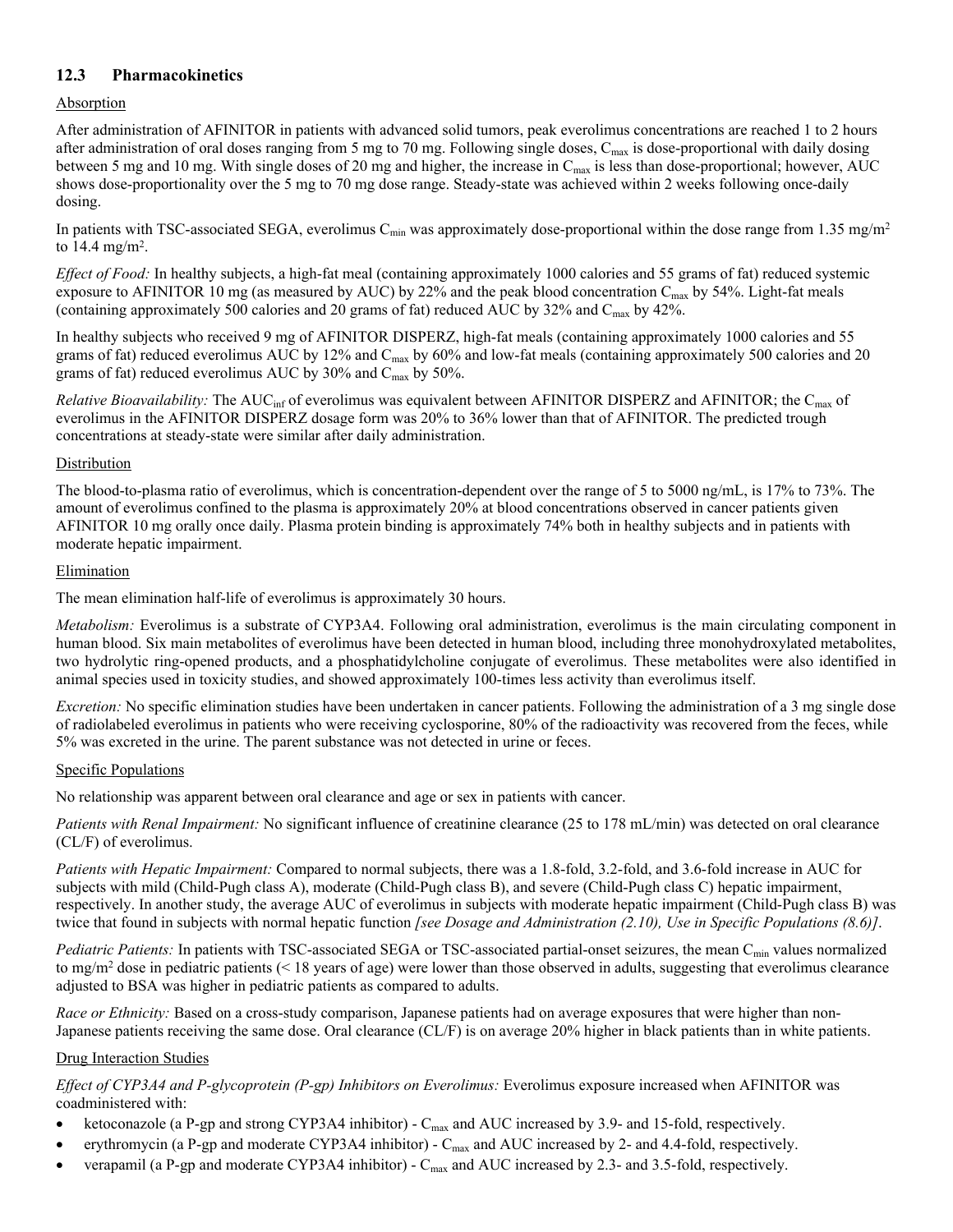*Effect of CYP3A4 and P-gp Inducers on Everolimus:* The coadministration of AFINITOR with rifampin, a P-gp and strong inducer of CYP3A4, decreased everolimus AUC by 63% and Cmax by 58% compared to AFINITOR alone *[see Dosage and Administration (2.12)]*.

*Effect of Everolimus on CYP3A4 Substrates:* No clinically significant pharmacokinetic interactions were observed between AFINITOR and the HMG-CoA reductase inhibitors atorvastatin (a CYP3A4 substrate), pravastatin (a non-CYP3A4 substrate), and simvastatin (a CYP3A4 substrate).

The coadministration of an oral dose of midazolam (sensitive CYP3A4 substrate) with AFINITOR resulted in a 25% increase in midazolam  $C_{\text{max}}$  and a 30% increase in midazolam  $AUC_{0\text{-inf}}$ .

The coadministration of AFINITOR with exemestane increased exemestane  $C_{\text{min}}$  by 45% and  $C_{2h}$  by 64%; however, the corresponding estradiol levels at steady state (4 weeks) were not different between the 2 treatment arms. No increase in adverse reactions related to exemestane was observed in patients with hormone receptor-positive, HER2-negative advanced breast cancer receiving the combination.

The coadministration of AFINITOR with long-acting octreotide increased octreotide C<sub>min</sub> by approximately 50%.

*Effect of Everolimus on Antiepileptic Drugs (AEDs):* Everolimus increased pre-dose concentrations of the carbamazepine, clobazam, oxcarbazepine, and clobazam's metabolite N-desmethylclobazam by about 10%. Everolimus had no impact on pre-dose concentrations of AEDs that are substrates of CYP3A4 (e.g., clonazepam and zonisamide) or other AEDs, including valproic acid, topiramate, phenobarbital, and phenytoin.

# <span id="page-26-0"></span>**13 NONCLINICAL TOXICOLOGY**

# <span id="page-26-1"></span>**13.1 Carcinogenesis, Mutagenesis, Impairment of Fertility**

Administration of everolimus for up to 2 years did not indicate oncogenic potential in mice and rats up to the highest doses tested (0.9 mg/kg) corresponding, respectively to 3.9 and 0.2 times the estimated human exposure based on AUC at the recommended dose of AFINITOR 10 mg orally once daily.

Everolimus was not genotoxic in a battery of in vitro assays (Ames mutation test in Salmonella, mutation test in L5178Y mouse lymphoma cells, and chromosome aberration assay in V79 Chinese hamster cells). Everolimus was not genotoxic in an in vivo mouse bone marrow micronucleus test at doses up to 500 mg/kg/day (1500 mg/m<sup>2</sup> /day, approximately 255-fold the recommended dose of AFINITOR 10 mg orally once daily, and approximately 200-fold the median dose administered to patients with TSC-associated SEGA and TSC-associated partial-onset seizures, based on the BSA), administered as 2 doses, 24 hours apart.

Based on non-clinical findings, AFINITOR/AFINITOR DISPERZ may impair male fertility. In a 13-week male fertility study in rats, testicular morphology was affected at doses of 0.5 mg/kg and above. Sperm motility, sperm count, and plasma testosterone levels were diminished in rats treated with 5 mg/kg. The exposures at these doses (52 ng•hr/mL and 414 ng•hr/mL, respectively) were within the range of human exposure at the recommended dose of AFINITOR 10 mg orally once daily (560 ng•hr/mL) and resulted in infertility in the rats at 5 mg/kg. Effects on male fertility occurred at  $AUC_{0.24h}$  values 10% to 81% lower than human exposure at the recommended dose of AFINITOR 10 mg orally once daily. After a 10-13 week non-treatment period, the fertility index increased from zero (infertility) to 60%.

Oral doses of everolimus in female rats at doses  $\geq 0.1$  mg/kg (approximately 4% the human exposure based on AUC at the recommended dose of AFINITOR 10 mg orally once daily) resulted in increased incidence of pre-implantation loss, suggesting that the drug may reduce female fertility.

## <span id="page-26-2"></span>**13.2 Animal Toxicology and/or Pharmacology**

In juvenile rat toxicity studies, dose-related delayed attainment of developmental landmarks, including delayed eye-opening, delayed reproductive development in males and females and increased latency time during the learning and memory phases were observed at doses as low as 0.15 mg/kg/day.

# <span id="page-26-3"></span>**14 CLINICAL STUDIES**

# <span id="page-26-4"></span>**14.1 Hormone Receptor-Positive, HER2-Negative Breast Cancer**

A randomized, double-blind, multicenter study (BOLERO-2, NCT00863655) of AFINITOR in combination with exemestane vs. placebo in combination with exemestane was conducted in 724 postmenopausal women with estrogen receptor-positive, HER2-negative advanced breast cancer with recurrence or progression following prior therapy with letrozole or anastrozole. Randomization was stratified by documented sensitivity to prior hormonal therapy (yes vs. no) and by the presence of visceral metastasis (yes vs. no). Sensitivity to prior hormonal therapy was defined as either (1) documented clinical benefit (complete response [CR], partial response [PR], stable disease  $\geq$  24 weeks) to at least one prior hormonal therapy in the advanced setting or (2) at least 24 months of adjuvant hormonal therapy prior to recurrence. Patients were permitted to have received 0-1 prior lines of chemotherapy for advanced disease. The major efficacy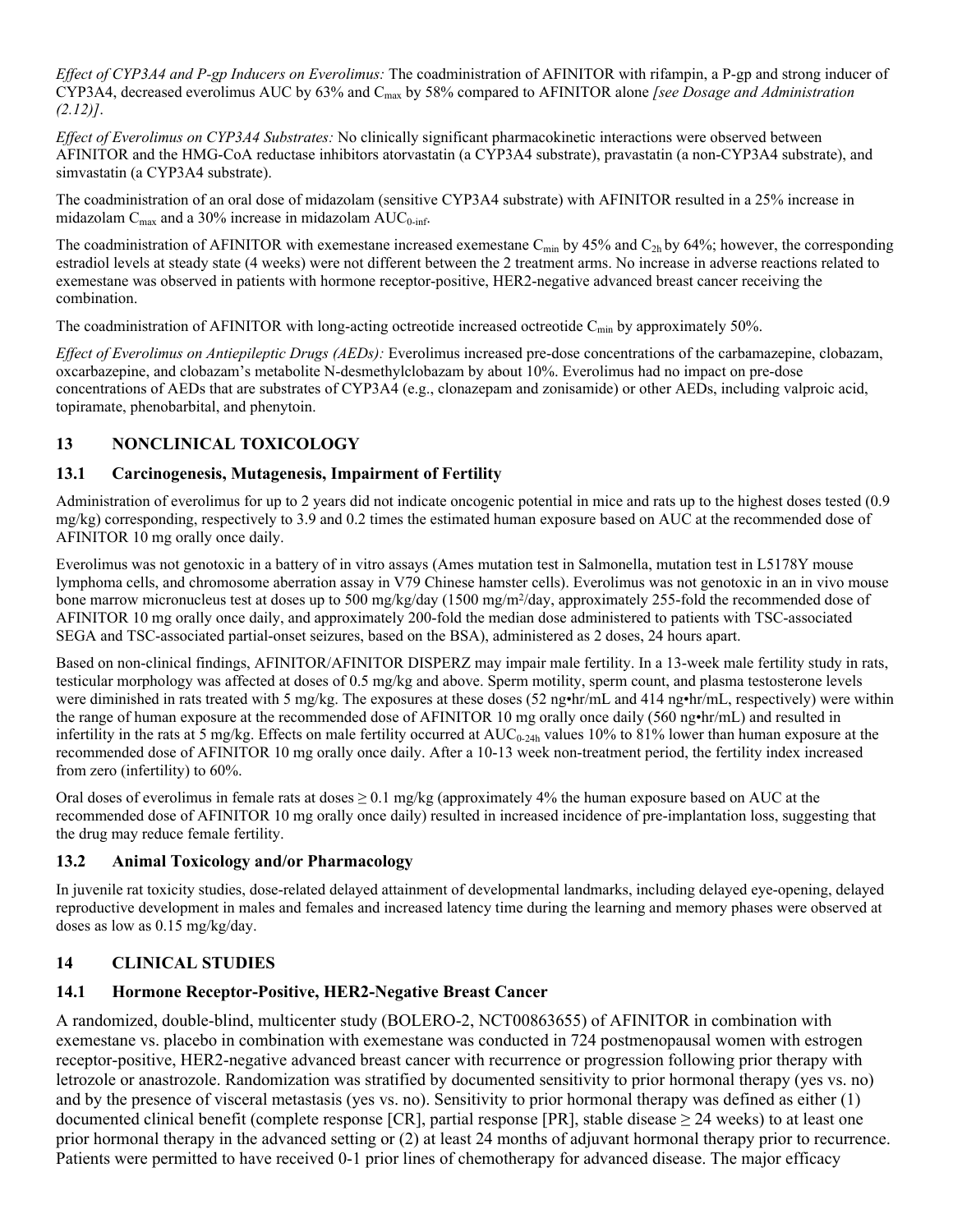outcome measure was progression-free survival (PFS) evaluated by RECIST (Response Evaluation Criteria in Solid Tumors), based on investigator (local radiology) assessment. Other outcome measures included overall survival (OS) and objective response rate (ORR).

Patients were randomized 2:1 to AFINITOR 10 mg orally once daily in combination with exemestane 25 mg once daily (n  $=$  485) or to placebo in combination with exemestane 25 mg orally once daily (n = 239). The two treatment groups were generally balanced with respect to baseline demographics and disease characteristics. Patients were not permitted to cross over to AFINITOR at the time of disease progression.

The trial demonstrated a statistically significant improvement in PFS by investigator assessment (Table 20 and Figure 1). The results of the PFS analysis based on independent central radiological assessment were consistent with the investigator assessment. PFS results were also consistent across the subgroups of age, race, presence and extent of visceral metastases, and sensitivity to prior hormonal therapy.

ORR was higher in the AFINITOR in combination with exemestane arm vs. the placebo in combination with exemestane arm (Table 20). There were 3 complete responses (0.6%) and 58 partial responses (12%) in the AFINITOR arm. There were no complete responses and 4 partial responses (1.7%) in the placebo in combination with exemestane arm.

After a median follow-up of 39.3 months, there was no statistically significant difference in OS between the AFINITOR in combination with exemestane arm and the placebo in combination with exemestane arm [HR 0.89 (95% CI: 0.73, 1.10)].

| <b>Analysis</b>                                   | <b>AFINITOR</b> | <b>Placebo</b>  | <b>Hazard Ratio</b> | p-value               |
|---------------------------------------------------|-----------------|-----------------|---------------------|-----------------------|
|                                                   | with Exemestane | with Exemestane |                     |                       |
|                                                   | $N = 485$       | $N = 239$       |                     |                       |
| Median progression-free survival (months, 95% CI) |                 |                 |                     |                       |
| Investigator radiological review                  | 7.8             | 3.2             | $0.45^{\rm a}$      | < 0.0001 <sup>b</sup> |
|                                                   | (6.9, 8.5)      | (2.8, 4.1)      | (0.38, 0.54)        |                       |
| Independent radiological review                   | 11.0            | 4.1             | 0.38 <sup>a</sup>   | < 0.0001 <sup>b</sup> |
|                                                   | (9.7, 15.0)     | (2.9, 5.6)      | (0.3, 0.5)          |                       |
| Best overall response (%, 95% CI)                 |                 |                 |                     |                       |
| Objective response rate $(ORR)^c$                 | $12.6\%$        | $1.7\%$         | n/a <sup>d</sup>    |                       |
|                                                   | (9.8, 15.9)     | (0.5, 4.2)      |                     |                       |

<sup>a</sup>Hazard ratio is obtained from the stratified Cox proportional-hazards model by sensitivity to prior hormonal therapy and presence of visceral metastasis.

<sup>b</sup>p-value is obtained from the one-sided log-rank test stratified by sensitivity to prior hormonal therapy and presence of visceral metastasis.

<sup>c</sup>Objective response rate = proportion of patients with CR or PR. dNot applicable.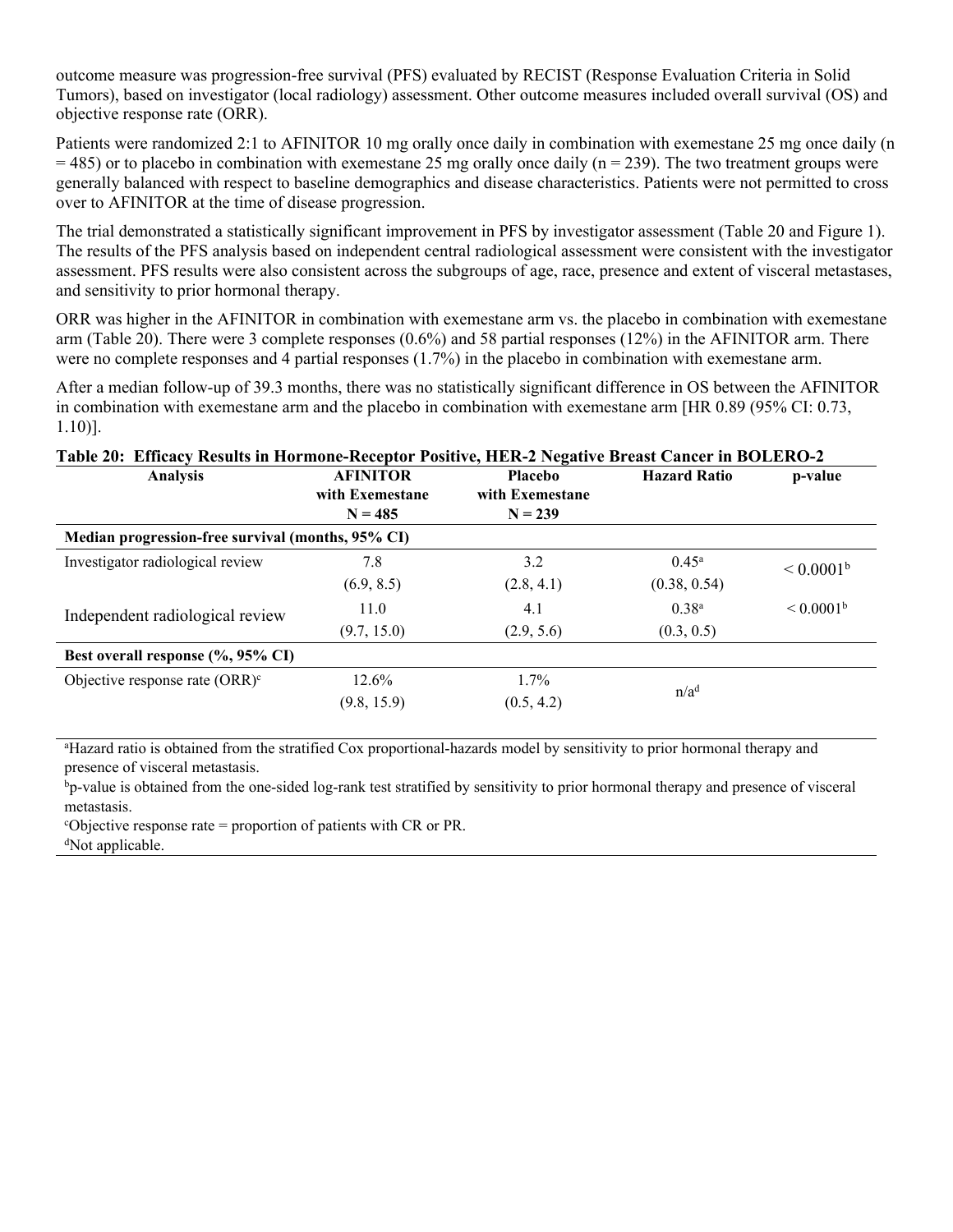#### **Figure 1: Kaplan-Meier Curves for Progression-Free Survival by Investigator Radiological Review in Hormone Receptor-Positive, HER-2 Negative Breast Cancer in BOLERO-2**



# <span id="page-28-0"></span>**14.2 Neuroendocrine Tumors (NET)**

#### Pancreatic Neuroendocrine Tumors (PNET)

A randomized, double-blind, multicenter trial (RADIANT-3, NCT00510068) of AFINITOR in combination with best supportive care (BSC) compared to placebo in combination with BSC was conducted in patients with locally advanced or metastatic advanced PNET and disease progression within the prior 12 months. Patients were stratified by prior cytotoxic chemotherapy (yes vs. no) and WHO performance status (0 vs. 1 and 2). Treatment with somatostatin analogs was allowed as part of BSC. The major efficacy outcome was PFS evaluated by RECIST. After documented radiological progression, patients randomized to placebo could receive open-label AFINITOR. Other outcome measures included ORR, response duration, and OS.

Patients were randomized 1:1 to receive either AFINITOR 10 mg once daily ( $n = 207$ ) or placebo ( $n = 203$ ). Demographics were well balanced (median age 58 years, 55% male, 79% white). Of the 203 patients randomized to BSC, 172 patients (85%) received AFINITOR following documented radiologic progression.

The trial demonstrated a statistically significant improvement in PFS (Table 21 and Figure 2). PFS improvement was observed across all patient subgroups, irrespective of prior somatostatin analog use. The PFS results by investigator radiological review, central radiological review and adjudicated radiological review are shown below in Table 21.

| Analysis                                     |     | <b>AFINITOR</b>                  | <b>Placebo</b> | <b>Hazard Ratio</b> | p-value      |
|----------------------------------------------|-----|----------------------------------|----------------|---------------------|--------------|
|                                              |     | $N = 207$                        | $N = 203$      | $(95\% \text{ CI})$ |              |
|                                              | 410 | Median progression-free survival |                |                     |              |
|                                              |     | (months) (95% CI)                |                |                     |              |
| Investigator radiological review             |     | 11.0                             | 4.6            | 0.35                | ${}_{0.001}$ |
|                                              |     | (8.4, 13.9)                      | (3.1, 5.4)     | (0.27, 0.45)        |              |
| Central radiological review                  |     | 13.7                             | 5.7            | 0.38                | ${}_{0.001}$ |
|                                              |     | (11.2, 18.8)                     | (5.4, 8.3)     | (0.28, 0.51)        |              |
| Adjudicated radiological review <sup>a</sup> |     | 11.4                             | 5.4            | 0.34                | ${}_{0.001}$ |
|                                              |     | (10.8, 14.8)                     | (4.3, 5.6)     | (0.26, 0.44)        |              |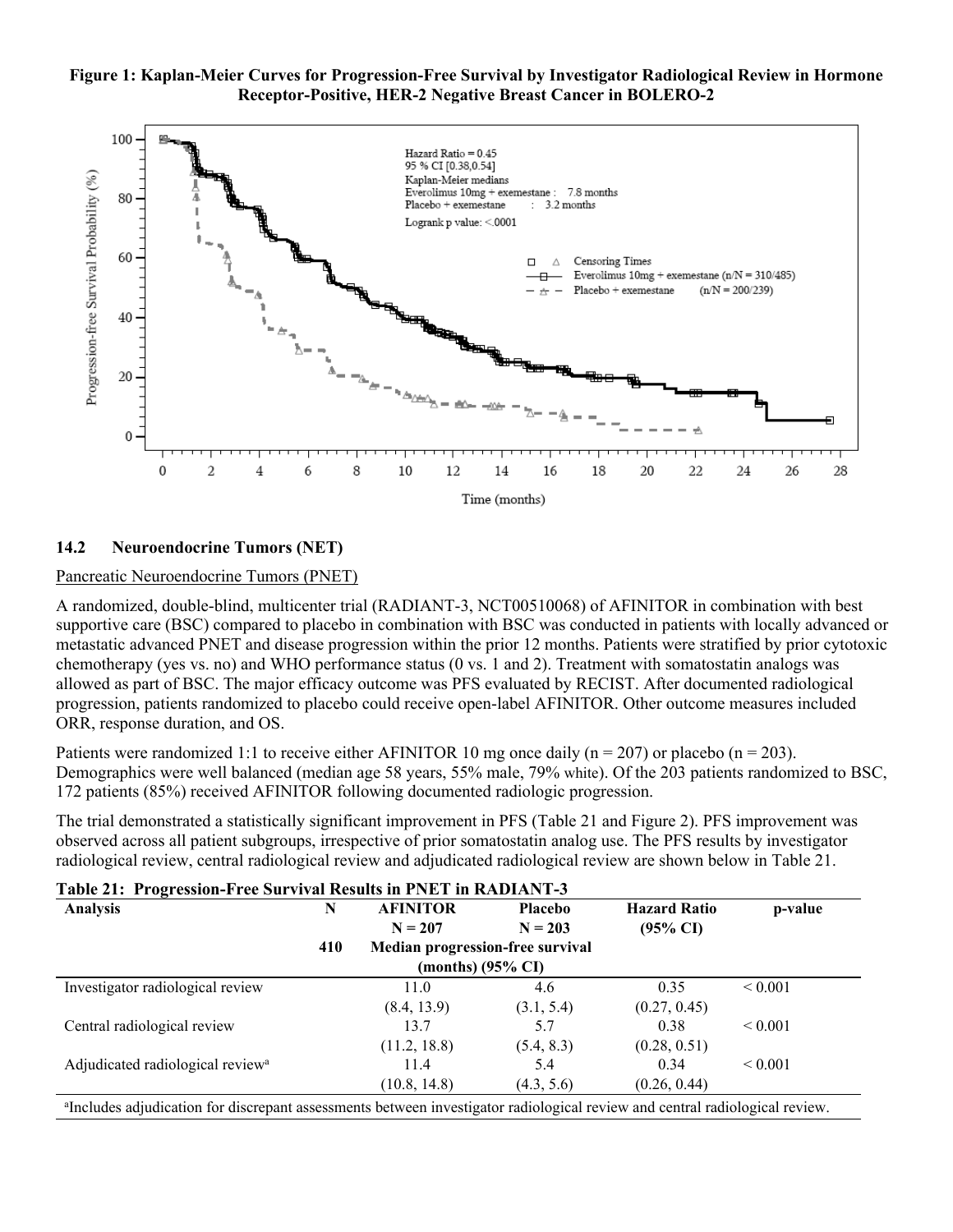## **Figure 2: Kaplan-Meier Curves for Progression-Free Survival by Investigator Radiological Review in PNET in RADIANT-3**



Investigator-determined response rate was 4.8% in the AFINITOR arm and there were no complete responses. Overall Survival (OS) was not statistically significantly different between arms [HR =  $0.94$  (95% CI 0.73, 1.20); p = 0.30].

# NET of Gastrointestinal (GI) or Lung Origin

A randomized, double-blind, multicenter study (RADIANT-4, NCT01524783) of AFINITOR in combination with BSC compared to placebo in combination with BSC was conducted in patients with unresectable, locally advanced or metastatic, well differentiated, non-functional NET of GI (excluding pancreatic) or lung origin. The study required that patients had well-differentiated (low or intermediate grade) histology, no prior or current history of carcinoid symptoms, and evidence of disease progression within 6 months prior to randomization. Patients were randomized 2:1 to receive either AFINITOR 10 mg once daily or placebo, and stratified by prior somatostatin analog use (yes vs. no), tumor origin and WHO performance status (0 vs. 1). The major efficacy outcome measure was PFS based on independent radiological assessment evaluated by RECIST. Additional efficacy outcome measures were OS and ORR.

A total of 302 patients were randomized, 205 to the AFINITOR arm and 97 to the placebo arm. The median age was 63 years (22 to 86 years); 47% were male; 76% were white; 74% had WHO performance status of 0 and 26% had WHO performance status of 1. The most common primary sites of tumor were lung (30%), ileum (24%), and rectum (13%).

The study demonstrated a statistically significant improvement in PFS per independent radiological review (Table 22 and Figure 3). The final OS analysis did not show a statistically significant difference between those patients who received AFINITOR or placebo (HR = 0.90 [95% CI: 0.66, 1.24]).

|                                    | <b>AFINITOR</b>  | <b>Placebo</b> |  |
|------------------------------------|------------------|----------------|--|
|                                    | $N = 205$        | $N = 97$       |  |
| <b>Progression-Free Survival</b>   |                  |                |  |
| Number of Events                   | 113(55%)         | 65 $(67%)$     |  |
| Progressive Disease                | 104(51%)         | 60(62%)        |  |
| Death                              | 9(4%)            | 5(5%)          |  |
| Median PFS in months (95% CI)      | 11.0(9.2, 13.3)  | 3.9(3.6, 7.4)  |  |
| Hazard Ratio (95% CI) <sup>a</sup> | 0.48(0.35, 0.67) |                |  |
| p-value <sup>b</sup>               | ${}_{0.001}$     |                |  |
| <b>Overall Response Rate</b>       | $2\%$            | $1\%$          |  |

<sup>a</sup>Hazard ratio is obtained from the stratified Cox model.

b<sub>p</sub>-value is obtained from the stratified log-rank test.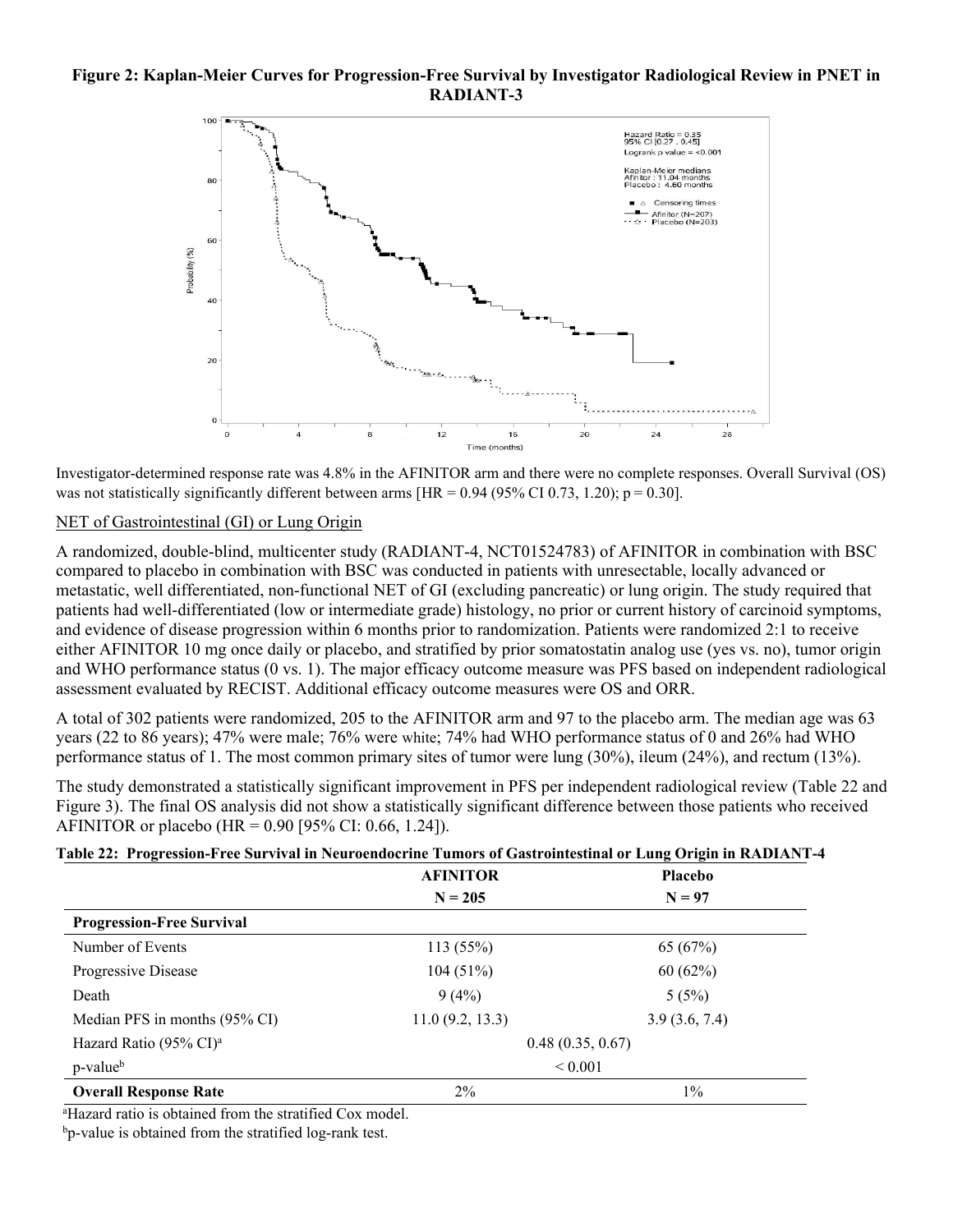**Figure 3: Kaplan-Meier Curves for Progression-Free Survival in NET of GI or Lung Origin in RADIANT-4** 



## Lack of Efficacy in Locally Advanced or Metastatic Functional Carcinoid Tumors

The safety and effectiveness of AFINITOR in patients with locally advanced or metastatic functional carcinoid tumors have not been demonstrated. In a randomized (1:1), double-blind, multicenter trial (RADIANT-2, NCT00412061) in 429 patients with carcinoid tumors, AFINITOR in combination with long-acting octreotide (Sandostatin LAR®) was compared to placebo in combination with long-acting octreotide. After documented radiological progression, patients on the placebo arm could receive AFINITOR; of those randomized to placebo, 67% received open-label AFINITOR in combination with long-acting octreotide. The study did not meet its major efficacy outcome measure of a statistically significant improvement in PFS and the final analysis of OS favored the placebo in combination with long-acting octreotide arm.

# <span id="page-30-0"></span>**14.3 Renal Cell Carcinoma (RCC)**

An international, multicenter, randomized, double-blind trial (RECORD-1, NCT00410124) comparing AFINITOR 10 mg once daily and placebo, both in conjunction with BSC, was conducted in patients with metastatic RCC whose disease had progressed despite prior treatment with sunitinib, sorafenib, or both sequentially. Prior therapy with bevacizumab, interleukin 2, or interferon-α was also permitted. Randomization was stratified according to prognostic score and prior anticancer therapy. The major efficacy outcome measure for the trial was PFS evaluated by RECIST, based on a blinded, independent, central radiologic review. After documented radiological progression, patients randomized to placebo could receive open-label AFINITOR. Other outcome measures included OS.

In total, 416 patients were randomized 2:1 to receive AFINITOR ( $n = 277$ ) or placebo ( $n = 139$ ). Demographics were well balanced between the arms (median age 61 years; 77% male, 88% white, 74% received prior sunitinib or sorafenib, and 26% received both sequentially).

AFINITOR was superior to placebo for PFS (Table 23 and Figure 4). The treatment effect was similar across prognostic scores and prior sorafenib and/or sunitinib. Final OS results yield a hazard ratio of 0.90 (95% CI: 0.71, 1.14), with no statistically significant difference between the arms. Planned cross-over from placebo due to disease progression to openlabel AFINITOR occurred in 80% of the 139 patients and may have confounded the OS benefit.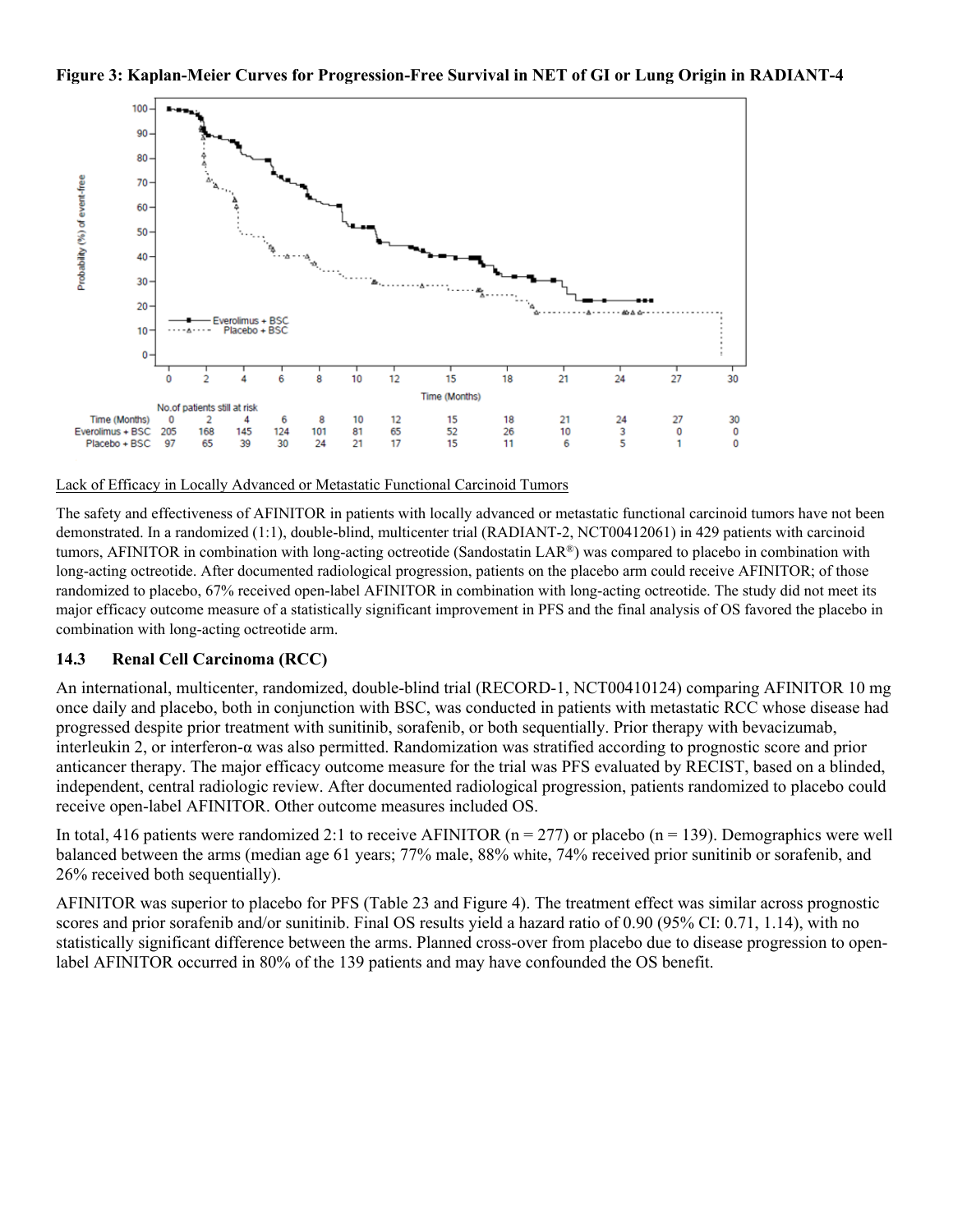| NEUVNP-1                                                   |                              |                             |                                            |                      |
|------------------------------------------------------------|------------------------------|-----------------------------|--------------------------------------------|----------------------|
|                                                            | <b>AFINITOR</b><br>$N = 277$ | <b>Placebo</b><br>$N = 139$ | <b>Hazard Ratio</b><br>$(95\% \text{ CI})$ | p-value <sup>a</sup> |
| <b>Median Progression-free Survival</b>                    | 4.9 months                   | 1.9 months                  | 0.33                                       | $\leq 0.0001$        |
| $(95\% \text{ CI})$                                        | (4.0, 5.5)                   | (1.8, 1.9)                  | (0.25, 0.43)                               |                      |
| <b>Objective Response Rate</b>                             | $2\%$                        | $0\%$                       | n/a <sup>b</sup>                           | n/a <sup>b</sup>     |
| <sup>a</sup> Log-rank test stratified by prognostic score. |                              |                             |                                            |                      |

**Table 23: Progression-Free Survival and Objective Response Rate by Central Radiologic Review in RCC in RECORD-1** 

<sup>a</sup>Log-rank test stratified by prognostic score.

b<sub>Not</sub> applicable.





#### <span id="page-31-0"></span>**14.4 Tuberous Sclerosis Complex (TSC)-Associated Renal Angiomyolipoma**

A randomized (2:1), double-blind, placebo-controlled trial (EXIST-2, NCT00790400) of AFINITOR was conducted in 118 patients with renal angiomyolipoma as a feature of TSC  $(n = 113)$  or sporadic lymphangioleiomyomatosis  $(n = 5)$ . The key eligibility requirements for this trial were at least one angiomyolipoma of  $\geq 3$  cm in longest diameter on CT/MRI based on local radiology assessment, no immediate indication for surgery, and age  $\geq 18$  years. Patients received AFINITOR 10 mg or matching placebo orally once daily until disease progression or unacceptable toxicity. CT or MRI scans for disease assessment were obtained at baseline, 12, 24, and 48 weeks and annually thereafter. Clinical and photographic assessment of skin lesions were conducted at baseline and every 12 weeks thereafter until treatment discontinuation. The major efficacy outcome measure was angiomyolipoma response rate based on independent central radiology review, which was defined as  $a \ge 50\%$  reduction in angiomyolipoma volume, absence of new angiomyolipoma lesion  $\geq 1$  cm, absence of kidney volume increase  $\geq 20\%$ , and no angiomyolipoma related bleeding of  $\geq$  Grade 2. Key supportive efficacy outcome measures were time to angiomyolipoma progression and skin lesion response rate. The primary analyses of efficacy outcome measures were limited to the blinded treatment period and conducted 6 months after the last patient was randomized. The comparative angiomyolipoma response rate analysis was stratified by use of enzyme-inducing antiepileptic drugs (EIAEDs) at randomization (yes vs. no).

Of the 118 patients enrolled, 79 were randomized to AFINITOR and 39 to placebo. The median age was 31 years (18 to 61 years), 34% were male, and 89% were white. At baseline, 17% of patients were receiving EIAEDs. On central radiology review at baseline, 92% of patients had at least 1 angiomyolipoma of  $\geq$  3 cm in longest diameter, 29% had angiomyolipomas  $\geq$  8 cm, 78% had bilateral angiomyolipomas, and 97% had skin lesions. The median values for the sum of all target renal angiomyolipoma lesions at baseline were 85 cm<sup>3</sup> (9 to 1612 cm<sup>3</sup>) and 120 cm<sup>3</sup> (3 to 4520 cm<sup>3</sup>) in the AFINITOR and placebo arms, respectively. Forty-six (39%) patients had prior renal embolization or nephrectomy. The median duration of follow-up was 8.3 months (0.7 to 24.8 months) at the time of the primary analysis.

The renal angiomyolipoma response rate was statistically significantly higher in AFINITOR-treated patients (Table 24). The median response duration was 5.3+ months (2.3+ to 19.6+ months).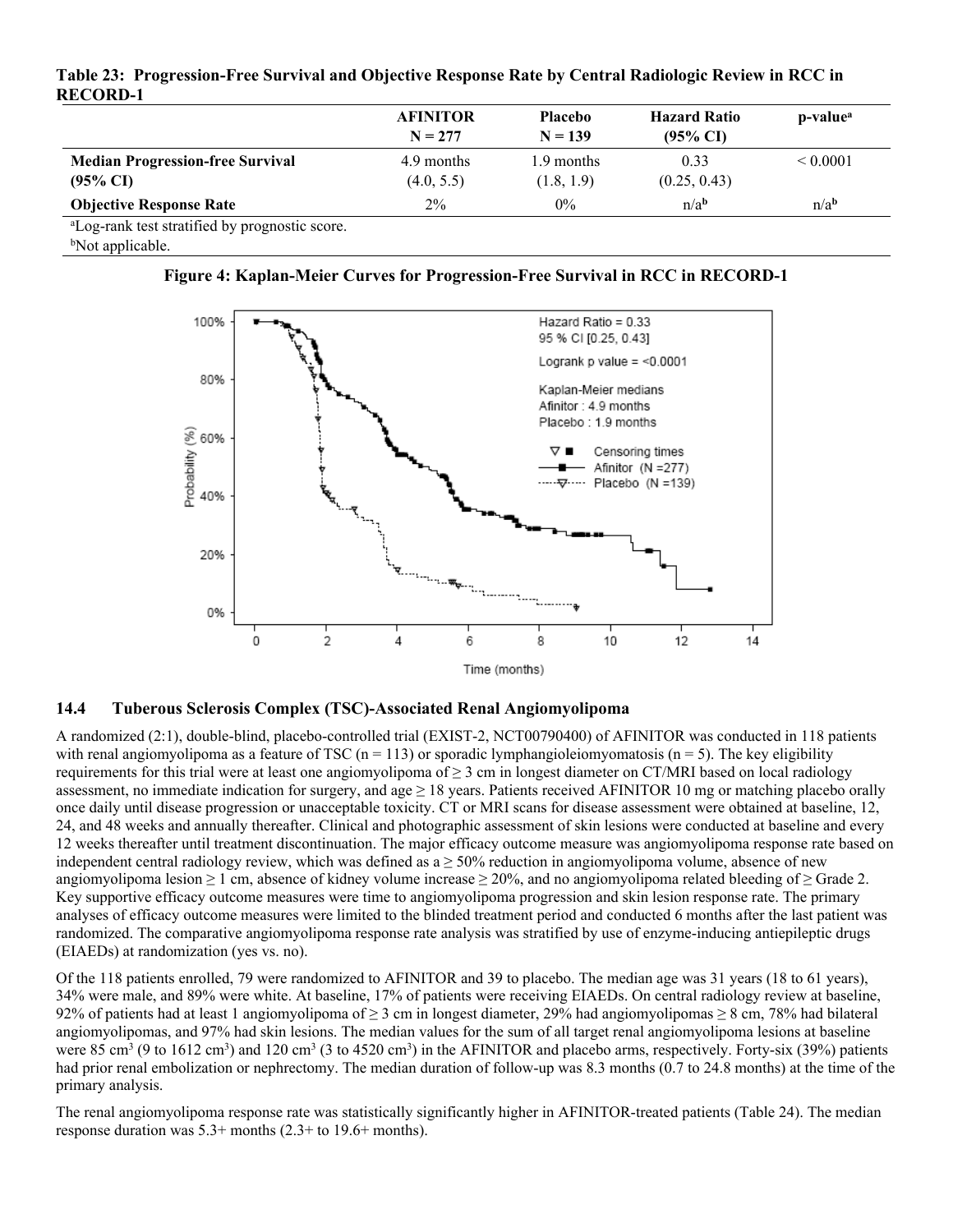There were 3 patients in the AFINITOR arm and 8 patients in the placebo arm with documented angiomyolipoma progression by central radiologic review (defined as  $a \ge 25\%$  increase from nadir in the sum of angiomyolipoma target lesion volumes to a value greater than baseline, appearance of a new angiomyolipoma  $\geq 1$  cm in longest diameter, an increase in renal volume  $\geq 20\%$  from nadir for either kidney and to a value greater than baseline, or Grade  $\geq 2$  angiomyolipoma-related bleeding). The time to angiomyolipoma progression was statistically significantly longer in the AFINITOR arm (HR 0.08 [95% CI: 0.02, 0.37]; p < 0.0001).

|                                                  | <b>AFINITOR</b> | <b>Placebo</b> | p-value  |
|--------------------------------------------------|-----------------|----------------|----------|
|                                                  | $N = 79$        | $N = 39$       |          |
| <b>Primary analysis</b>                          |                 |                |          |
| Angiomyolipoma response rate $a - (\frac{6}{6})$ | 41.8            |                | < 0.0001 |
| 95% CI                                           | (30.8, 53.4)    | (0.0, 9.0)     |          |

# **Table 24: Angiomyolipoma Response Rate in TSC-Associated Renal Angiomyolipoma in EXIST-2**

Skin lesion response rates were assessed by local investigators for 77 patients in the AFINITOR arm and 37 patients in the placebo arm who presented with skin lesions at study entry. The skin lesion response rate was statistically significantly higher in the AFINITOR arm  $(26\% \text{ vs. } 0, \text{ p} = 0.0011)$ ; all skin lesion responses were partial responses, defined as visual improvement in 50% to 99% of all skin lesions durable for at least 8 weeks (Physician's Global Assessment of Clinical Condition).

Patients randomized to placebo were permitted to receive AFINITOR at the time of angiomyolipoma progression or after the time of the primary analysis. After the primary analysis, patients treated with AFINITOR underwent additional follow-up CT or MRI scans to assess tumor status until discontinuation of treatment or completion of 4 years of follow-up after the last patient was randomized. A total of 112 patients (79 randomized to AFINITOR and 33 randomized to placebo) received at least one dose of AFINITOR. The median duration of AFINITOR treatment was 3.9 years (0.5 months to 5.3 years) and the median duration of follow-up was 3.9 years (0.9 months to 5.4 years). During the follow-up period after the primary analysis, 32 patients (in addition to the 33 patients identified at the time of the primary analysis) had an angiomyolipoma response based upon independent central radiology review. Among the 65 responders out of 112 patients, the median time to angiomyolipoma response was 2.9 months (2.6 to 33.8 months). Fourteen percent of the 112 patients treated with AFINITOR had angiomyolipoma progression by the end of the follow-up period. No patient underwent a nephrectomy for angiomyolipoma progression and one patient underwent renal embolization while treated with AFINITOR.

## <span id="page-32-0"></span>**14.5 Tuberous Sclerosis Complex (TSC)-Associated Subependymal Giant Cell Astrocytoma (SEGA)**

## EXIST-1

A randomized (2:1), double-blind, placebo-controlled trial (EXIST-1, NCT00789828) of AFINITOR was conducted in 117 pediatric and adult patients with SEGA and TSC. Eligible patients had at least one SEGA lesion ≥ 1 cm in longest diameter on MRI based on local radiology assessment and one or more of the following: serial radiological evidence of SEGA growth, a new SEGA lesion  $\geq 1$ cm in longest diameter, or new or worsening hydrocephalus. Patients randomized to the treatment arm received AFINITOR at a starting dose of 4.5 mg/m<sup>2</sup> daily, with subsequent dose adjustments as needed to achieve and maintain everolimus trough concentrations of 5 to 15 ng/mL as tolerated. AFINITOR or matched placebo continued until disease progression or unacceptable toxicity. MRI scans for disease assessment were obtained at baseline, 12, 24, and 48 weeks, and annually thereafter.

The main efficacy outcome measure was SEGA response rate based on independent central radiology review. SEGA response was defined as  $a \ge 50\%$  reduction in the sum of SEGA volume relative to baseline, in the absence of unequivocal worsening of non-target SEGA lesions, a new SEGA lesion  $\geq 1$  cm, and new or worsening hydrocephalus. The primary analysis of SEGA response rate was limited to the blinded treatment period and conducted 6 months after the last patient was randomized. The analysis of SEGA response rate was stratified by use of enzyme-inducing antiepileptic drugs (EIAEDs) at randomization (yes vs. no).

Of the 117 patients enrolled, 78 were randomized to AFINITOR and 39 to placebo. The median age was 9.5 years (0.8 to 26 years); a total of 20 patients were < 3 years, 54 patients were 3 to < 12 years, 27 patients were 12 to < 18 years, and 16 patients were  $\geq 18$ years; 57% were male, and 93% were white. At baseline, 18% of patients were receiving EIAEDs. Based on central radiology review at baseline, 98% of patients had at least one SEGA lesion  $\geq 1.0$  cm in longest diameter, 79% had bilateral SEGAs, 43% had  $\geq 2$  target SEGA lesions, 26% had growth in or into the inferior surface of the ventricle, 9% had evidence of growth beyond the subependymal tissue adjacent to the ventricle, and 7% had radiographic evidence of hydrocephalus. The median values for the sum of all target SEGA lesions at baseline were  $1.63 \text{ cm}^3 (0.18 \text{ to } 25.15 \text{ cm}^3)$  and  $1.30 \text{ cm}^3 (0.32 \text{ to } 9.75 \text{ cm}^3)$  in the AFINITOR and placebo arms, respectively. Eight (7%) patients had prior SEGA-related surgery. The median duration of follow-up was 8.4 months (4.6 to 17.2 months) at the time of primary analysis.

The SEGA response rate was statistically significantly higher in AFINITOR-treated patients (Table 25). At the time of the primary analysis, all SEGA responses were ongoing and the median duration of response was 5.3 months (2.1 to 8.4 months).

With a median follow-up of 8.4 months, SEGA progression was detected in 15.4% of the 39 patients randomized to receive placebo and none of the 78 patients randomized to receive AFINITOR. No patient in either treatment arm required surgical intervention.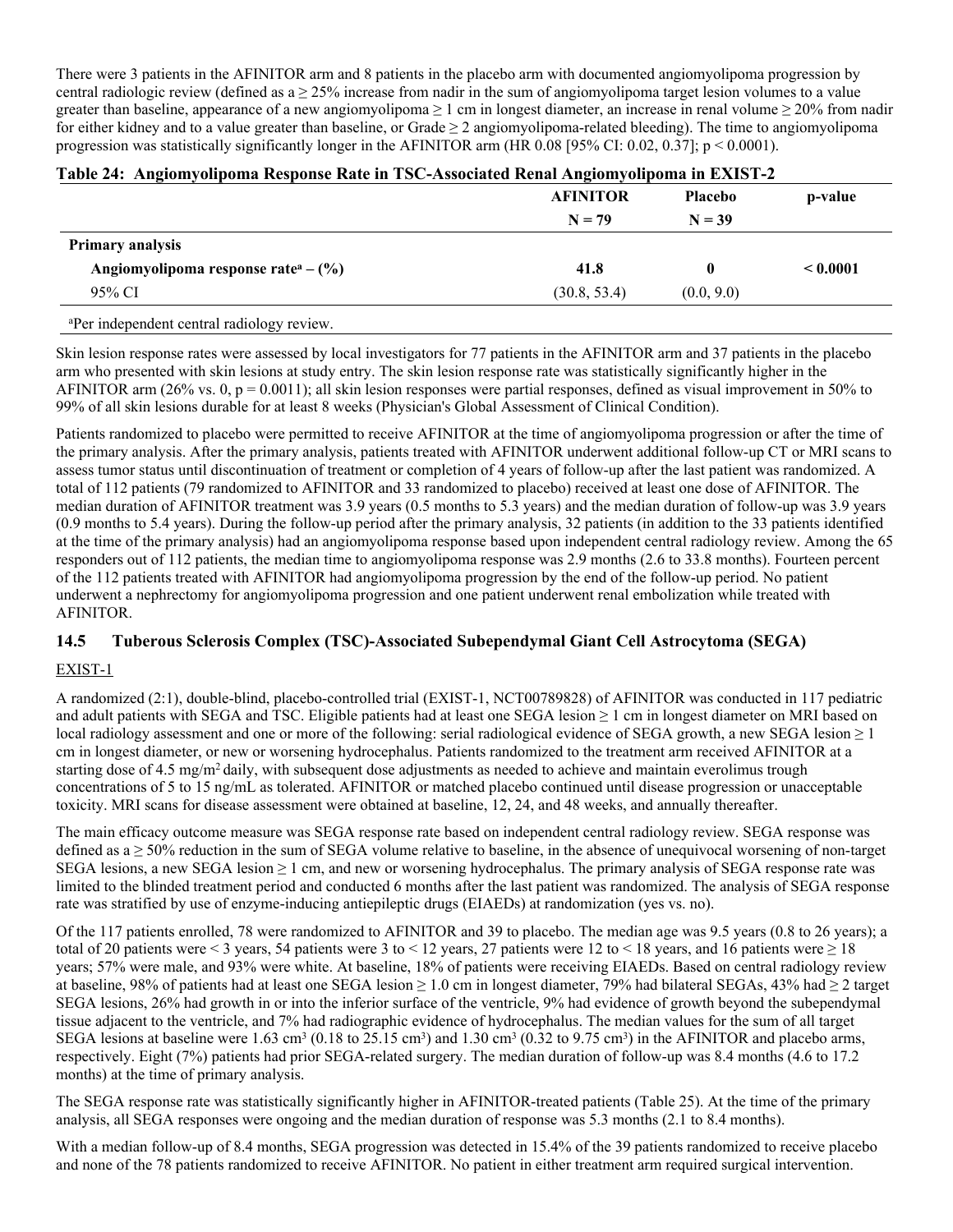#### **Table 25: Subependymal Giant Cell Astrocytoma Response Rate in TSC-Associated SEGA in EXIST-1**

|                                                                                                                                                                                                                                 | <b>AFINITOR</b> | <b>Placebo</b> | p-value       |  |
|---------------------------------------------------------------------------------------------------------------------------------------------------------------------------------------------------------------------------------|-----------------|----------------|---------------|--|
|                                                                                                                                                                                                                                 | $N = 78$        | $N = 39$       |               |  |
| Primary analysis                                                                                                                                                                                                                |                 |                |               |  |
| SEGA response rate <sup>a</sup> - $\frac{6}{6}$                                                                                                                                                                                 | 35              | 0              | $\leq 0.0001$ |  |
| 95% CI                                                                                                                                                                                                                          | 24.46           | 0, 9           |               |  |
| $\sim$ , and the set of the set of the set of the set of the set of the set of the set of the set of the set of the set of the set of the set of the set of the set of the set of the set of the set of the set of the set of t |                 |                |               |  |

<sup>a</sup>Per independent central radiology review.

Patients randomized to placebo were permitted to receive AFINITOR at the time of SEGA progression or after the primary analysis, whichever occurred first. After the primary analysis, patients treated with AFINITOR underwent additional follow-up MRI scans to assess tumor status until discontinuation of treatment or completion of 4 years of follow-up after the last patient was randomized. A total of 111 patients (78 patients randomized to AFINITOR and 33 patients randomized to placebo) received at least one dose of AFINITOR. Median duration of AFINITOR treatment and follow-up was 3.9 years (0.2 to 4.9 years).

By four years after the last patient was enrolled, 58% of the 111 patients treated with AFINITOR had a  $\geq$  50% reduction in SEGA volume relative to baseline, including 27 patients identified at the time of the primary analysis and 37 patients with a SEGA response after the primary analysis. The median time to SEGA response was 5.3 months (2.5 to 33.1 months). Twelve percent of the 111 patients treated with AFINITOR had documented disease progression by the end of the follow-up period and no patient required surgical intervention for SEGA during the study.

#### Study 2485

Study 2485 (NCT00411619) was an open-label, single-arm trial conducted to evaluate the antitumor activity of AFINITOR 3 mg/m<sup>2</sup> /orally once daily in patients with SEGA and TSC. Serial radiological evidence of SEGA growth was required for entry. Tumor assessments were performed every 6 months for 60 months after the last patient was enrolled or disease progression, whichever occurred earlier. The major efficacy outcome measure was the reduction in volume of the largest SEGA lesion with 6 months of treatment, as assessed via independent central radiology review. Progression was defined as an increase in volume of the largest SEGA lesion over baseline that was  $\geq$  25% over the nadir observed on study.

A total of 28 patients received AFINITOR for a median duration of 5.7 years (5 months to 6.9 years); 82% of the 28 patients remained on AFINITOR for at least 5 years. The median age was 11 years (3 to 34 years), 61% male, 86% white.

At the primary analysis, 32% of the 28 patients (95% CI: 16%, 52%) had an objective response at 6 months, defined as at least a 50% decrease in volume of the largest SEGA lesion. At the completion of the study, the median duration of durable response was 12 months (3 months to 6.3 years).

By 60 months after the last patient was enrolled, 11% of the 28 patients had documented disease progression. No patient developed a new SEGA lesion while on AFINITOR. Nine additional patients were identified as having  $a \geq 50\%$  volumetric reduction in their largest SEGA lesion between 1 to 4 years after initiating AFINITOR, including 3 patients who had surgical resection with subsequent regrowth prior to receiving AFINITOR.

## <span id="page-33-0"></span>**14.6 Tuberous Sclerosis Complex (TSC)-Associated Partial-Onset Seizures**

The efficacy of AFINITOR DISPERZ as an adjunctive anti-epileptic drug (AED) was evaluated in a randomized, double-blind, multicenter, placebo-controlled study conducted in patients with TSC-associated partial-onset seizures (EXIST-3, NCT01713946). Patients with a history of inadequate control of partial-onset seizures despite treatment with  $\geq 2$  sequential AED regimens were randomized to receive placebo or AFINITOR DISPERZ once daily at a dose to achieve a low trough (LT) level (3-7 ng/mL) or a high trough (HT) level (9-15 ng/mL). Randomization was stratified by age group (1 to < 6, 6 to < 12, 12 to < 18,  $\geq$  18 years). The study consisted of 3 phases: an 8-week Baseline observation phase; an 18-week double-blind, placebo-controlled Core phase (6-week titration period and a 12-week maintenance period), and an Extension phase of  $\geq$  48 weeks. Patients were required to have a diagnosis of TSC per the modified Gomez criteria, and ≥ 16 partial-onset seizures during the Baseline phase while receiving a stable dose of 1 to 3 concomitant AEDs. The starting doses for AFINITOR DISPERZ in the Core phase ranged from 3 to 6 mg/m<sup>2</sup> orally once daily, depending on age, in patients not receiving concomitant CYP3A4/P-gp inducers and from 5 to 9 mg/m<sup>2</sup> orally once daily, depending on age, in patients receiving concomitant CYP3A4/P-gp inducers. During the 6-week titration period, everolimus trough levels were assessed every 2 weeks and up to 3 dose adjustments were allowed to attempt to reach the targeted everolimus trough concentration range.

The major efficacy outcome measure was the percentage reduction in seizure frequency from the Baseline phase, during the maintenance period of the Core phase. Additional efficacy outcome measures included response rate, defined as at least a 50% reduction in seizure frequency from the Baseline phase during the maintenance period of the Core phase, and seizure freedom rate during the maintenance period of the Core phase.

A total of 366 patients were randomized to AFINITOR DISPERZ LT  $(n = 117)$ , AFINITOR DISPERZ HT  $(n = 130)$  or placebo  $(n = 117)$ 119). Median age was 10.1 years (2.2 to 56 years); 28% of patients were  $\leq 6$  years, 31% were 6 to  $\leq 12$  years, 22% were 12 to  $\leq 18$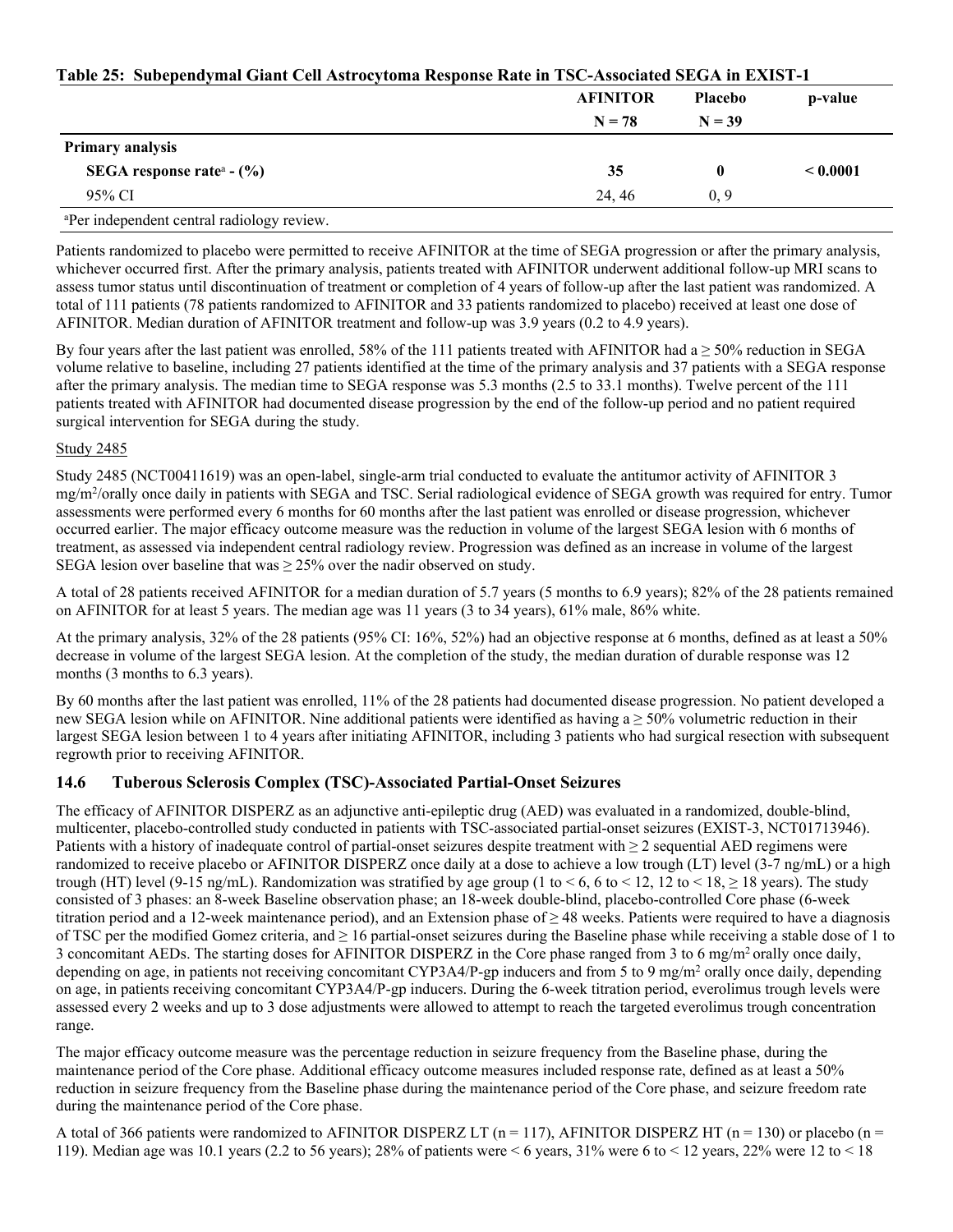years, and 18% were  $\geq$  18 years). The majority were white (65%) and male (52%). The most common major features of TSC were cortical tubers (92%), hypomelanotic macules (84%), and subependymal nodules (83%). While 17% of the patients had SEGA, 42% had renal angiomyolipoma, and 9% had both SEGA and renal angiomyolipoma; no patients were receiving treatment with AFINITOR or AFINITOR DISPERZ for these manifestations of TSC. During the Baseline phase, 65% of patients had complex partial seizures, 52% had secondarily generalized seizures, 19% had simple partial seizures, and 2% had generalized onset seizures. The median seizure frequency per week during the Baseline phase was 9.4 for all patients and 47% of patients were receiving 3 AEDs during the Baseline phase. The efficacy results are summarized in Table 26.

#### **Table 26: Percentage Reduction in Seizure Frequency and Response Rate in TSC-Associated Partial-Onset Seizures in EXIST-3**

|                                                                              | <b>AFINITOR DISPERZ</b>         |                                  | Placebo          |  |
|------------------------------------------------------------------------------|---------------------------------|----------------------------------|------------------|--|
|                                                                              | <b>Target of</b><br>$3-7$ ng/mL | <b>Target of</b><br>$9-15$ ng/mL |                  |  |
|                                                                              | $N = 117$                       | $N = 130$                        | $N = 119$        |  |
| Seizures per week                                                            |                                 |                                  |                  |  |
| Median at Baseline (Min, Max)                                                | 8.6(1.4, 192.9)                 | 9.5(0.3, 218.4)                  | 10.5(1.3, 231.7) |  |
| Median at Core phase <sup>a</sup> (Min, Max)                                 | 6.8(0.0, 193.5)                 | 4.9(0.0, 133.7)                  | 8.5(0.0, 217.7)  |  |
| Percentage reduction from Baseline to Core phase (Maintenance <sup>a</sup> ) |                                 |                                  |                  |  |
| Median                                                                       | 29.3                            | 39.6                             | 14.9             |  |
| $95\%$ CI <sup>b</sup>                                                       | 18.8, 41.9                      | 35.0, 48.7                       | 0.1, 21.7        |  |
| p-value <sup>c</sup>                                                         | 0.003                           | ${}_{0.001}$                     |                  |  |
| <b>Response rate</b>                                                         |                                 |                                  |                  |  |
| Responders, $n$ $\left(\frac{9}{0}\right)$                                   | 28.2                            | 40                               | 15.1             |  |
| $95\%$ CI <sup>d</sup>                                                       | 20.3, 37.3                      | 31.5, 49.0                       | 9.2, 22.8        |  |

a If patient discontinued before starting the Maintenance period, then the Titration period is used.

<sup>b</sup>95% CI of the median based on bootstrap percentiles.

<sup>c</sup>p-values were for superiority vs. placebo, and obtained from rank ANCOVA with Baseline seizure frequency as covariate, stratified by age subgroup.

<span id="page-34-0"></span><sup>d</sup>Exact 95% CI obtained using Clopper-Pearson method.

## **15 REFERENCES**

<span id="page-34-1"></span>1. OSHA Hazardous Drugs. *OSHA*. http://www.osha.gov/SLTC/hazardousdrugs/index.html.

## **16 HOW SUPPLIED/STORAGE AND HANDLING**

#### AFINITOR

| 2.5 mg tablets: White to slightly yellow, elongated tablets with a bevelled edge and engraved with "LCL" on one side and "NVR" on<br>the other; available in: |  |
|---------------------------------------------------------------------------------------------------------------------------------------------------------------|--|
|                                                                                                                                                               |  |
| Each carton contains 4 blister cards of 7 tablets each                                                                                                        |  |
| 5 mg tablets: White to slightly yellow, elongated tablets with a bevelled edge and engraved with "5" on one side and "NVR" on the<br>other; available in:     |  |
|                                                                                                                                                               |  |
| Each carton contains 4 blister cards of 7 tablets each                                                                                                        |  |
| 7.5 mg tablets: White to slightly yellow, elongated tablets with a bevelled edge and engraved with "7P5" on one side and "NVR" on<br>the other; available in: |  |
|                                                                                                                                                               |  |
| Each carton contains 4 blister cards of 7 tablets each                                                                                                        |  |
| 10 mg tablets: White to slightly yellow, elongated tablets with a bevelled edge and engraved with "UHE" on one side and "NVR" on<br>the other; available in:  |  |
|                                                                                                                                                               |  |
|                                                                                                                                                               |  |

Each carton contains 4 blister cards of 7 tablets each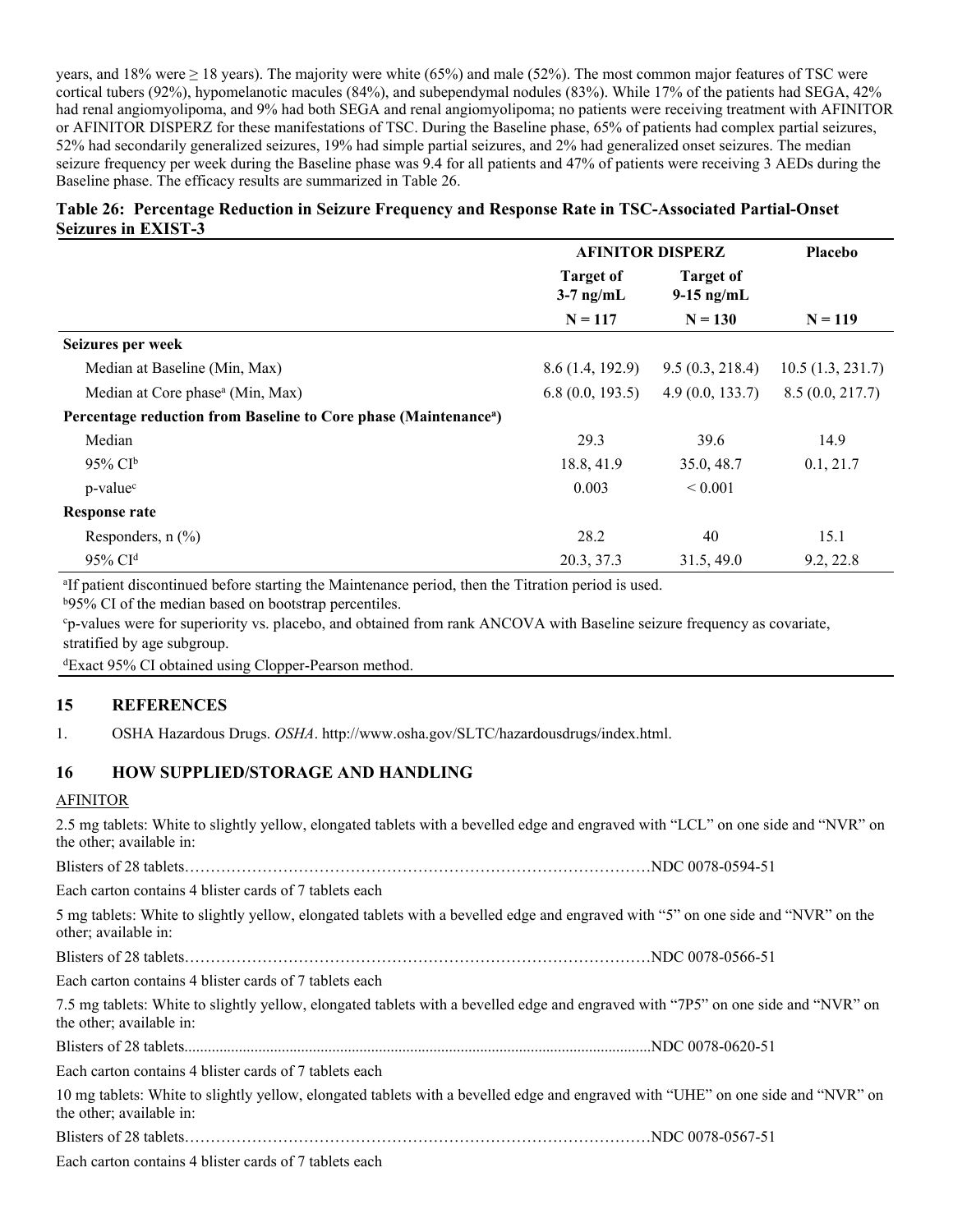#### AFINITOR DISPERZ

2 mg tablets for oral suspension: White to slightly yellowish, round, flat tablets with a bevelled edge and engraved with "D2" on one side and "NVR" on the other; available in:

Blisters of 28 tablets........................................................................................................................NDC 0078-0626-51

Each carton contains 4 blister cards of 7 tablets each

3 mg tablets for oral suspension: White to slightly yellowish, round, flat tablets with a bevelled edge and engraved with "D3" on one side and "NVR" on the other; available in:

Blisters of 28 tablets.......................................................................................................................NDC 0078-0627-51

Each carton contains 4 blister cards of 7 tablets each

5 mg tablets for oral suspension: White to slightly yellowish, round, flat tablets with a bevelled edge and engraved with "D5" on one side and "NVR" on the other; available in:

Blisters of 28 tablets.......................................................................................................................NDC 0078-0628-51

Each carton contains 4 blister cards of 7 tablets each

Store at 20°C to 25°C (68°F to 77°F); excursions permitted between 15°C and 30°C (59°F and 86°F). See USP Controlled Room Temperature.

Store in the original container, protect from light and moisture.

<span id="page-35-0"></span>Follow special handling and disposal procedures for anti-cancer pharmaceuticals.<sup>1</sup>

## **17 PATIENT COUNSELING INFORMATION**

Advise the patient to read the FDA-approved patient labeling (Patient Information and Instructions for Use).

#### Non-infectious Pneumonitis

Advise patients of the risk of developing non-infectious pneumonitis and to immediately report any new or worsening respiratory symptoms to their healthcare provider *[see Warnings and Precautions (5.1)]*.

#### Infections

Advise patients that they are more susceptible to infections and that they should immediately report any signs or symptoms of infections to their healthcare provider *[see Warnings and Precautions (5.2)]*.

#### Hypersensitivity Reactions

Advise patients of the risk of clinically significant hypersensitivity reactions and to promptly contact their healthcare provider or seek emergency care for signs of hypersensitivity reaction, including rash, itching, hives, difficulty breathing or swallowing, flushing, chest pain, or dizziness *[see Contraindications (4), Warnings and Precautions (5.3)]*.

#### Angioedema with Concomitant Use of ACE Inhibitors

Advise patients to avoid ACE inhibitors and to promptly contact their healthcare provider or seek emergency care for signs or symptoms of angioedema *[see Warnings and Precautions (5.4)]*.

#### **Stomatitis**

Advise patients of the risk of stomatitis and to use alcohol-free mouthwashes during treatment *[see Warnings and Precautions (5.5)]*.

#### Renal Impairment

Advise patients of the risk of developing kidney failure and the need to monitor their kidney function periodically during treatment *[see Warnings and Precautions (5.6)]*.

#### Risk of Impaired Wound Healing

Advise patients that AFINITOR/AFINITOR DISPERZ may impair wound healing. Advise patients to inform their healthcare provider of any planned surgical procedure *[see Warnings and Precautions (5.7)]*.

#### Geriatric Patients

Inform patients that in a study conducted in patients with breast cancer, the incidence of deaths and adverse reactions leading to permanent discontinuation was higher in patients ≥ 65 years compared to patients < 65 years *[see Warnings and Precautions (5.8), Use in Specific Populations (8.5)]*.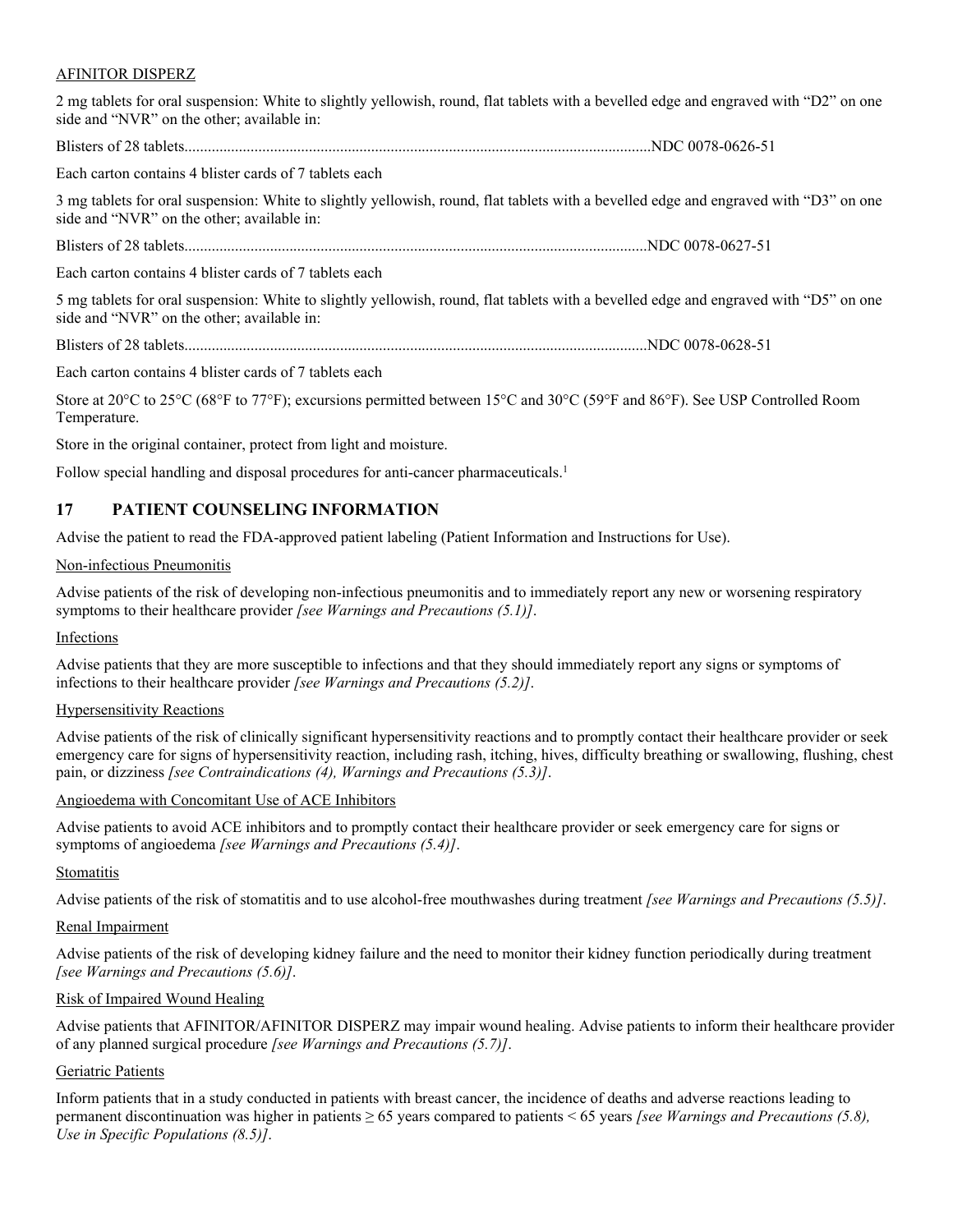#### Metabolic Disorders

Advise patients of the risk of metabolic disorders and the need to monitor glucose and lipids periodically during therapy *[see Warnings and Precautions (5.9)]*.

#### Myelosuppression

Advise patients of the risk of myelosuppression and the need to monitor CBCs periodically during therapy *[see Warnings and Precautions (5.10)]*.

#### Risk of Infection or Reduced Immune Response with Vaccination

Advise patients to avoid the use of live vaccines and close contact with those who have received live vaccines *[see Warnings and Precautions (5.11)]*.

#### Embryo-Fetal Toxicity

Advise females of reproductive potential of the potential risk to a fetus. Advise females of reproductive potential to use effective contraception during treatment and for 8 weeks after the last dose. Advise patients to inform their healthcare provider of a known or suspected pregnancy. Advise males with female partners of reproductive potential to use effective contraception during treatment and for 4 weeks after the last dose *[see Warnings and Precautions (5.13), Use in Specific Populations (8.1, 8.3)]*.

#### Radiation Sensitization and Radiation Recall

Radiation sensitization and recall can occur in patients treated with radiation prior to, during, or subsequent to AFINITOR/AFINITOR DISPERZ treatment. Advise patients to inform their healthcare provider if they have had or are planning to receive radiation therapy *[see Warnings and Precautions (5.12)]*.

#### Lactation

Advise women not to breastfeed during treatment with AFINITOR/AFINITOR DISPERZ and for 2 weeks after the last dose *[see Use in Specific Populations (8.2)].*

#### Infertility

Advise males and females of reproductive potential of the potential risk for impaired fertility *[see Use in Specific Populations (8.3)]*.

Distributed by: Novartis Pharmaceuticals Corporation East Hanover, New Jersey 07936

T2022-07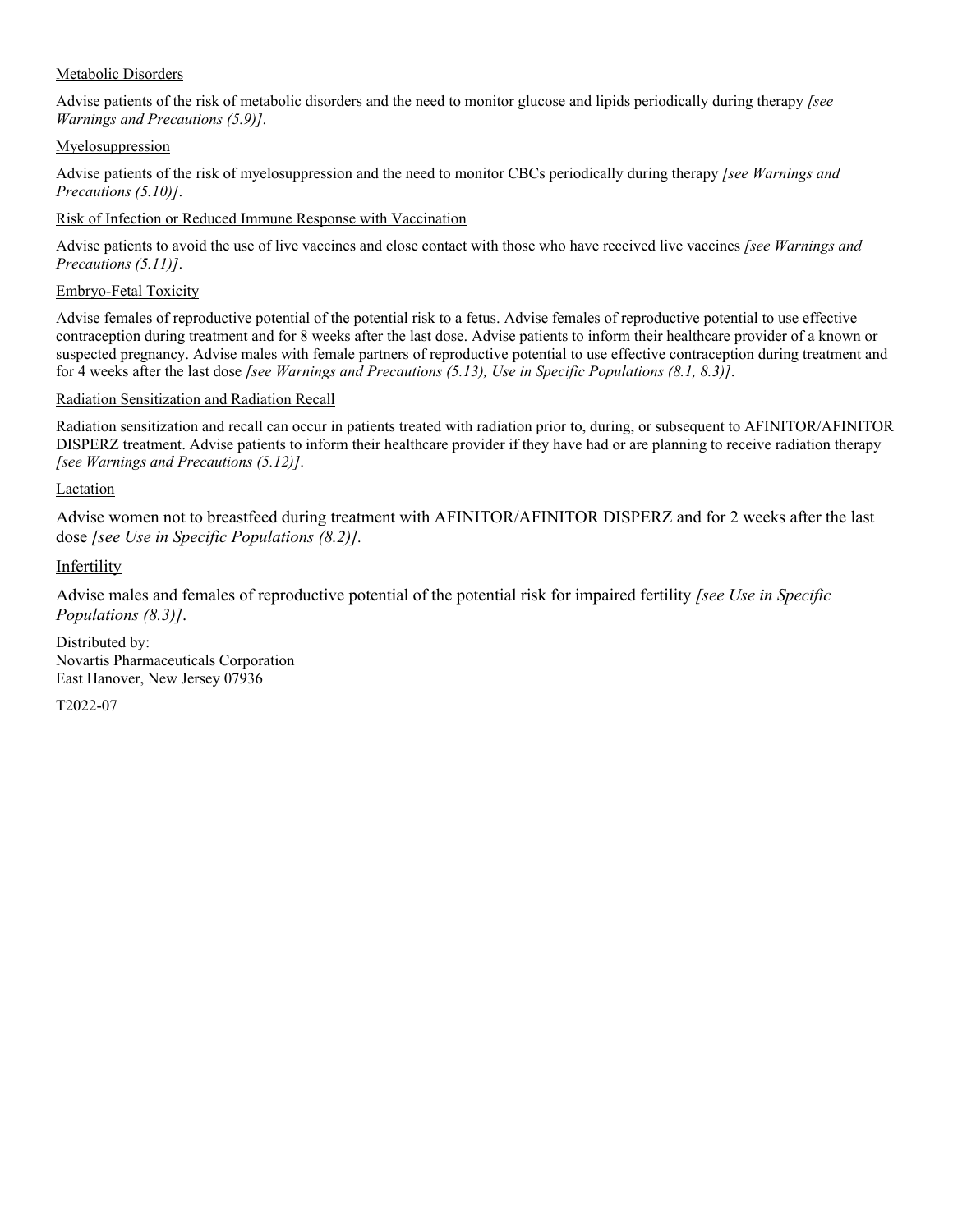# **PATIENT INFORMATION**

# **tablets**

#### **AFINITOR® (a-fin-it-or) AFINITOR DISPERZ® (a-fin-it-or dis-perz) (everolimus) (everolimus tablets for oral suspension)**

Read this Patient Information leaflet that comes with AFINITOR or AFINITOR DISPERZ before you start taking it and each time you get a refill. There may be new information. This information does not take the place of talking to your healthcare provider about your medical condition or treatment.

#### **What is the most important information I should know about AFINITOR and AFINITOR DISPERZ?**

#### **AFINITOR and AFINITOR DISPERZ can cause serious side effects, including:**

- 1. **You may develop lung or breathing problems.** In some people lung or breathing problems may be severe and can lead to death. Tell your healthcare provider right away if you have any of these symptoms:
	- New or worsening cough
	- Shortness of breath
	- Chest pain
	- Difficulty breathing or wheezing
- 2. **You may be more likely to develop an infection**, such as pneumonia, or a bacterial, fungal or viral infection. Viral infections may include active hepatitis B in people who have had hepatitis B in the past (reactivation). In some people (including adults and children) these infections may be severe and can lead to death. You may need to be treated as soon as possible.

Tell your healthcare provider right away if you have a temperature of 100.5˚F or above, chills, or do not feel well. Symptoms of hepatitis B or infection may include the following:

- Fever
- Chills
- Skin rash
- Joint pain and swelling
- **Tiredness**
- Loss of appetite
- Nausea
- Pale stools or dark urine
- Yellowing of the skin
- Pain in the upper right side of the stomach
- 3. **Severe allergic reactions.** Call your healthcare provider or get medical help right away if you get signs and symptoms of a severe allergic reaction, including: rash, itching, hives, flushing, trouble breathing or swallowing, chest pain or dizziness.
- 4. **Possible increased risk for a type of allergic reaction called angioedema**, in people who take an Angiotensin-Converting Enzyme (ACE) inhibitor medicine during treatment with AFINITOR or AFINITOR DISPERZ. Talk with your healthcare provider before taking AFINITOR or AFINITOR DISPERZ if you are not sure if you take an ACE inhibitor medicine. Get medical help right away if you have trouble breathing or develop swelling of your tongue, mouth, or throat during treatment with AFINITOR or AFINITOR DISPERZ.
- 5. **Mouth ulcers and sores.** Mouth ulcers and sores are common during treatment with AFINITOR or AFINITOR DISPERZ but can also be severe. When you start treatment with AFINITOR or AFINITOR DISPERZ, your healthcare provider may tell you to also start a prescription mouthwash to reduce the likelihood of getting mouth ulcers or sores and to reduce their severity. Follow your healthcare provider's instructions on how to use this prescription mouthwash. If you develop pain, discomfort, or open sores in your mouth, tell your healthcare provider. Your healthcare provider may tell you to restart this mouthwash or to use a special mouthwash or mouth gel that does not contain alcohol, peroxide, iodine, or thyme.
- 6. **You may develop kidney failure**. In some people this may be severe and can lead to death. Your healthcare provider should do tests to check your kidney function before and during your treatment with AFINITOR or AFINITOR DISPERZ.

If you have any of the serious side effects listed above, you may need to stop taking AFINITOR or AFINITOR DISPERZ for a while or use a lower dose. Follow your healthcare provider's instructions.

## **What is AFINITOR?**

AFINITOR is a prescription medicine used to treat:

- advanced hormone receptor-positive, HER2-negative breast cancer, along with the medicine exemestane, in postmenopausal women who have already received certain other medicines for their cancer.
- adults with a type of pancreatic cancer known as pancreatic neuroendocrine tumor (PNET), that has progressed and cannot be treated with surgery.
- adults with a type of cancer known as neuroendocrine tumor (NET) of the stomach and intestine (gastrointestinal), or lung that has progressed and cannot be treated with surgery.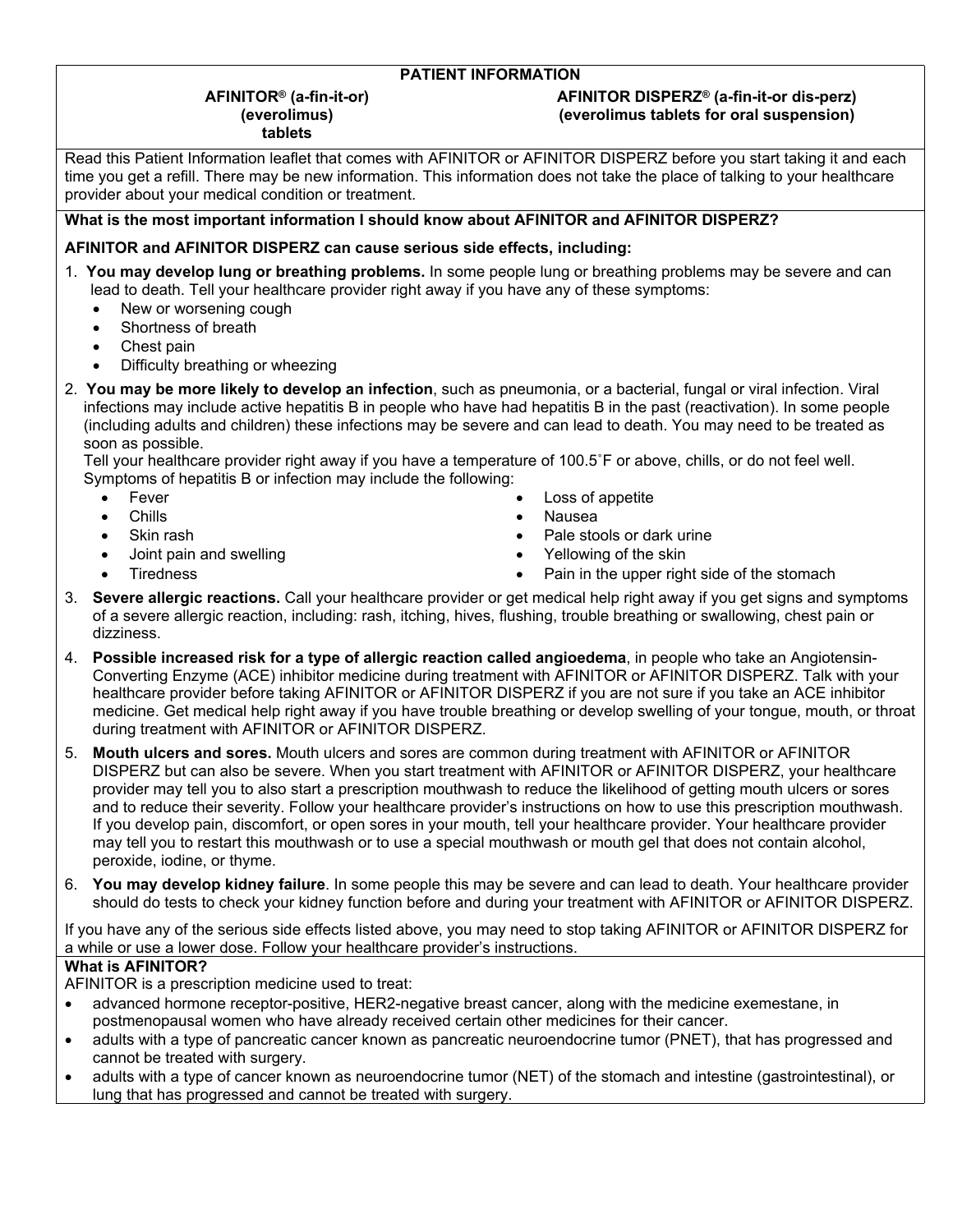AFINITOR is not for use in people with carcinoid tumors that actively produce hormones.

- adults with advanced kidney cancer (renal cell carcinoma or RCC) when certain other medicines have not worked.
- people with the following types of tumors that are seen with a genetic condition called tuberous sclerosis complex (TSC):
	- $\circ$  adults with a kidney tumor called angiomyolipoma, when their kidney tumor does not require surgery right away.
	- $\circ$  adults and children 1 year of age and older with a brain tumor called subependymal giant cell astrocytoma (SEGA) when the tumor cannot be removed completely by surgery.

# **What is AFINITOR DISPERZ?**

AFINITOR DISPERZ is a prescription medicine used to treat:

- adults and children 1 year of age and older with a genetic condition called tuberous sclerosis complex (TSC) who have a brain tumor called subependymal giant cell astrocytoma (SEGA) when the tumor cannot be removed completely by surgery.
- adults and children 2 years of age and older with a genetic condition called tuberous sclerosis complex (TSC) who have certain types of seizures (epilepsy), as an added treatment to other antiepileptic medicines.

It is not known if AFINITOR and AFINITOR DISPERZ are safe and effective in children to treat:

- hormone receptor-positive, HER-2 negative breast cancer
- a type of cancer called neuroendocrine tumors (NET)
- kidney cancer (renal cell carcinoma)
- a kidney tumor called angiomyolipoma, that can happen in children with a genetic condition called tuberous sclerosis complex (TSC).

**Do not take AFINITOR or AFINITOR DISPERZ** if you have had a severe allergic reaction to everolimus.

Talk to your healthcare provider before taking this medicine if you are allergic to:

- a medicine that contains sirolimus
- a medicine that contains temsirolimus
- Ask your healthcare provider if you do not know.

# **Before taking AFINITOR or AFINITOR DISPERZ, tell your healthcare provider about all of your medical conditions, including if you:**

- Have or have had kidney problems
- Have or have had liver problems
- Have diabetes or high blood sugar
- Have high blood cholesterol levels
- Have any infections
- Previously had hepatitis B
- Are scheduled to receive any vaccinations. You should not receive a "live vaccine" or be around people who have recently received a "live vaccine" during your treatment with AFINITOR or AFINITOR DISPERZ. If you are not sure about the type of immunization or vaccine, ask your healthcare provider. For children with TSC and SEGA or certain types of seizures, work with your healthcare provider to complete the recommended childhood series of vaccines before your child starts treatment with AFINITOR or AFINITOR DISPERZ.
- Are pregnant, can become pregnant, or have a partner who can become pregnant. AFINITOR or AFINITOR DISPERZ can cause harm to your unborn baby.

# **Females who are able to become pregnant:**

- $\circ$  Your healthcare provider will give you a pregnancy test before you start treatment with AFINITOR or AFINITOR DISPERZ.
- o You should use effective birth control during treatment and for 8 weeks after your last dose of AFINITOR or AFINITOR DISPERZ.

**Males** with a female partner, you should use effective birth control during treatment and for 4 weeks after your last dose of AFINITOR or AFINITOR DISPERZ.

Talk to your healthcare provider about birth control methods that may be right for you during this time. If you become pregnant or think you are pregnant, tell your healthcare provider right away.

- Are breastfeeding or plan to breastfeed. It is not known if AFINITOR or AFINITOR DISPERZ passes into your breast milk. Do not breastfeed during treatment and for 2 weeks after your last dose of AFINITOR or AFINITOR DISPERZ.
- Are planning to have surgery or if you have had a recent surgery. You should stop taking AFINITOR or AFINITOR DISPERZ at least 1 week before planned surgery. See **"What are the possible side effects of AFINITOR and AFINITOR DISPERZ?"**
- Have received radiation therapy or are planning to receive radiation therapy in the future. See **"What are the possible side effects of AFINITOR and AFINITOR DISPERZ?"**

**Tell your healthcare provider about all of the medicines you take**, including prescription and over-the-counter medicines, vitamins, and herbal supplements.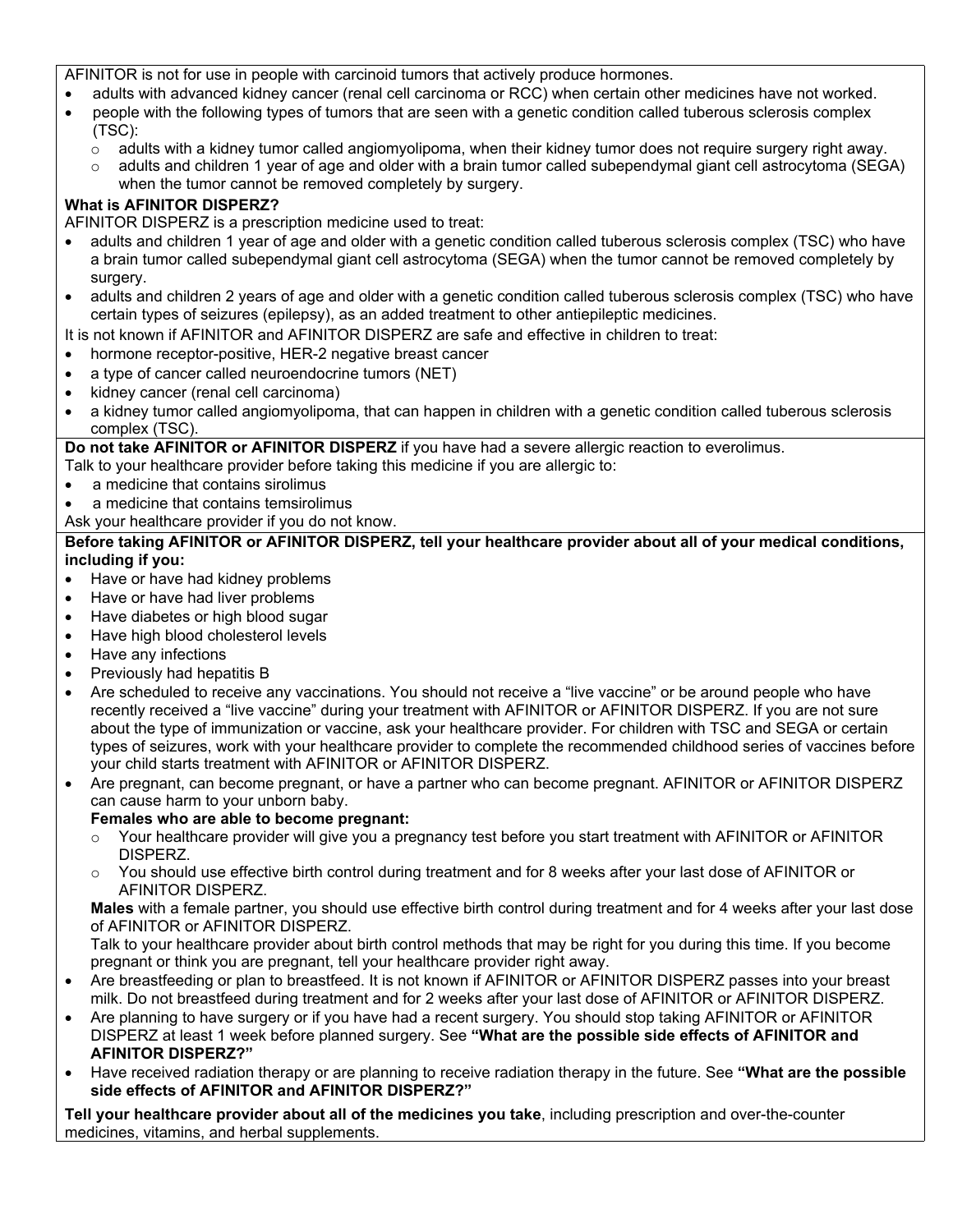AFINITOR or AFINITOR DISPERZ may affect the way other medicines work, and other medicines can affect how AFINITOR or AFINITOR DISPERZ work. Taking AFINITOR or AFINITOR DISPERZ with other medicines can cause serious side effects.

Know the medicines you take. Keep a list of them and show it to your healthcare provider and pharmacist when you get a new medicine. Especially tell your healthcare provider if you take:

- St. John's Wort (*Hypericum perforatum*)
- Medicine for:
	- o Fungal infections
	- o Bacterial infections
	- o Tuberculosis
	- o Seizures
	- o HIV-AIDS
	- o Heart conditions or high blood pressure
- Medicines that weaken your immune system (your body's ability to fight infections and other problems)

Ask your healthcare provider or pharmacist if you are not sure if your medicine is one of those taken for the conditions listed above. If you are taking any medicines for the conditions listed above, your healthcare provider might need to prescribe a different medicine or your dose of AFINITOR or AFINITOR DISPERZ may need to be changed. You should also tell your healthcare provider before you start taking any new medicine.

# **How should I take AFINITOR or AFINITOR DISPERZ?**

- Your healthcare provider will prescribe the dose of AFINITOR or AFINITOR DISPERZ that is right for you.
- Take AFINITOR or AFINITOR DISPERZ exactly as your healthcare provider tells you to.
- Your healthcare provider may change your dose of AFINITOR or AFINITOR DISPERZ or tell you to temporarily interrupt dosing, if needed.
- **Take only AFINITOR or AFINITOR DISPERZ. Do not mix AFINITOR and AFINITOR DISPERZ together.**
- Use scissors to open the blister pack.
- Take AFINITOR or AFINITOR DISPERZ 1 time each day at about the same time.
- Take AFINITOR or AFINITOR DISPERZ the same way each time, either with food or without food.
- If you take too much AFINITOR or AFINITOR DISPERZ, contact your healthcare provider or go to the nearest hospital emergency room right away. Take the pack of AFINITOR or AFINITOR DISPERZ with you.
- If you miss a dose of AFINITOR or AFINITOR DISPERZ, you may take it if it is **less than 6 hours** after the time you normally take it. If it is **more than 6 hours** after you normally take your AFINITOR or AFINITOR DISPERZ, skip the dose for that day. The next day, take AFINITOR or AFINITOR DISPERZ at your usual time. Do not take 2 doses to make up for a missed dose. If you are not sure about what to do, call your healthcare provider.
- You should have blood tests before you start AFINITOR or AFINITOR DISPERZ and as needed during your treatment. These will include tests to check your blood cell count, kidney and liver function, cholesterol, and blood sugar levels.
- If you take AFINITOR or AFINITOR DISPERZ to treat SEGA or AFINITOR DISPERZ to treat certain types of seizures with TSC, you will also need to have blood tests regularly to measure how much medicine is in your blood. This will help your healthcare provider decide how much AFINITOR or AFINITOR DISPERZ you need to take.
- **AFINITOR:**

Swallow AFINITOR tablets whole with a glass of water. Do not take any tablet that is broken or crushed.

# **AFINITOR DISPERZ:**

- If your healthcare provider prescribes AFINITOR DISPERZ for you, see the "Instructions for Use" that comes with your medicine for instructions on how to prepare and take your dose.
- Each dose of AFINITOR DISPERZ must be prepared as a suspension before it is given.
- AFINITOR DISPERZ can cause harm to an unborn baby. When possible, the suspension should be prepared by an adult who is not pregnant or planning to become pregnant.
- Wear gloves to avoid possible contact with everolimus when preparing suspensions of AFINITOR DISPERZ for another person.

# **What should I avoid while taking AFINITOR or AFINITOR DISPERZ?**

You should not drink grapefruit juice or eat grapefruit during your treatment with AFINITOR or AFINITOR DISPERZ. It may make the amount of AFINITOR or AFINITOR DISPERZ in your blood increase to a harmful level.

#### **What are the possible side effects of AFINITOR or AFINITOR DISPERZ? AFINITOR and AFINITOR DISPERZ can cause serious side effects, including:**

 **See "What is the most important information I should know about AFINITOR and AFINITOR DISPERZ?" for more information.**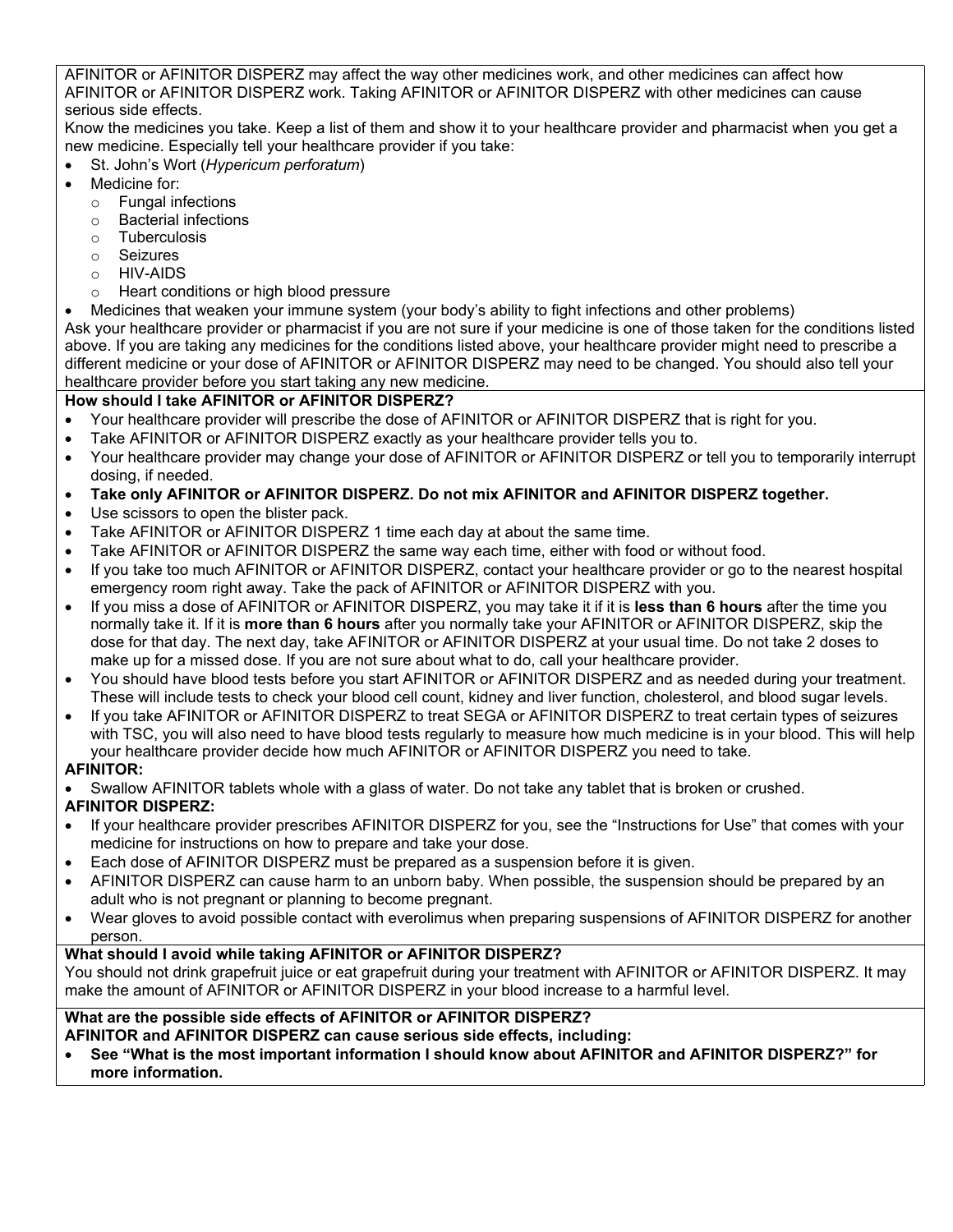- **Risk of wound healing problems**. Wounds may not heal properly during AFINITOR and AFINITOR DISPERZ treatment. Tell your healthcare provider if you plan to have any surgery before starting or during treatment with AFINITOR and AFINITOR DISPERZ.
	- o You should stop taking AFINITOR and AFINITOR DISPERZ at least 1 week before planned surgery.
	- $\circ$  Your healthcare provider should tell you when you may start taking AFINITOR and AFINITOR DISPERZ again after surgery.
- **Increased blood sugar and fat (cholesterol and triglyceride) levels in the blood.** Your healthcare provider should do blood tests to check your fasting blood sugar, cholesterol, and triglyceride levels in the blood before you start and during treatment with AFINITOR or AFINITOR DISPERZ.
- **Decreased blood cell counts.** AFINITOR and AFINITOR DISPERZ can cause you to have decreased red blood cells, white blood cells, and platelets. Your healthcare provider should do blood tests to check your blood cell counts before you start and during treatment with AFINITOR or AFINITOR DISPERZ.
- **Worsening side effects from radiation treatment,** that can sometimes be severe. Tell your healthcare provider if you have had or are planning to receive radiation therapy.

**The most common side effects of AFINITOR in people with advanced hormone receptor-positive, HER2-negative breast cancer, advanced neuroendocrine tumors of the pancreas, stomach and intestine (gastrointestinal) or lung, and advanced kidney cancer include:**

- Infections
- Rash
- Feeling weak or tired
- Diarrhea
- Swelling of arms, hands, feet, ankles, face, or other parts of the body
- Stomach-area (abdominal) pain
- Nausea
- Fever
- Cough
- Headache
- Decreased appetite

#### **The most common side effects of AFINITOR and AFINITOR DISPERZ in people who have SEGA, renal angiomyolipoma, or certain types of seizures with TSC include** respiratory tract infections.

# **Other side effects that may occur with AFINITOR and AFINITOR DISPERZ:**

- Absence of menstrual periods (menstruation). You may miss 1 or more menstrual periods. Tell your healthcare provider if this happens.
- AFINITOR and AFINITOR DISPERZ may affect fertility in females and may affect your ability to become pregnant. Talk to your healthcare provider if this is a concern for you.
- AFINITOR and AFINITOR DISPERZ may affect fertility in males and may affect your ability to father a child. Talk to your healthcare provider if this is a concern for you.

Tell your healthcare provider if you have any side effect that bothers you or does not go away.

These are not all the possible side effects of AFINITOR and AFINITOR DISPERZ. For more information, ask your healthcare provider or pharmacist.

Call your doctor for medical advice about side effects. You may report side effects to FDA at 1-800-FDA-1088.

## **How should I store AFINITOR or AFINITOR DISPERZ?**

- Store AFINITOR or AFINITOR DISPERZ at room temperature, between 68°F to 77°F (20°C to 25°C).
- Keep AFINITOR or AFINITOR DISPERZ in the pack it comes in.
- Open the blister pack just before taking AFINITOR or AFINITOR DISPERZ.
- Keep AFINITOR or AFINITOR DISPERZ dry and away from light.
- Do not use AFINITOR or AFINITOR DISPERZ that is out of date or no longer needed.

**Keep AFINITOR or AFINITOR DISPERZ and all medicines out of the reach of children.**

# **General information about the safe and effective use of AFINITOR and AFINITOR DISPERZ.**

Medicines are sometimes prescribed for purposes other than those listed in a Patient Information leaflet. Do not use AFINITOR or AFINITOR DISPERZ for a condition for which it was not prescribed. Do not give AFINITOR or AFINITOR DISPERZ to other people, even if they have the same problem you have. It may harm them. This leaflet summarizes the most important information about AFINITOR and AFINITOR DISPERZ. If you would like more information, talk with your healthcare provider. You can ask your healthcare provider or pharmacist for information written for healthcare professionals.

## **What are the ingredients in AFINITOR?**

Active ingredient: everolimus.

Inactive ingredients: anhydrous lactose, butylated hydroxytoluene, crospovidone, hypromellose, lactose monohydrate, and magnesium stearate.

# **What are the ingredients in AFINITOR DISPERZ?**

Active ingredient: everolimus.

Inactive ingredients: butylated hydroxytoluene, colloidal silicon dioxide, crospovidone, hypromellose, lactose monohydrate, magnesium stearate, mannitol, and microcrystalline cellulose.